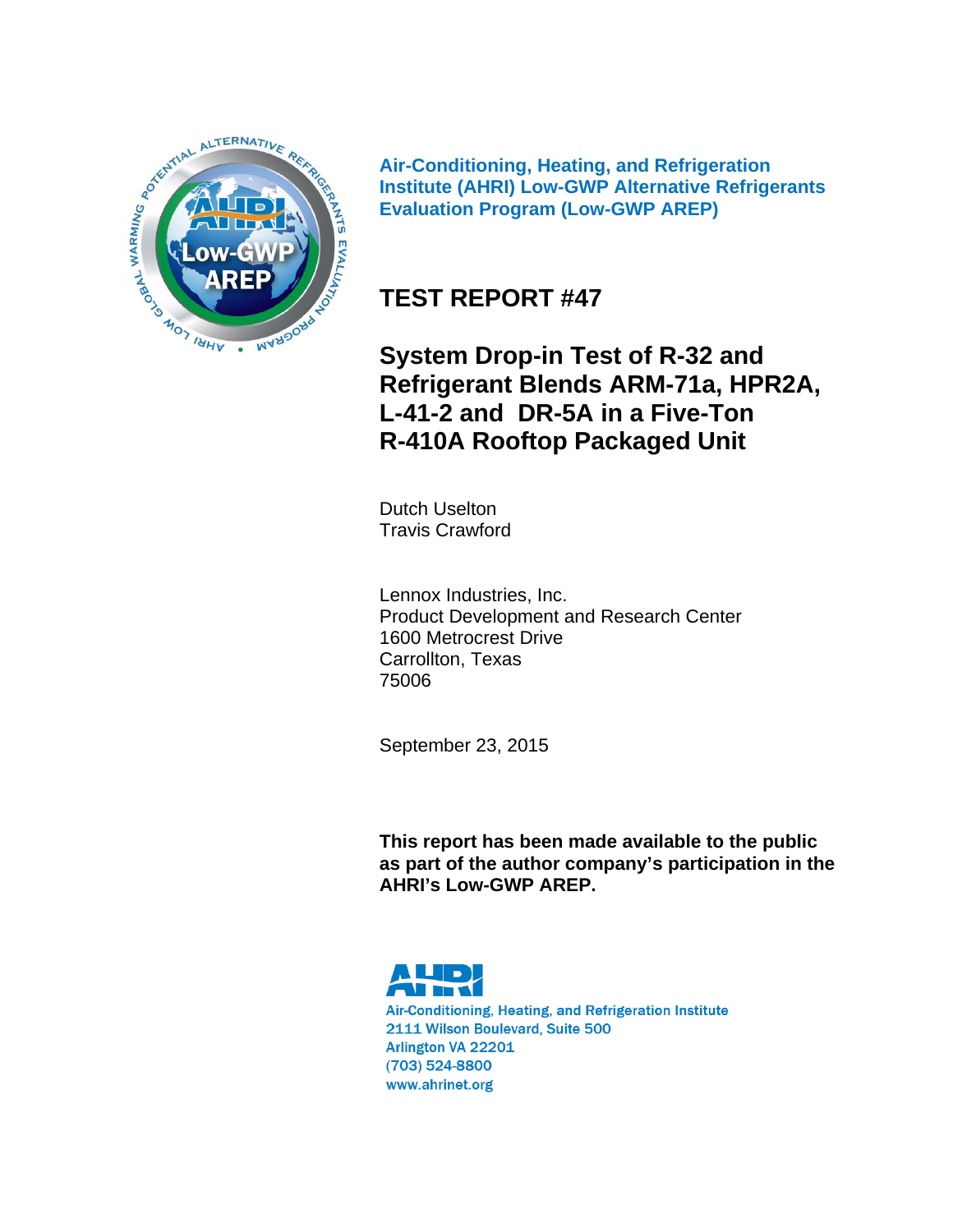1. Introduction:

This document reports performance testing conducted on a 5 Ton rooftop packaged airconditioner, designed for operation with R410A. It was tested with R410A, R32 and the following new low-GWP refrigerants: Arkema ARM-71a, Chemours DR-5A, Honeywell L-41-2 and Mexichem HPR2A. This testing occurred during the spring of 2015 at the Lennox Product Development and Research Center in Carrollton, TX. The motivation for this work was to investigate the suitability of lower Global Warming

Potential (GWP) refrigerants as candidate replacements for the HFC refrigerant: R410A. These refrigerants have GWPs (AR4, 2007 Assessment) of:

 R410A – 2088  $R32 - 675$ The new candidates have GWPs (manufacturer supplied information) of:  $ARM71A < 500$  $DR-5A = 466$  $L-41-2 = 572$  $HPR2A = 600.$ 

- 2. Details of Test Setup:
	- a. Description of System

The unit is designated as an LGH060H4ESP and it was built in 2007 (Lab Inventory Control # 28759). This R410A air conditioner uses a scroll-type compressor and has a thermostatic expansion valve for refrigerant flow control. The compressor uses the POE oil that Emerson Climate Technologies provides with it scroll air conditioning compressors. The air flow was set for nominal 1750 CFM.

The ratings for this system were:

LGH060H4ESP

AHRI Classification: SP-A

Cooling Capacity (BTUH): 60,000

EER Rating: 12.7

This system tested 107% of "A" capacity, and 104% of "A" EER.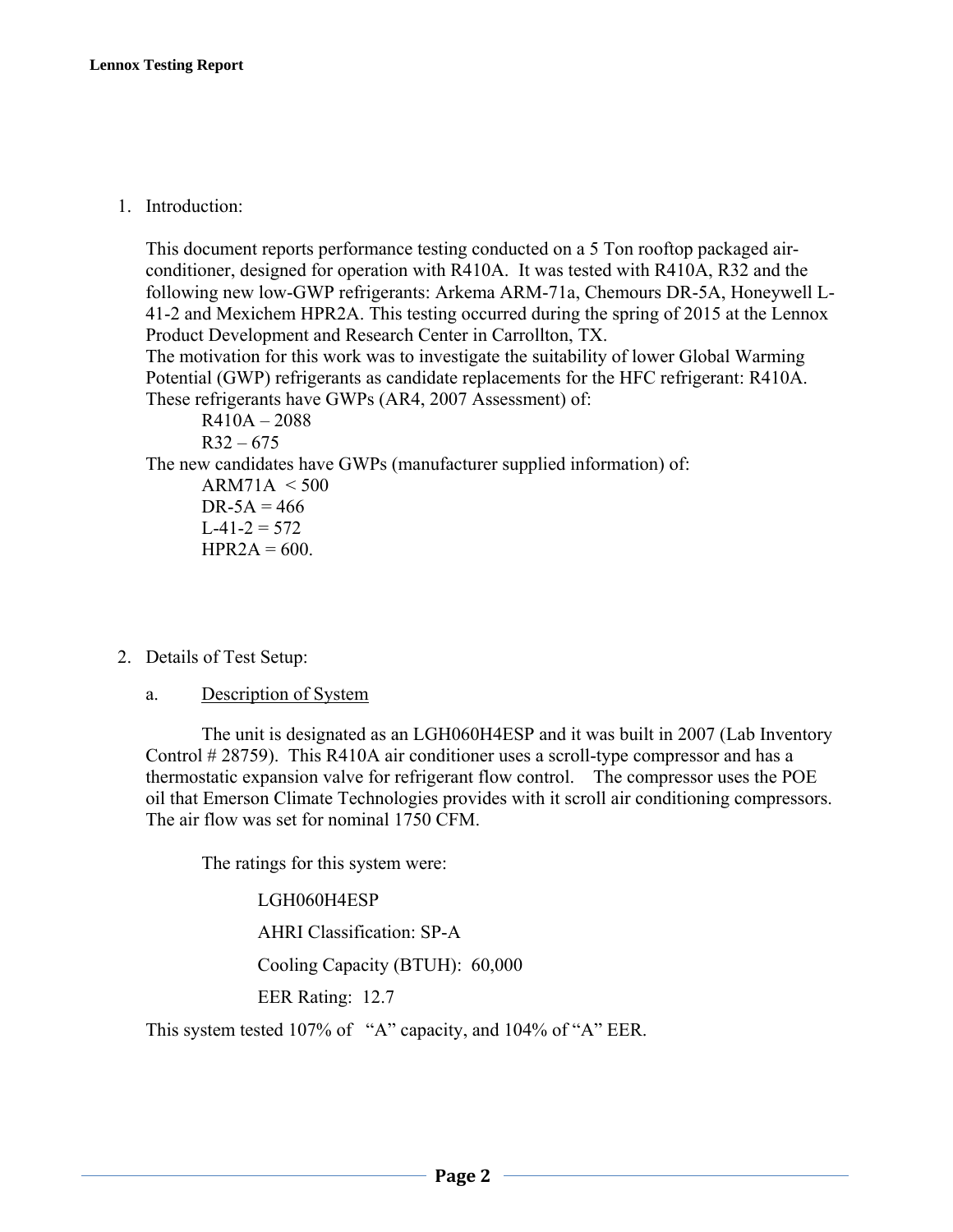#### b. Description of Modifications to System

A refrigerant flow meter was placed in the liquid line. Pressure taps were placed at the liquid line at the condenser, on the compressor suction and discharge lines and on the liquid line at the inlet to the expansion valve. Thermocouples were placed on the outside of refrigerant piping. An adjustable stem was placed on the expansion valve to enable some superheat adjustment.

#### c. Description of Tests Conducted

The air conditioner was evaluated using a pair of psychrometric test chambers. The supply air outlet of the air conditioner was connected to an AMCA 210 Code Tester. The air is returned to the Indoor Room. The return air to the unit is drawn from the Indoor Room through a duct. There are dry bulb/wet bulb temperature samplers on the inlet and outlet conditioned air stream. This enables measurement of air side capacity. A Coriolis-type flow meter is used to determine refrigerant mass flow rate. With temperature and pressure sensors to establish refrigerant thermodynamic states, the refrigerant capacity can also be measured. An energy balance is determined between the two capacity measurements. The "air-side" capacity is always used for the reported capacity.

 The psychrometric test facility is operated as a certified satellite facility and is under an annual calibration system traceable to NIST standards. All instruments (Test Room #7) had their calibration checked on August  $8<sup>th</sup>$ , 2014. These are the principal instruments used for taking measurements:

| Critical T'couples:           | Type "T" - Moore Industries, Inc. M/N TIY T2                                 |
|-------------------------------|------------------------------------------------------------------------------|
|                               | Accuracy: $+/-0.35F$ (individually further calibrated to $+/-0.20F$ )        |
| General T"couples:            | Type "T" - OPTO22 M/N AITM2-I                                                |
|                               | Accuracy: $+/-01.38$ F (individually further calibrated to $+/-0.20$ F)      |
| Air Flow Pressures:           | Validyne M/N CD-15                                                           |
|                               | Accuracy: $+/-0.25\%$ of full scale (Range: $+/-5.5$ in. H2O)                |
|                               | Refrigerant Pressures: Druck, Inc. M/N PTX610                                |
|                               | Accuracy: $+/-0.10\%$ of full scale (Range: $0.0 - 800$ psig)                |
|                               |                                                                              |
| <b>Refrigerant Flow Rate:</b> | Micro-Motion Sensor M/N CMF-025                                              |
|                               | Micro-Motion Transmitter M/N RFT9739                                         |
|                               | Accuracy: $+/-0.10\%$ of full scale (Range: $0-$                             |
|                               | $1200$ lbs/hr)                                                               |
| Watt-Hr Meter:                | GE 700X3G215                                                                 |
|                               | Accuracy: $+/- 2.0 \%$ of reading                                            |
| Watt Meter:                   | Yokogawa WT500                                                               |
|                               | Accuracy: $+/-0.1\%$ of reading $+/-0.1\%$ of full scale (Range: $0 - 7kW$ ) |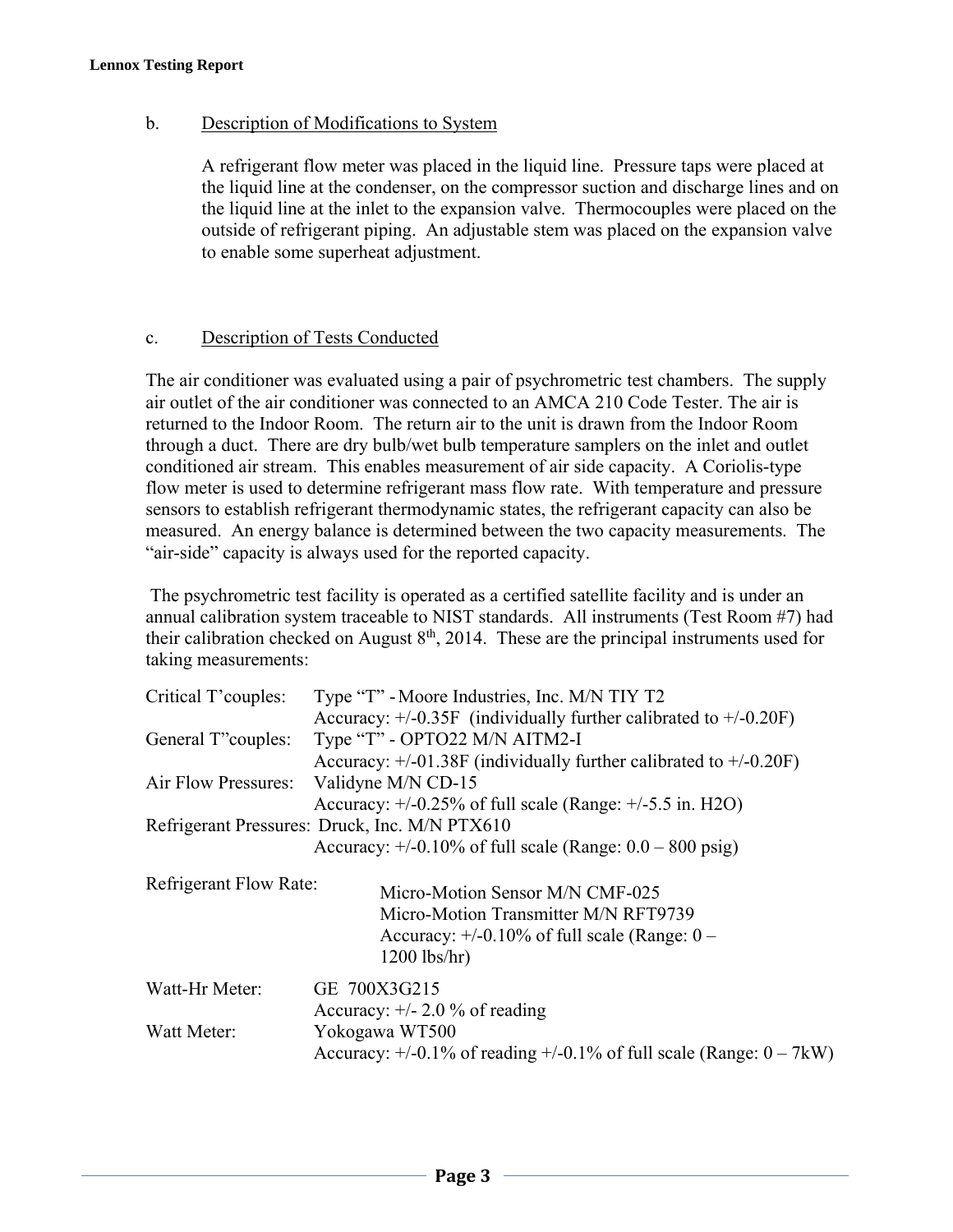Four steady-state tests were conducted with each refrigerant. Testing was conducted to standards AHRI 210/240 and ASHRAE 37. There are two pages in this report for data from each of the 20 tests.

The compressor was "run-in" for 6 hours in a 125F outdoor room environment. All data presented is post run-in.

The approach taken was to charge the R410A system to achieve the subcooling and superheat values that matched production verification testing of this model's performance on the AHRI 210/240 "B" test (82F outdoor temperature). When we tested with the other refrigerants, we charged the unit to achieve approximately the same subcooling on the "B" test. Generally, it was necessary to adjust the setting of indoor expansion valve to also match the original superheat. We did not exhaust the possible variations in charge and TXV settings to optimize performance. Some further efficiency gains might be possible with the alternate refrigerants.

At the end of the program, another set of R-410A tests was conducted to ensure that the compressor or system had not suffered any damage during the test program. The second R-410A test results were very similar to the first.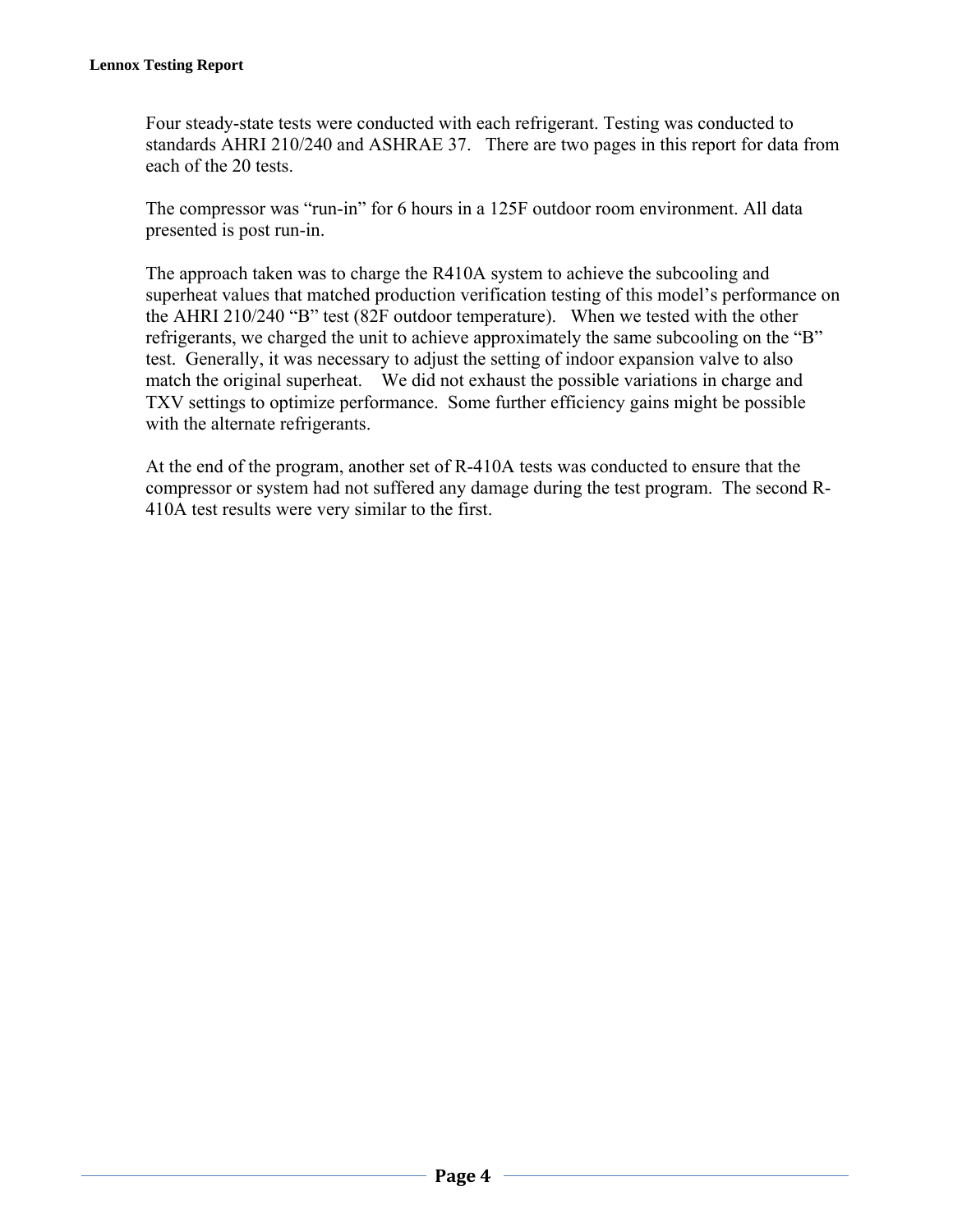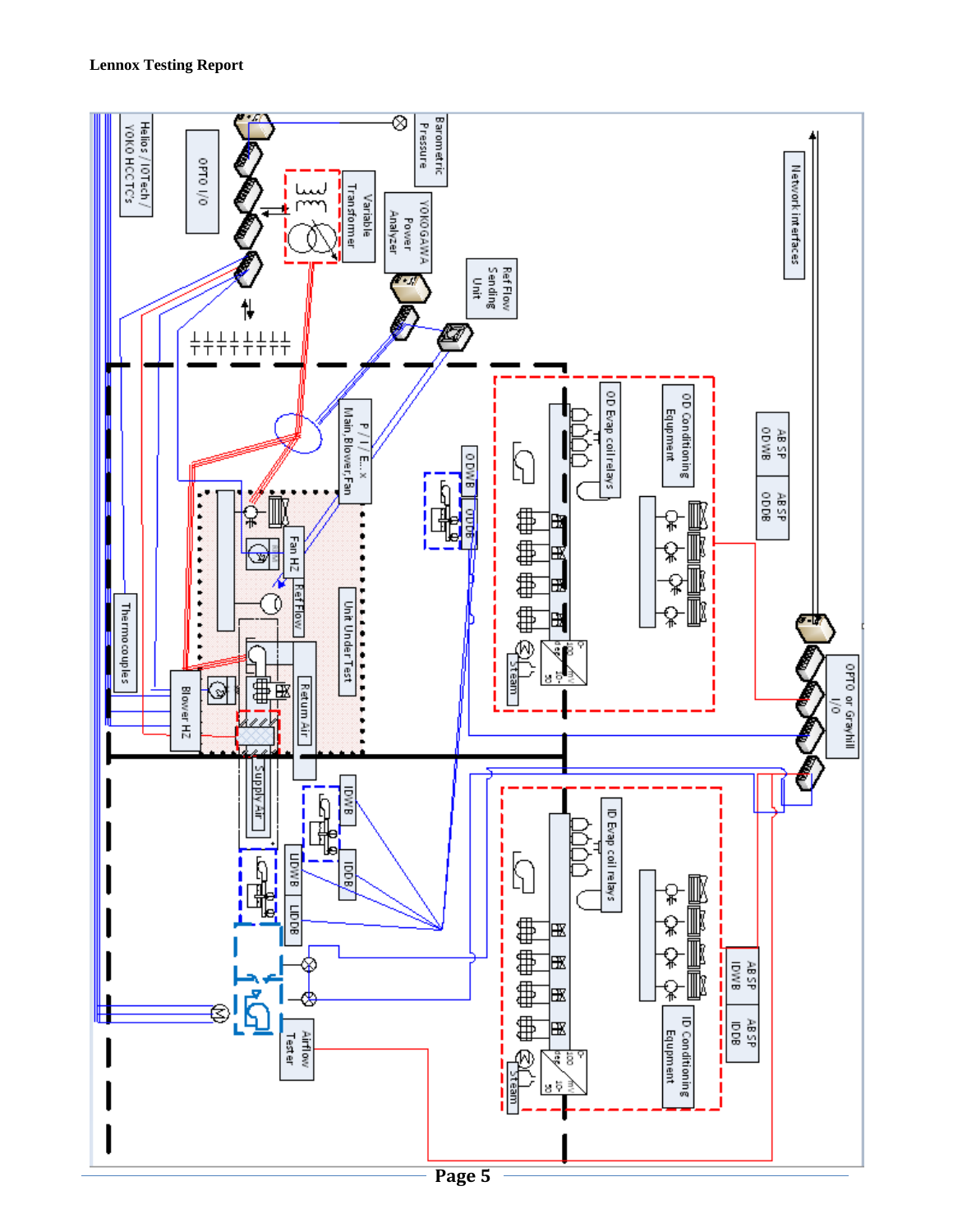

Figure 1. Diagram of Test Facility

Figure 2. Schematic View of System Under Test

Legend for Instrumentation:

- a. Indoor Entering Dry Bulb Temp.
- b. Indoor Entering Wet Bulb Temp.
- c. Indoor Leaving Dry Bulb Temp.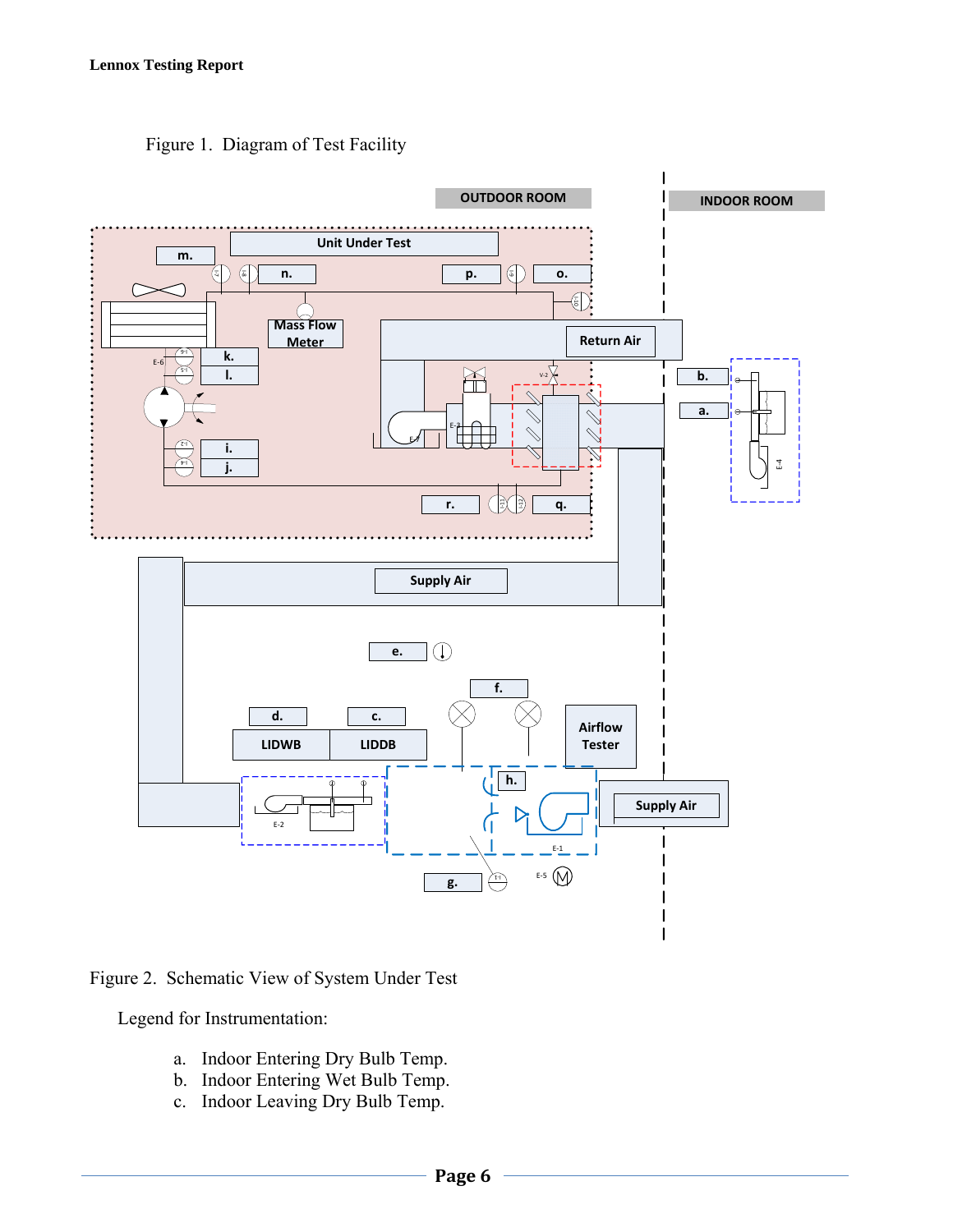- d. Indoor Leaving Wet Bulb Temp.
- e. Outdoor Dry Bulb Temp.
- f. Air Flow Tester Nozzle Differential Pressure
- g. Temperature at Nozzle
- h. Nozzle Area
- i. Compressor Suction Temp.
- j. Compressor Suction Pressure
- k. Compressor Discharge Temp.
- l. Compressor Discharge Pressure
- m. Condenser Outlet Temp.
- n. Condenser Outlet Pressure
- o. TXV Inlet Temp.
- p. TXV Inlet Pressure
- q. Evaporator Outlet Temp.
- r. Evaporator Outlet Pressure
- 3. Results

R-410A gave the highest cooling capacity throughout the temperature range. At 105F outdoor temperature, and below, L-41-2 gave the lowest capacity. Above 105F, DR-5A gave the lowest capacity.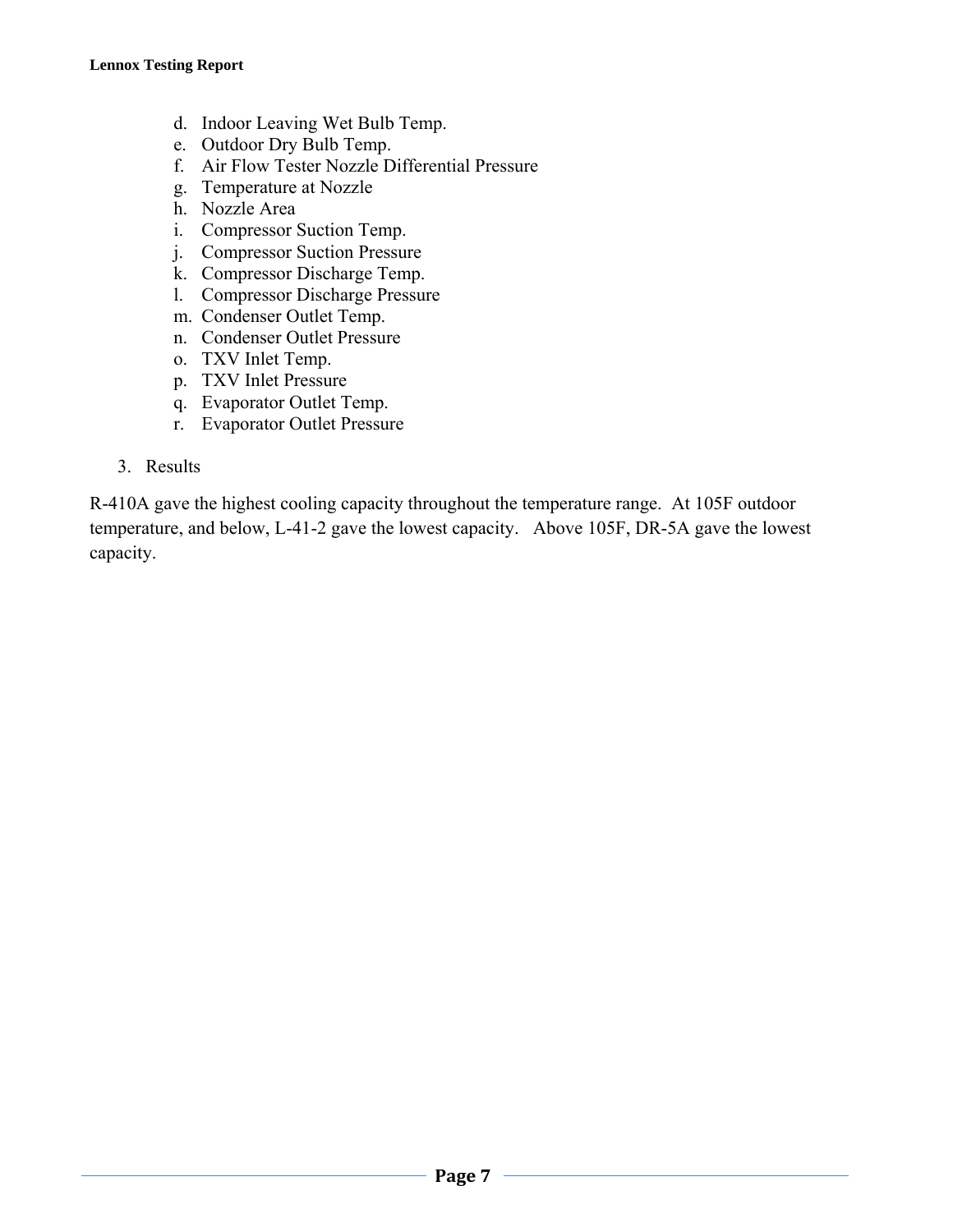

Figure 3. Comparison of Cooling Capacities (all refrigerants)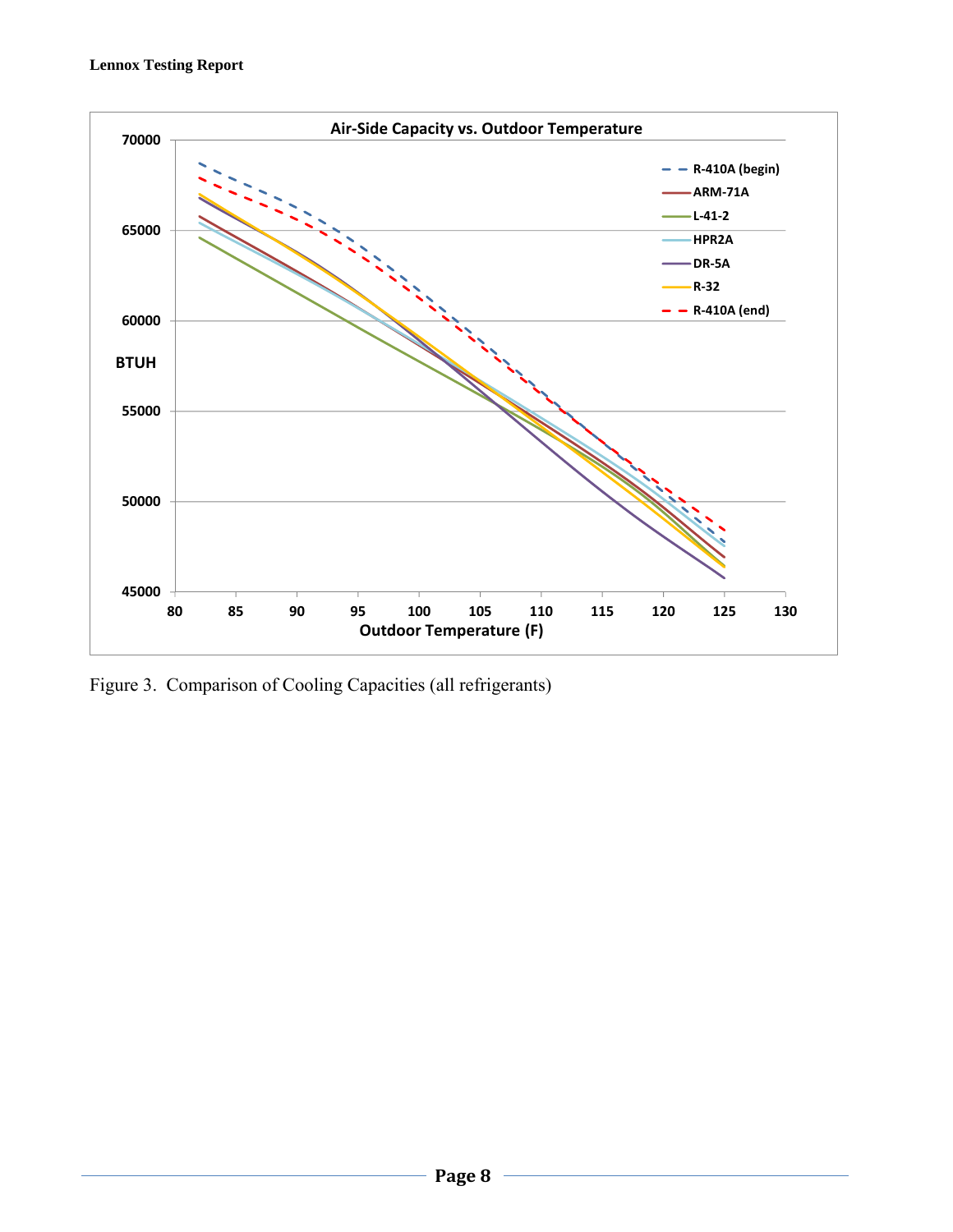

The EERs from these same tests are shown in the next figure. These refrigerants all show a similar pattern and are actually very close to each other in efficiency. R-32 appears to be the lowest.

Figure 4. Comparison of Cooling EERs for these "drop-in" type tests (see text)

The reader must remember that in "drop-in" testing, the capacity and efficiency are not strictly comparable between refrigerants when their suction vapor densities are different. The results must be interpreted. If the suction vapor density is less than for R-410A then the mass flow rate through the compressor will be lower. If the latent heat of vaporization of the alternate refrigerant is not higher by enough to compensate for the lower mass flow rate, then the system capacity will be lower. As an example, here are some characteristics of L-41-2 compared to R-410A. The lower suction vapor density of L-41-2 more than outweighs the higher latent heat.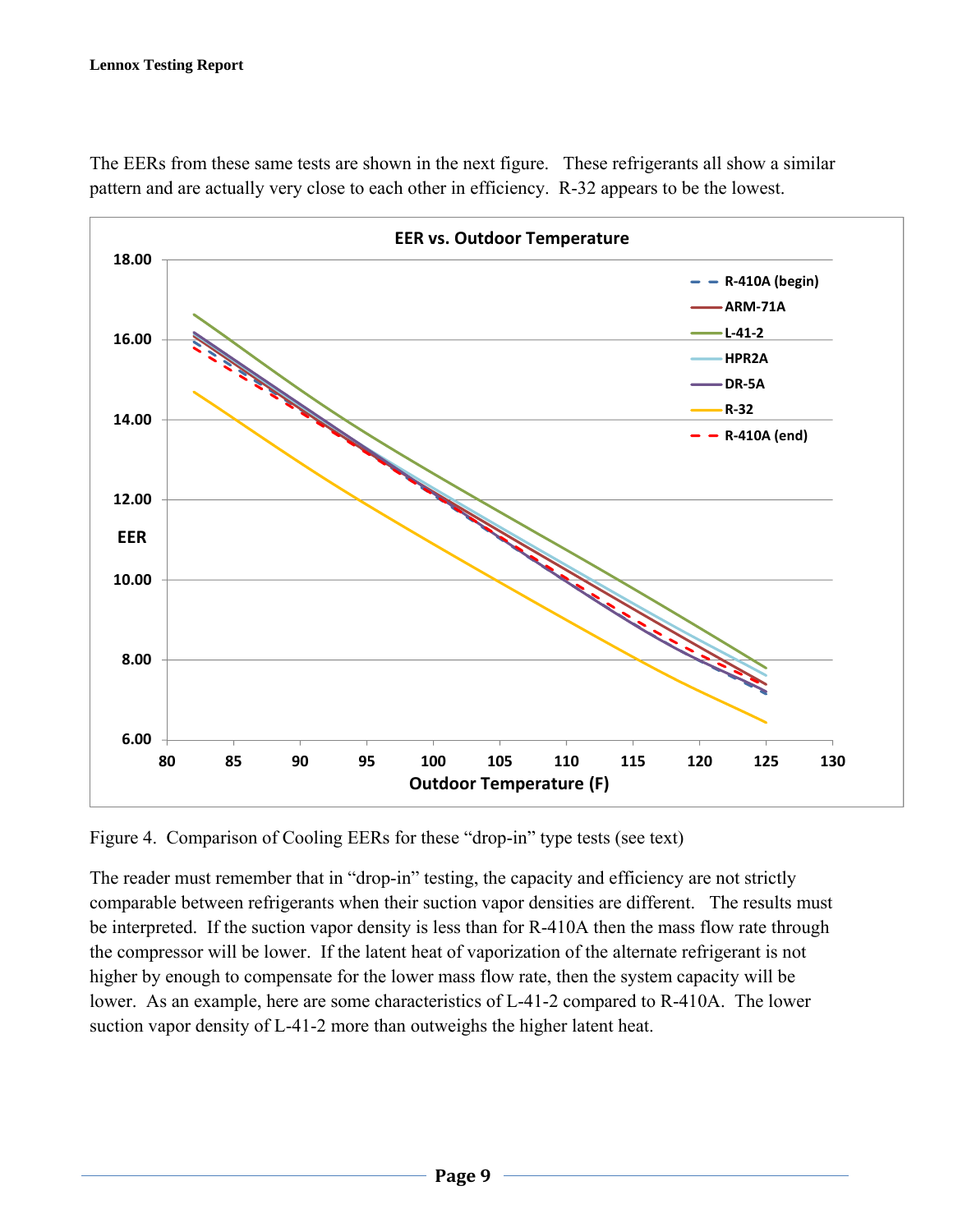|             | Saturated Density of<br>Vapor at 45F | Latent Heat of<br>Vaporization at 45F |
|-------------|--------------------------------------|---------------------------------------|
| Refrigerant | $lbm/ft^3$                           | BTU/lbm                               |
| $R-410A$    | 2.4                                  | 91.3                                  |
| $L-41-2$    | 1.65                                 | 110.3                                 |

Table 1. Comparison of Selected Refrigerant Properties

The resultant effect is that, while the capacity is reduced, the efficiency will be artificially increased because the heat exchangers are now relatively unloaded in the drop-in type test.

An important characteristic of the alternate refrigerants is the compressor discharge temperature during high outdoor ambient temperature operation. High discharge temperatures can degrade the compressor oil that is circulating with the refrigerant.



Figure 5. Comparison of Compressor Discharge Temp. during the 125F Outdoor Ambient Test All of the alternate refrigerants had higher discharge temperatures compared to R-410A.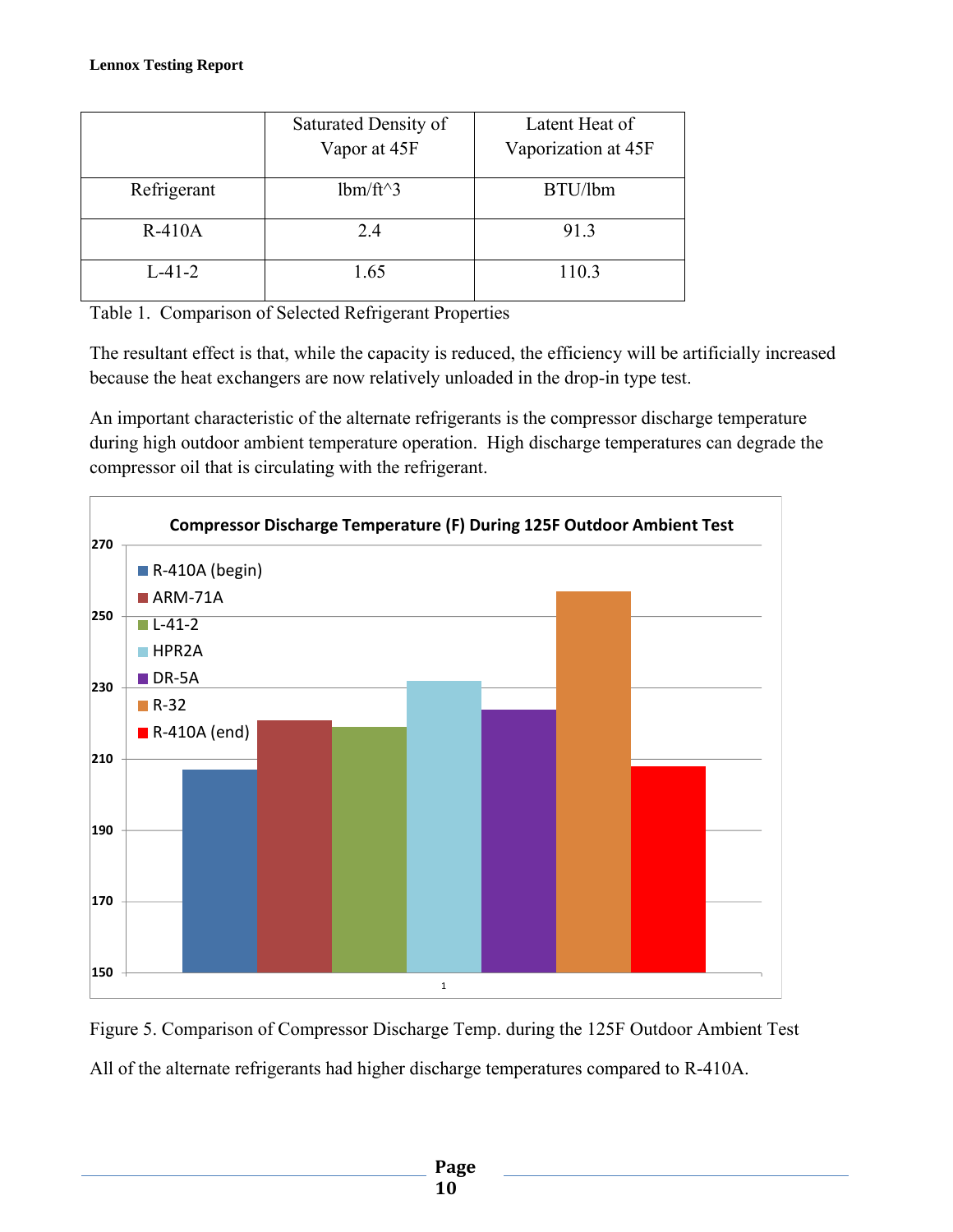## 4. Test Data

These pairs of pages show R-410A (baseline) compared to the Alternate Refrigerants.

| Low-GWP AREP SYSTEM DROP-IN TEST DATA FORM   |                                    |            |                                      |        | Test:                                | "B"      |       |                     |              |
|----------------------------------------------|------------------------------------|------------|--------------------------------------|--------|--------------------------------------|----------|-------|---------------------|--------------|
|                                              |                                    |            |                                      |        | Alt. Refrig.:                        | $L-41-2$ |       |                     |              |
| Manufacturer:                                | Lennox Industries Inc.             |            |                                      |        | Manufacturer's Notation: LGH060H4ESP |          |       |                     |              |
|                                              |                                    |            |                                      |        |                                      |          |       |                     |              |
| <b>Basic Information</b>                     |                                    |            |                                      |        |                                      |          |       |                     |              |
| Alternative Refrigerant (If not proprietary, |                                    |            |                                      |        |                                      |          |       |                     |              |
| composition as Charged, % wt)                |                                    |            | $L-41-2$                             |        |                                      |          |       |                     |              |
| Alternative Lubricant Type and ISO Viscosity |                                    |            | 3MAF-POE                             |        |                                      |          |       |                     |              |
|                                              | Baseline Refrigerant and Lubricant |            | R-410A, 3MAF-POE                     |        |                                      |          |       |                     |              |
|                                              | Make and Model of System           |            | Lennox, LGH060H4ESP                  |        |                                      |          |       |                     |              |
| Nominal Capacity and Type of System          |                                    |            | 5 Ton, Rooftop Air Conditioning Unit |        |                                      |          |       |                     |              |
|                                              |                                    |            |                                      |        |                                      |          |       |                     |              |
| <b>Comparison Data</b>                       |                                    |            | Base.                                | Alt.   | <b>SI Units</b>                      | Base.    | Alt.  | Base.               | Ratio        |
| Mode (Heating/Cooling)                       |                                    |            | Cooling                              |        |                                      |          |       |                     |              |
| Compressor Type                              |                                    |            | scroll                               | scroll |                                      |          |       |                     |              |
| Compressor Displacement                      |                                    |            | 0.229                                | 0.229  | $m^3/m$ in                           |          |       | ft $^{\wedge}$ 3min | 1            |
| Nominal Motor Size                           |                                    |            | 4.5                                  | 4.5    | hp                                   |          |       |                     | 1            |
| Motor Speed                                  |                                    |            | 3500                                 | 3500   | rpm                                  |          |       |                     | 1            |
| <b>Expansion Device Type</b>                 |                                    | <b>TXV</b> | <b>TXV</b>                           |        |                                      |          |       |                     |              |
| Lubricant Charge                             |                                    |            | 1.66                                 | 1.66   | liter                                | 56       | 56    | ounce               | $\mathbf{1}$ |
| Refrigerant Charge                           |                                    | 6.72       | 6.33                                 | kg     | 14.82                                | 13.96    | lb    | 0.94                |              |
| Refrigerant Mass Flow Rate                   |                                    |            | 395.0                                | 289.2  | kg/hr                                | 871.0    | 637.7 | lb/hr               | 0.73         |
| Composition, at compr. inlet if applicable   |                                    |            | n/a                                  | $%$ wt |                                      |          |       |                     |              |
|                                              | Indoor                             | db         | 26.7                                 | 26.7   | $\mathbf C$                          | 80.02    | 80.00 | F                   |              |
| Ambient Temps.                               |                                    | wb         | 19.5                                 | 19.4   | $\mathcal{C}$                        | 67.02    | 66.97 | F                   |              |
|                                              | Outdoor                            | db         | 27.8                                 | 27.8   | $\mathbf C$                          | 82.01    | 81.96 | F                   |              |
|                                              |                                    | wb         | n/a                                  | n/a    | $\mathsf{C}$                         | n/a      | n/a   | F                   |              |
| <b>Total Capacity</b>                        |                                    |            | 20138                                | 18933  | W                                    | 68731    | 64617 | Btu/hr              | 0.94         |
| Sensible Capacity                            |                                    |            | 13463                                | 13255  | W                                    | 45948    | 45240 | Btu/hr              | 0.98         |
| <b>Total System Power Input</b>              |                                    |            | 4309                                 | 3885   | W                                    | 4309     | 3885  | W                   | 0.90         |
| Compressor Power Input                       |                                    |            | 3520                                 | 3088   | W                                    | 3520     | 3088  | W                   | 0.88         |
| Energy Efficiency Ratio (EER)                |                                    |            | n/a                                  | n/a    | W/W                                  | 15.95    | 16.63 | Btuh/W              | 1.04         |
| Coeff. Of Performance (COP)                  |                                    |            | 4.67                                 | 4.87   |                                      |          |       |                     | n/a          |
|                                              |                                    |            |                                      |        |                                      |          |       |                     |              |
| <b>Other System Changes</b>                  |                                    |            |                                      |        |                                      |          |       |                     |              |
|                                              |                                    |            |                                      |        |                                      |          |       |                     |              |
|                                              |                                    |            |                                      |        |                                      |          |       |                     |              |
|                                              |                                    |            |                                      |        |                                      |          |       |                     |              |
|                                              |                                    |            |                                      |        |                                      |          |       |                     |              |
| System Data*                                 |                                    |            |                                      |        |                                      | Base.    | Alt.  | Ratio               |              |
| Degradation Coefficient - Cd                 |                                    |            |                                      |        |                                      |          |       |                     |              |
| Seasonal Energy Efficiency Ratio - SEER      |                                    |            |                                      |        |                                      |          |       |                     |              |
| Heating Seasonal Performance Factor - HSPF   |                                    |            |                                      |        |                                      |          |       |                     |              |
| * Only Steady-State Cooling Tests Conducted  |                                    |            |                                      |        |                                      |          |       |                     |              |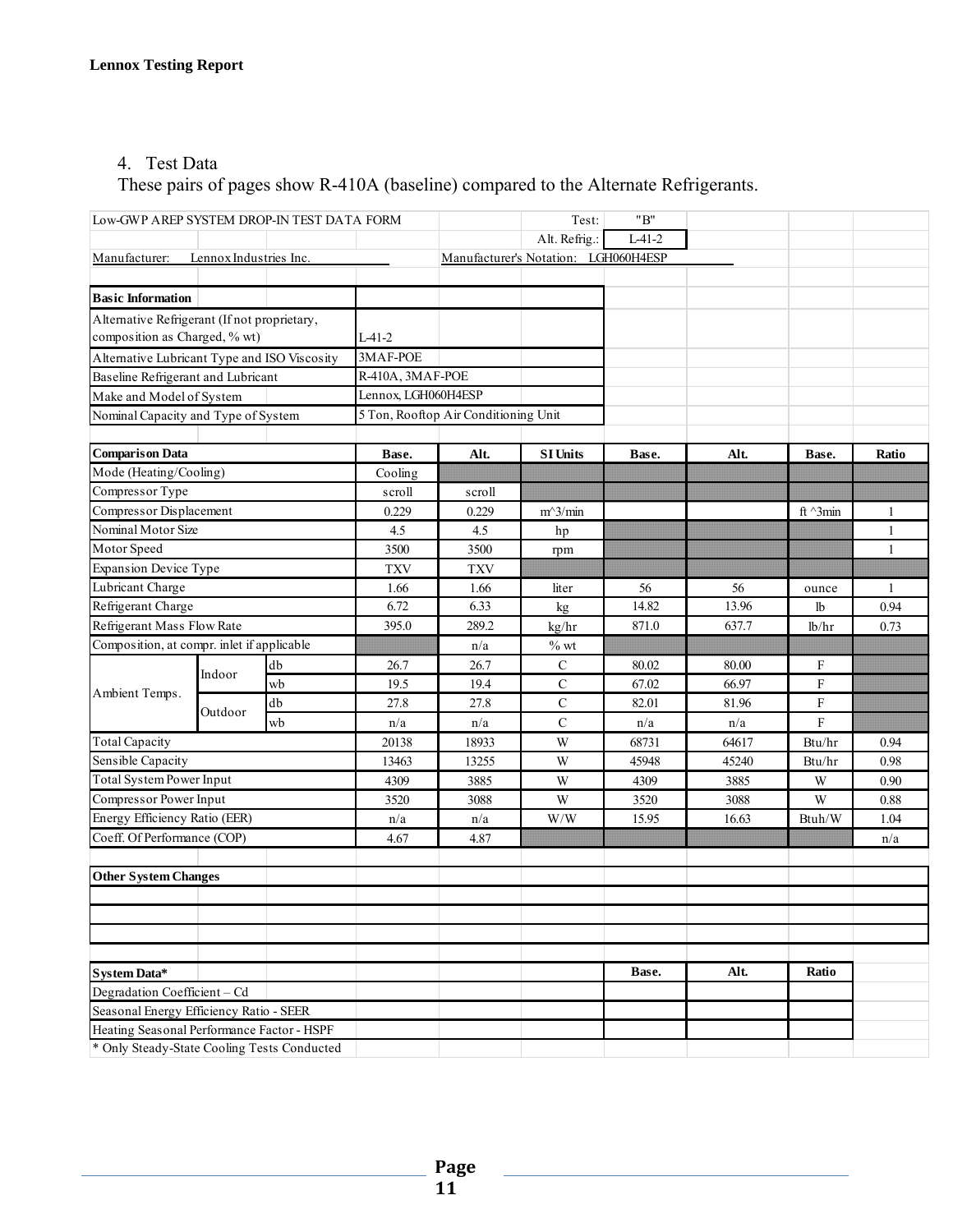|                                                      |                            | <b>Low-GWP AREP SYSTEM DROP-IN TEST DATA FORM</b>                          |                    |                        |                             |                 |                |                    |
|------------------------------------------------------|----------------------------|----------------------------------------------------------------------------|--------------------|------------------------|-----------------------------|-----------------|----------------|--------------------|
| Type of System: R-410A Single Package AC Unit        |                            |                                                                            |                    | Alternate Refrigerant: |                             |                 |                |                    |
| <b>Air Side Data</b>                                 | Base.                      | Alt.                                                                       | <b>SI Units</b>    | Base.                  | Alt.                        | <b>IP Units</b> | Ratio          |                    |
| Evaporator                                           |                            |                                                                            |                    |                        |                             |                 |                |                    |
| Heat Exchange Fluid                                  | Air                        |                                                                            |                    |                        |                             |                 |                |                    |
| Flow Rate (gas)                                      | 49.8                       | 50.3                                                                       | $m^2/$ min         | 1759                   | 1777                        | ft $3/min$      | 1.01           |                    |
| Flow Rate (liquid)                                   | n/a                        | n/a                                                                        | L/min              | n/a                    | n/a                         | gal/min         | n/a            |                    |
| Inlet Temperature*                                   | $\ast$                     | $\ast$                                                                     | C                  | $\ast$                 | $\ast$                      | F               |                |                    |
| Outlet Temperature*                                  | $\ast$                     | $\ast$                                                                     | $\mathbf C$        | $\ast$                 | $\ast$                      | $\mathbf F$     |                |                    |
| Condenser                                            |                            |                                                                            |                    |                        |                             |                 |                |                    |
| Heat Exchange Fluid                                  | Air                        | Air                                                                        |                    |                        |                             |                 |                |                    |
| Flow Rate (gas)                                      | 135.92                     | 135.92                                                                     | $m^2/$ min         | 4800                   | 4800                        | ft $3/min$      | 1.00           |                    |
| Flow Rate (liquid)                                   | n/a                        | n/a                                                                        | L/min              | n/a                    | n/a                         | gal/min         | n/a            |                    |
| <b>Inlet Temperature</b>                             | 27.8                       | 27.8                                                                       | $\mathbf C$        | 82                     | 82                          | F               |                |                    |
| Outlet Temperature                                   |                            | (notmeasured) (notmeasured)                                                | $\mathcal{C}$      |                        | (notmeasured) (notmeasured) | $\mathbf F$     |                |                    |
| * see previous page                                  |                            |                                                                            |                    |                        |                             |                 |                |                    |
| <b>Refrigerant Side Data</b><br>Temperatures &       |                            | <b>Baseline</b>                                                            | <b>Alternative</b> |                        | <b>Baseline</b>             |                 |                | <b>Alternative</b> |
| <b>Pressures</b>                                     | T(C)                       | P[kPa]                                                                     | T(C)               | P[kPa]                 | T[F]                        | P [psia]        | T[F]           | P[psia]            |
| Compressor Suction                                   | 16.9                       | 1070                                                                       | 19.3               | 946                    | 62                          | 155             | 67             | 137                |
| Compressor Discharge                                 | 64.4                       | 2347                                                                       | 69.2               | 2020                   | 148                         | 340             | 157            | 293                |
| Condenser Inlet                                      | 64.4                       | 2347                                                                       | 69.2               | 2020                   | 148                         | 340             | 157            | 293                |
| Condenser Outlet                                     | 30.2                       | 2266                                                                       | 29.7               | 1966                   | 86                          | 329             | 86             | 285                |
| <b>Expansion Device Inlet</b>                        | 29.1                       | 2266                                                                       | 28.6               | 1966                   | 84                          | 329             | 84             | 285                |
| Subcooling, at expan.<br>device                      | 7.8                        |                                                                            | 7.2                |                        | 14                          |                 | 13             |                    |
| Evaporator Inlet                                     |                            | (not measured) (not measured) (not measured) (not measured) (not measured) |                    |                        |                             | (not measured   | (not measured) | (not measured)     |
| <b>Evaporator Outlet</b>                             | 17.2                       | 1077                                                                       | 17.5               | 954                    | 63                          | 156             | 63             | 138                |
| <b>Evaporator Superheat</b>                          | 7.8                        |                                                                            | 3.9                |                        | 13                          |                 | $\overline{7}$ |                    |
| Data Source(s) for Refrigerant Properties            |                            |                                                                            |                    |                        |                             |                 |                |                    |
| NIST REFPROP v. 9, and Alt. Refrigerant Manufacturer |                            |                                                                            |                    |                        |                             |                 |                |                    |
|                                                      |                            |                                                                            |                    |                        |                             |                 |                |                    |
| <b>Additional Notes</b>                              |                            |                                                                            |                    |                        |                             |                 |                |                    |
|                                                      |                            |                                                                            |                    |                        |                             |                 |                |                    |
|                                                      |                            |                                                                            |                    |                        |                             |                 |                |                    |
|                                                      |                            |                                                                            |                    |                        |                             |                 |                |                    |
|                                                      |                            |                                                                            |                    |                        |                             |                 |                |                    |
| Submitted by:                                        | RBU Lennox Industries Inc. |                                                                            |                    |                        |                             |                 |                |                    |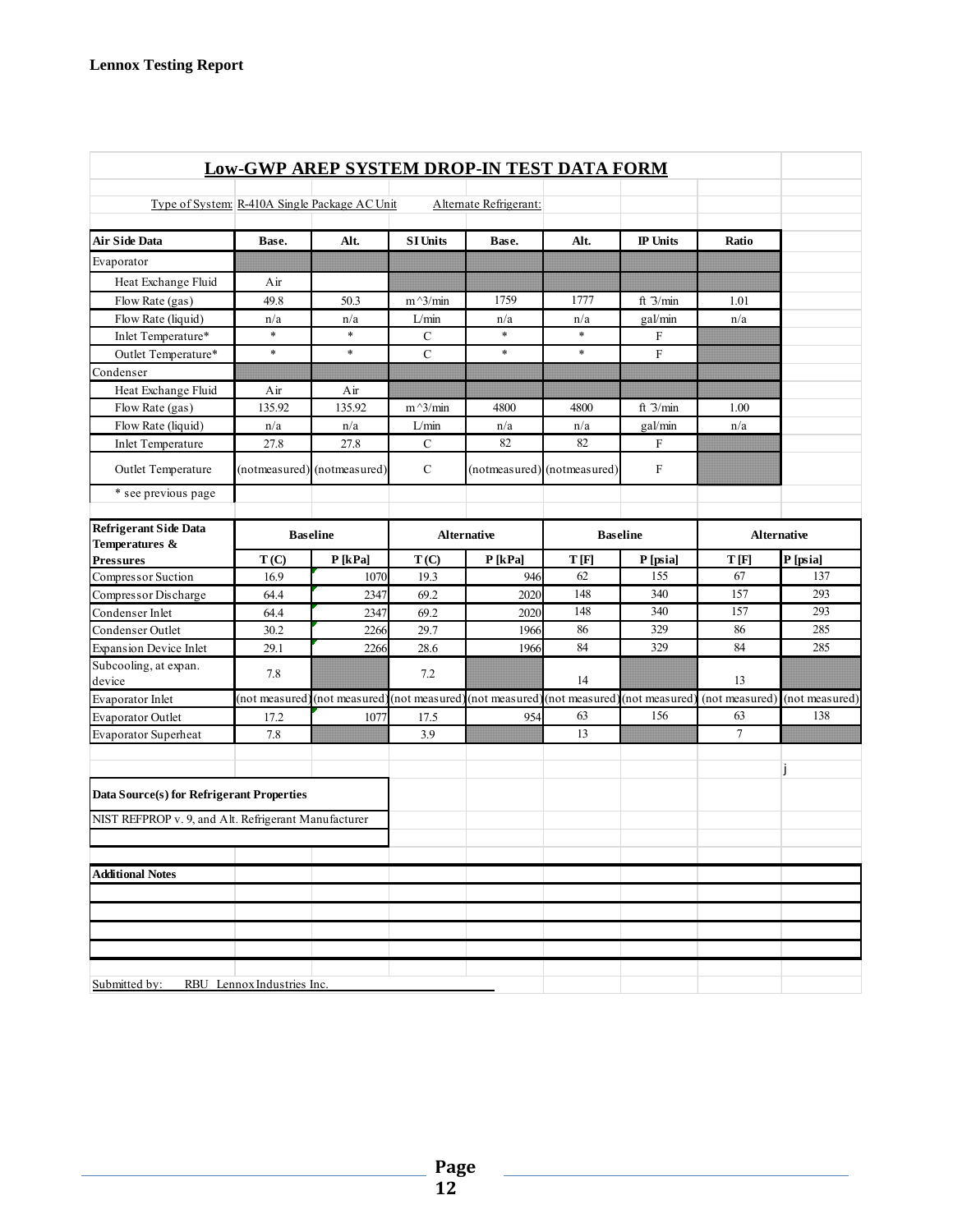| Low-GWP AREP SYSTEM DROP-IN TEST DATA FORM                             |                        |    |                                      |            | Test:                                | "A"      |       |                 |              |
|------------------------------------------------------------------------|------------------------|----|--------------------------------------|------------|--------------------------------------|----------|-------|-----------------|--------------|
|                                                                        |                        |    |                                      |            | Alt. Refrig.:                        | $L-41-2$ |       |                 |              |
| Manufacturer:                                                          | Lennox Industries Inc. |    |                                      |            | Manufacturer's Notation: LGH060H4ESP |          |       |                 |              |
|                                                                        |                        |    |                                      |            |                                      |          |       |                 |              |
| <b>Basic Information</b>                                               |                        |    |                                      |            |                                      |          |       |                 |              |
| Alternative Refrigerant (If not proprietary,                           |                        |    |                                      |            |                                      |          |       |                 |              |
| composition as Charged, % wt)                                          |                        |    | $L-41-2$                             |            |                                      |          |       |                 |              |
| Alternative Lubricant Type and ISO Viscosity                           |                        |    | 3MAF-POE                             |            |                                      |          |       |                 |              |
| Baseline Refrigerant and Lubricant                                     |                        |    | R-410A, 3MAF-POE                     |            |                                      |          |       |                 |              |
| Make and Model of System                                               |                        |    | Lennox, LGH060H4ESP                  |            |                                      |          |       |                 |              |
| Nominal Capacity and Type of System                                    |                        |    | 5 Ton, Rooftop Air Conditioning Unit |            |                                      |          |       |                 |              |
|                                                                        |                        |    |                                      |            |                                      |          |       |                 |              |
| <b>Comparison Data</b>                                                 |                        |    | Base.                                | Alt.       | <b>SI Units</b>                      | Base.    | Alt.  | Base.           | Ratio        |
| Mode (Heating/Cooling)                                                 |                        |    | Cooling                              |            |                                      |          |       |                 |              |
| Compressor Type                                                        |                        |    | scroll                               | scroll     |                                      |          |       |                 |              |
| Compressor Displacement                                                |                        |    | 0.229                                | 0.229      | $m^3/m$ in                           |          |       | ft $\land$ 3min | 1            |
| Nominal Motor Size                                                     |                        |    | 4.5                                  | 4.5        | hp                                   |          |       |                 | $\mathbf{1}$ |
| Motor Speed                                                            |                        |    | 3500                                 | 3500       | rpm                                  |          |       |                 | $\mathbf{1}$ |
| <b>Expansion Device Type</b>                                           |                        |    | <b>TXV</b>                           | <b>TXV</b> |                                      |          |       |                 |              |
| Lubricant Charge                                                       |                        |    | 1.66                                 | 1.66       | liter                                | 56       | 56    | ounce           | $\mathbf{1}$ |
| Refrigerant Charge                                                     |                        |    | 6.72                                 | 6.33       | kg                                   | 14.82    | 13.96 | lb              | 0.94         |
| Refrigerant Mass Flow Rate                                             |                        |    | 396.18                               | 292.63     | kg/hr                                | 873.6    | 645.3 | lb/hr           | 0.74         |
|                                                                        |                        |    |                                      | n/a        | $%$ wt                               |          |       |                 |              |
|                                                                        |                        | db | 26.7                                 | 26.7       | $\mathbf C$                          | 79.99    | 80.03 | F               |              |
| Composition, at compr. inlet if applicable<br>Indoor<br>Ambient Temps. |                        | wb | 19.5                                 | 19.4       | $\mathbf C$                          | 67.02    | 67.01 | F               |              |
|                                                                        | Outdoor                | db | 35.0                                 | 35.0       | $\mathbf C$                          | 95.00    | 95.01 | F               |              |
|                                                                        |                        | wb | n/a                                  | n/a        | $\mathsf{C}$                         | n/a      | n/a   | F               |              |
| <b>Total Capacity</b>                                                  |                        |    | 18819                                | 17475      | W                                    | 64230    | 59643 | Btu/hr          | 0.93         |
| Sensible Capacity                                                      |                        |    | 12889                                | 12484      | W                                    | 43989    | 42609 | Btu/hr          | 0.97         |
| Total System Power Input                                               |                        |    | 4867                                 | 4367       | W                                    | 4867     | 4367  | W               | 0.90         |
| Compressor Power Input                                                 |                        |    | 4062                                 | 3570       | W                                    | 4062     | 3570  | W               | 0.88         |
| Energy Efficiency Ratio (EER)                                          |                        |    | n/a                                  | n/a        | W/W                                  | 13.20    | 13.66 | Btuh/W          | 1.03         |
| Coeff. Of Performance (CCOP)                                           |                        |    | 3.87                                 | 4.00       |                                      |          |       |                 | n/a          |
| <b>Other System Changes</b>                                            |                        |    |                                      |            |                                      |          |       |                 |              |
|                                                                        |                        |    |                                      |            |                                      |          |       |                 |              |
|                                                                        |                        |    |                                      |            |                                      |          |       |                 |              |
|                                                                        |                        |    |                                      |            |                                      |          |       |                 |              |
|                                                                        |                        |    |                                      |            |                                      |          |       |                 |              |
| <b>System Data*</b>                                                    |                        |    |                                      |            |                                      | Base.    | Alt.  | Ratio           |              |
| Degradation Coefficient - Cd                                           |                        |    |                                      |            |                                      |          |       |                 |              |
| Seasonal Energy Efficiency Ratio - SEER                                |                        |    |                                      |            |                                      |          |       |                 |              |
| Heating Seasonal Performance Factor - HSPF                             |                        |    |                                      |            |                                      |          |       |                 |              |
| * Only Steady-State Cooling Tests Conducted                            |                        |    |                                      |            |                                      |          |       |                 |              |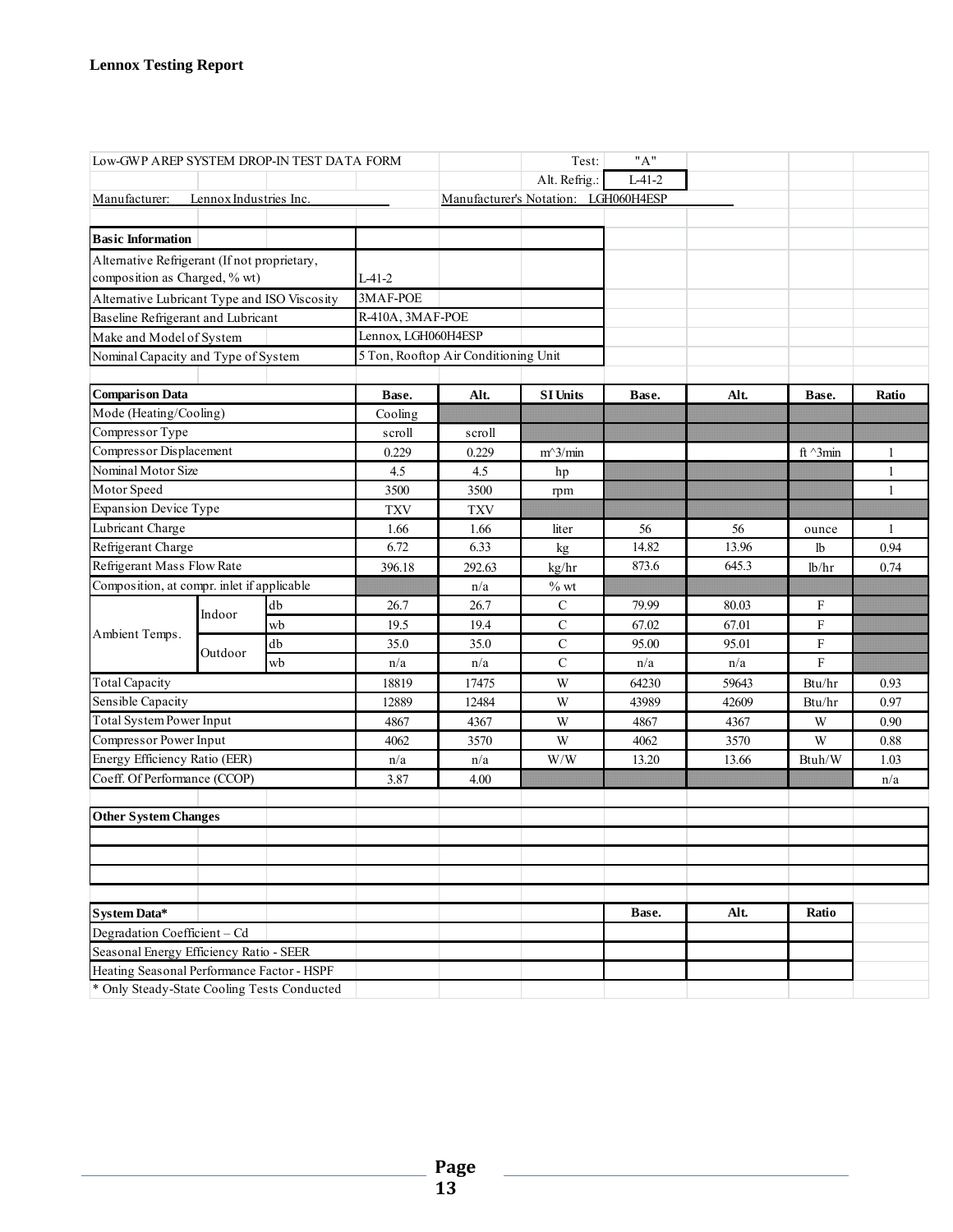| Type of System: R-410A Single Package AC Unit        |                           |                              |                   | Alternate Refrigerant: |                 |                 |                |                    |
|------------------------------------------------------|---------------------------|------------------------------|-------------------|------------------------|-----------------|-----------------|----------------|--------------------|
| <b>Air Side Data</b>                                 | Base.                     | Alt.                         | <b>SI Units</b>   | Base.                  | Alt.            | <b>IP</b> Units | Ratio          |                    |
| Evaporator                                           |                           |                              |                   |                        |                 |                 |                |                    |
| Heat Exchange Fluid                                  | Air                       |                              |                   |                        |                 |                 |                |                    |
| Flow Rate (gas)                                      | 49.63                     | 50.25                        | $m^2/$ min        | 1753                   | 1775            | ft $3/min$      |                |                    |
| Flow Rate (liquid)                                   | n/a                       | n/a                          | $L/\mathrm{min}$  | n/a                    | n/a             | gal/min         | n/a            |                    |
| Inlet Temperature*                                   | $\ast$                    | $\ast$                       | C                 | $\ast$                 | $\ast$          | $\mathbf F$     |                |                    |
| Outlet Temperature*                                  | $\ast$                    | $\ast$                       | $\overline{C}$    | $\ast$                 | $\ast$          | $\mathbf{F}$    |                |                    |
| Condenser                                            |                           |                              |                   |                        |                 |                 |                |                    |
| Heat Exchange Fluid                                  | Air                       | Air                          |                   |                        |                 |                 |                |                    |
| Flow Rate (gas)                                      | 135.9                     | 135.9                        | $m^{\wedge}3/min$ | 4800                   | 4800            | ft $3/min$      |                |                    |
| Flow Rate (liquid)                                   | n/a                       | n/a                          | L/min             | n/a                    | n/a             | gal/min         | n/a            |                    |
| <b>Inlet Temperature</b>                             | 35.0                      | 35.0                         | ${\bf C}$         | 95.0                   | 95.0            | F               |                |                    |
| Outlet Temperature                                   |                           | (notmeasured) (notmeasured)  | $\mathcal{C}$     | (notmeasured)          | (notmeasured)   | F               |                |                    |
| * see previous page                                  |                           |                              |                   |                        |                 |                 |                |                    |
| <b>Refrigerant Side Data</b><br>Temperatures &       |                           | <b>Baseline</b>              |                   | <b>Alternative</b>     | <b>Baseline</b> |                 |                | <b>Alternative</b> |
| <b>Pressures</b>                                     | T(C)                      | P[kPa]                       | T(C)              | $P$ [kPa]              | T[F]            | P [psia]        | T[F]           | P [psia]           |
| Compressor Suction                                   | 17.0                      | 1082                         | 20.0              | 966                    | 63              | 157             | 68             | 140                |
| Compressor Discharge                                 | 73.0                      | 2744                         | 78.5              | 2381                   | 163             | 398             | 173            | 345                |
| Condenser Inlet                                      | 73.0                      | 2744                         | 78.5              | 2381                   | 163             | 398             | 173            | 345                |
| Condenser Outlet                                     | 37.5                      | 2670                         | 37.2              | 2330                   | 99              | 387             | 99             | 338                |
| <b>Expansion Device Inlet</b>                        | 35.9                      | 2640                         | 35.6              | 2330                   | 97              | 383             | 96             | 338                |
| Subcooling, at expan.<br>device                      | 7.9                       |                              | 6.5               |                        | 14              |                 | 12             |                    |
| Evaporator Inlet                                     | (not measured             | (not measured) (not measured |                   | (not measured)         | (not measured   | (not measured   | (not measured) | (not measured)     |
| Evaporator Outlet                                    | 18.0                      | 1089                         | 18.4              | 969                    | 64              | 158             | 65             | 141                |
| Evaporator Superheat                                 | 7.8                       |                              | 4.4               |                        | 14              |                 | 8              |                    |
| Data Source(s) for Refrigerant Properties            |                           |                              |                   |                        |                 |                 |                |                    |
| NIST REFPROP v. 9, and Alt. Refrigerant Manufacturer |                           |                              |                   |                        |                 |                 |                |                    |
|                                                      |                           |                              |                   |                        |                 |                 |                |                    |
| <b>Additional Notes</b>                              |                           |                              |                   |                        |                 |                 |                |                    |
|                                                      |                           |                              |                   |                        |                 |                 |                |                    |
|                                                      |                           |                              |                   |                        |                 |                 |                |                    |
|                                                      |                           |                              |                   |                        |                 |                 |                |                    |
|                                                      |                           |                              |                   |                        |                 |                 |                |                    |
| Submitted by:                                        | RBU Lennox Industries Inc |                              |                   |                        |                 |                 |                |                    |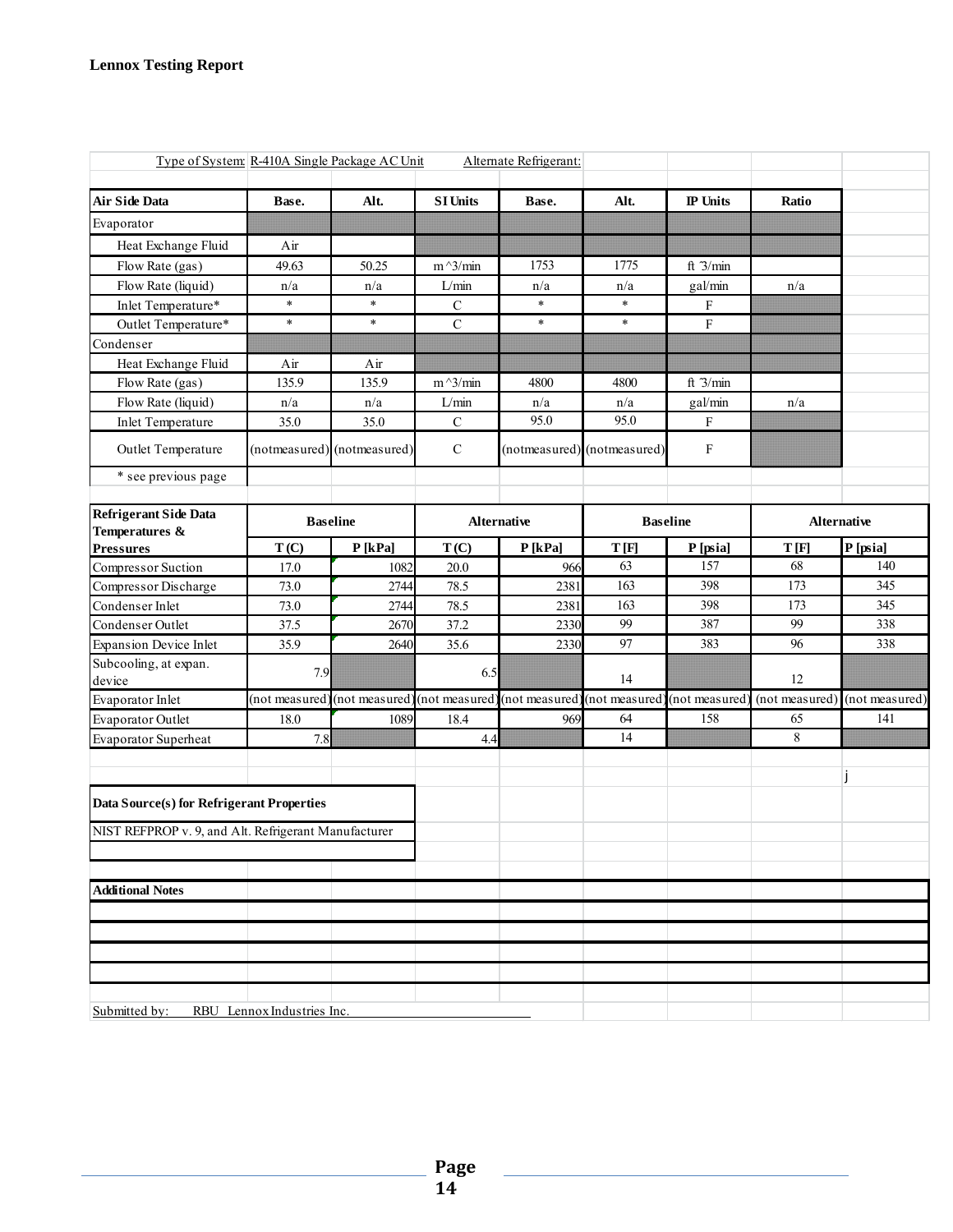| Low-GWP AREP SYSTEM DROP-IN TEST DATA FORM   |                                              |                  |                                      |            | Test:                                | "115F"   |                     |              |       |
|----------------------------------------------|----------------------------------------------|------------------|--------------------------------------|------------|--------------------------------------|----------|---------------------|--------------|-------|
|                                              |                                              |                  |                                      |            | Alt. Refrig.:                        | $L-41-2$ |                     |              |       |
| Manufacturer:                                | Lennox Industries Inc.                       |                  |                                      |            | Manufacturer's Notation: LGH060H4ESP |          |                     |              |       |
|                                              |                                              |                  |                                      |            |                                      |          |                     |              |       |
| <b>Basic Information</b>                     |                                              |                  |                                      |            |                                      |          |                     |              |       |
| Alternative Refrigerant (If not proprietary, |                                              |                  |                                      |            |                                      |          |                     |              |       |
| composition as Charged, % wt)                |                                              |                  | $L-41-2$                             |            |                                      |          |                     |              |       |
|                                              | Alternative Lubricant Type and ISO Viscosity |                  | 3MAF-POE                             |            |                                      |          |                     |              |       |
|                                              | Baseline Refrigerant and Lubricant           |                  | R-410A, 3MAF-POE                     |            |                                      |          |                     |              |       |
|                                              | Make and Model of System                     |                  | Lennox, LGH060H4ESP                  |            |                                      |          |                     |              |       |
| Nominal Capacity and Type of System          |                                              |                  | 5 Ton, Rooftop Air Conditioning Unit |            |                                      |          |                     |              |       |
|                                              |                                              |                  |                                      |            |                                      |          |                     |              |       |
| <b>Comparison Data</b>                       |                                              |                  | Base.                                | Alt.       | <b>SI Units</b>                      | Base.    | Alt.                | Base.        | Ratio |
| Mode (Heating/Cooling)                       |                                              | Cooling          |                                      |            |                                      |          |                     |              |       |
| Compressor Type                              |                                              |                  | scroll                               | scroll     |                                      |          |                     |              |       |
| Compressor Displacement                      |                                              | 0.229            | 0.229                                | $m^3/m$ in |                                      |          | ft $^{\wedge}$ 3min | $\mathbf{1}$ |       |
| Nominal Motor Size                           |                                              | 4.5              | 4.5                                  | hp         |                                      |          |                     | $\mathbf{1}$ |       |
| Motor Speed                                  |                                              | 3500             | 3500                                 | rpm        |                                      |          |                     | $\mathbf{1}$ |       |
| <b>Expansion Device Type</b>                 |                                              | <b>TXV</b>       | <b>TXV</b>                           |            |                                      |          |                     |              |       |
| Lubricant Charge                             |                                              | 1.66             | 1.66                                 | liter      | 56                                   | 56       | ounce               | $\mathbf{1}$ |       |
| Refrigerant Charge                           |                                              | 6.72             | 6.33                                 | kg         | 14.82                                | 13.96    | lb                  | 0.94         |       |
| Refrigerant Mass Flow Rate                   |                                              |                  | 403.6                                | 296.1      | kg/hr                                | 890.0    | 652.9               | lb/hr        | 0.73  |
| Composition, at compr. inlet if applicable   |                                              |                  | n/a                                  | $\%$ wt    |                                      |          |                     |              |       |
| Indoor                                       |                                              | ${\rm d}{\rm b}$ | 26.7                                 | 26.7       | $\mathbf C$                          | 80.02    | 80.00               | F            |       |
| Ambient Temps.                               |                                              | wb               | 19.4                                 | 19.4       | $\mathbf C$                          | 66.99    | 66.98               | F            |       |
|                                              | Outdoor                                      | db               | 46.1                                 | 46.1       | $\mathbf C$                          | 115.01   | 115.04              | F            |       |
|                                              |                                              | wb               | n/a                                  | n/a        | $\mathbf C$                          | n/a      | n/a                 | F            |       |
| <b>Total Capacity</b>                        |                                              |                  | 15199                                | 15219      | W                                    | 51874    | 51941               | Btu/hr       | 1.00  |
| Sensible Capacity                            |                                              |                  | 12673                                | 11413      | W                                    | 43253    | 38952               | Btu/hr       | 0.90  |
| Total System Power Input                     |                                              |                  | 6047                                 | 5307       | W                                    | 6047     | 5307                | W            | 0.88  |
| Compressor Power Input                       |                                              |                  | 5227                                 | 4506       | W                                    | 5227     | 4506                | W            | 0.86  |
| Energy Efficiency Ratio (EER)                |                                              |                  | n/a                                  | n/a        | W/W                                  | 8.58     | 9.79                | Btuh/W       | 1.14  |
| Coeff. Of Performance (COP)                  |                                              |                  | 2.51                                 | 2.87       |                                      |          |                     |              | n/a   |
|                                              |                                              |                  |                                      |            |                                      |          |                     |              |       |
| <b>Other System Changes</b>                  |                                              |                  |                                      |            |                                      |          |                     |              |       |
|                                              |                                              |                  |                                      |            |                                      |          |                     |              |       |
|                                              |                                              |                  |                                      |            |                                      |          |                     |              |       |
|                                              |                                              |                  |                                      |            |                                      |          |                     |              |       |
|                                              |                                              |                  |                                      |            |                                      |          |                     |              |       |
| <b>System Data*</b>                          |                                              |                  |                                      |            |                                      | Base.    | Alt.                | Ratio        |       |
| Degradation Coefficient - Cd                 |                                              |                  |                                      |            |                                      |          |                     |              |       |
| Seasonal Energy Efficiency Ratio - SEER      |                                              |                  |                                      |            |                                      |          |                     |              |       |
| Heating Seasonal Performance Factor - HSPF   |                                              |                  |                                      |            |                                      |          |                     |              |       |
| * Only Steady-State Cooling Tests Conducted  |                                              |                  |                                      |            |                                      |          |                     |              |       |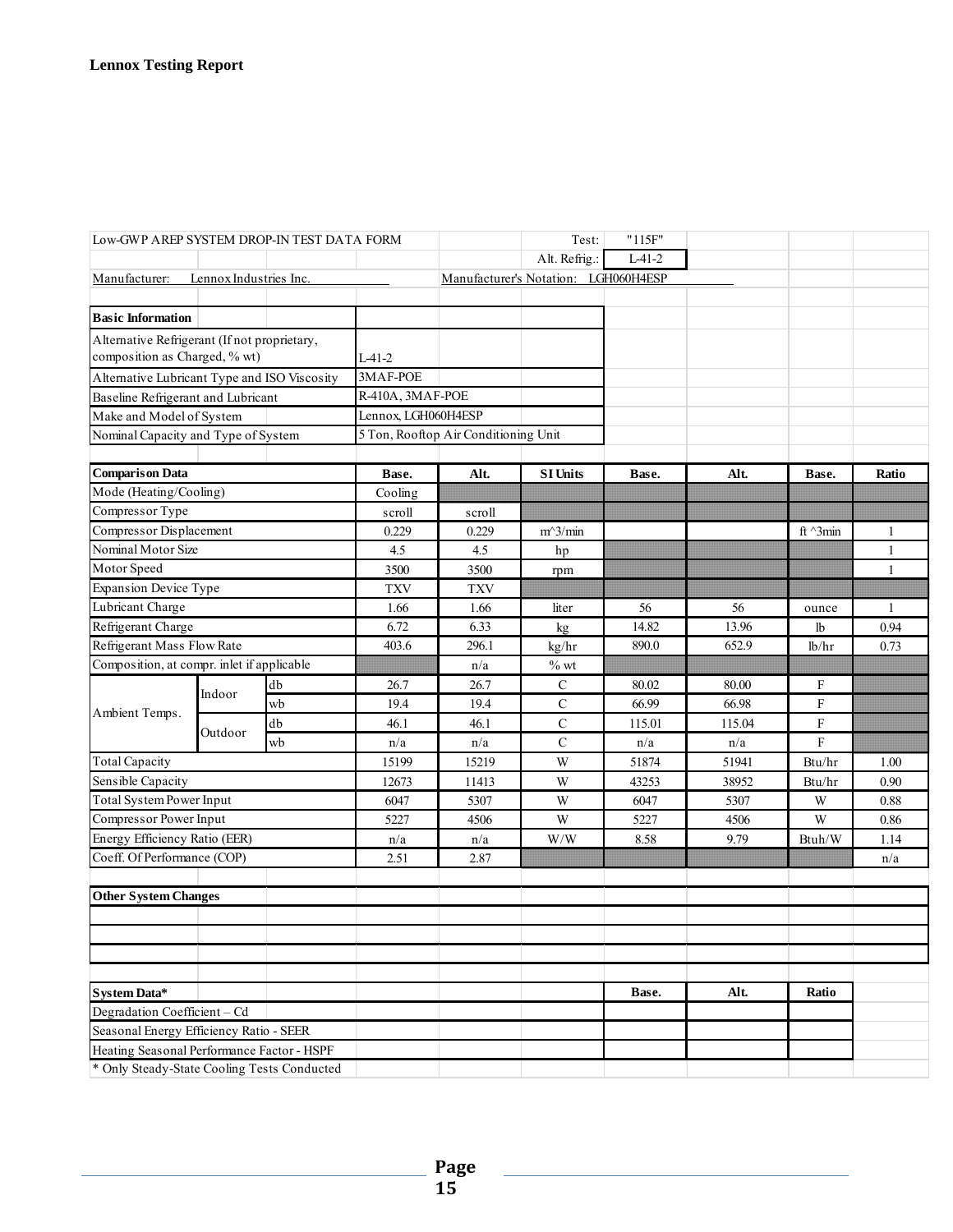|                                                      |                | Low-GWP AREP SYSTEM DROP-IN TEST DATA FORM                                |                 |                        |                             |                 |                |                |
|------------------------------------------------------|----------------|---------------------------------------------------------------------------|-----------------|------------------------|-----------------------------|-----------------|----------------|----------------|
| Type of System: R-410A Single Package AC Unit        |                |                                                                           |                 | Alternate Refrigerant: |                             |                 |                |                |
|                                                      |                |                                                                           |                 |                        |                             |                 |                |                |
| <b>Air Side Data</b>                                 | Base.          | Alt.                                                                      | <b>SI Units</b> | Base.                  | Alt.                        | <b>IP</b> Units | Ratio          |                |
| Evaporator                                           |                |                                                                           |                 |                        |                             |                 |                |                |
| Heat Exchange Fluid                                  | Air            |                                                                           |                 |                        |                             |                 |                |                |
| Flow Rate (gas)                                      | 49.7           | 50.1                                                                      | $m^2/$ min      | 1756                   | 1768                        | ft $3/min$      | 1.01           |                |
| Flow Rate (liquid)                                   | n/a            | n/a                                                                       | L/min           | n/a                    | n/a                         | gal/min         | n/a            |                |
| Inlet Temperature*                                   | $\ast$         | $\ast$                                                                    | C               | $\ast$                 | $\frac{1}{2}$               | F               |                |                |
| Outlet Temperature*                                  | $\ast$         | $\ast$                                                                    | $\mathbf C$     | $\ast$                 | $\ast$                      | F               |                |                |
| Condenser                                            |                |                                                                           |                 |                        |                             |                 |                |                |
| Heat Exchange Fluid                                  | Air            | Air                                                                       |                 |                        |                             |                 |                |                |
| Flow Rate (gas)                                      | 135.92         | 135.92                                                                    | $m^2/$ min      | 4800                   | 4800                        | ft $3/min$      |                |                |
| Flow Rate (liquid)                                   | n/a            | n/a                                                                       | L/min           | n/a                    | n/a                         | gal/min         | n/a            |                |
| <b>Inlet Temperature</b>                             | 46.1           | 46.1                                                                      | $\mathbf C$     | 115                    | 115                         | F               |                |                |
| Outlet Temperature                                   |                | (notmeasured) (notmeasured)                                               | $\mathbf C$     |                        | (notmeasured) (notmeasured) | F               |                |                |
| * see previous page                                  |                |                                                                           |                 |                        |                             |                 |                |                |
| <b>Refrigerant Side Data</b>                         |                | <b>Baseline</b>                                                           |                 | Alternative            | <b>Baseline</b>             |                 | Alternative    |                |
| Temperatures &<br><b>Pressures</b>                   | T(C)           | $P$ [kPa]                                                                 | T(C)            | $P$ [kPa]              | T[F]                        | P [psia]        | T[F]           | P [psia]       |
| Compressor Suction                                   | 19.5           | 1131                                                                      | 21.0            | 998                    | 67                          | 164             | 70             | 145            |
| Compressor Discharge                                 | 88.6           | 3458                                                                      | 94.1            | 3025                   | 191                         | 501             | 201            | 439            |
| Condenser Inlet                                      | 88.6           | 3458                                                                      | 94.1            | 3025                   | 191                         | 501             | 201            | 439            |
| Condenser Outlet                                     | 47.8           | 3379                                                                      | 48.4            | 2976                   | 118                         | 490             | 119            | 432            |
| <b>Expansion Device Inlet</b>                        | 46.0           | 3379                                                                      | 46.4            | 2976                   | 115                         | 490             | 116            | 432            |
| Subcooling, at expan.<br>device                      | 8.0            |                                                                           | 6.7             |                        | 14                          |                 | 12             |                |
| Evaporator Inlet                                     | (not measured) | (not measured) (not measured) (not measured) (not measured) (not measured |                 |                        |                             |                 | (not measured) | (not measured) |
| Evaporator Outlet                                    | 19.9           | 1136                                                                      | 19.4            | 1003                   | 68                          | 165             | 67             | 145            |
| Evaporator Superheat                                 | 7.8            |                                                                           | 4.4             |                        | 15                          |                 | 8              |                |
|                                                      |                |                                                                           |                 |                        |                             |                 |                |                |
| Data Source(s) for Refrigerant Properties            |                |                                                                           |                 |                        |                             |                 |                |                |
| NIST REFPROP v. 9, and Alt. Refrigerant Manufacturer |                |                                                                           |                 |                        |                             |                 |                |                |
|                                                      |                |                                                                           |                 |                        |                             |                 |                |                |
| <b>Additional Notes</b>                              |                |                                                                           |                 |                        |                             |                 |                |                |
|                                                      |                |                                                                           |                 |                        |                             |                 |                |                |
|                                                      |                |                                                                           |                 |                        |                             |                 |                |                |
|                                                      |                |                                                                           |                 |                        |                             |                 |                |                |
|                                                      |                |                                                                           |                 |                        |                             |                 |                |                |
|                                                      |                |                                                                           |                 |                        |                             |                 |                |                |
| Submitted by: RBU Lennox Industries Inc.             |                |                                                                           |                 |                        |                             |                 |                |                |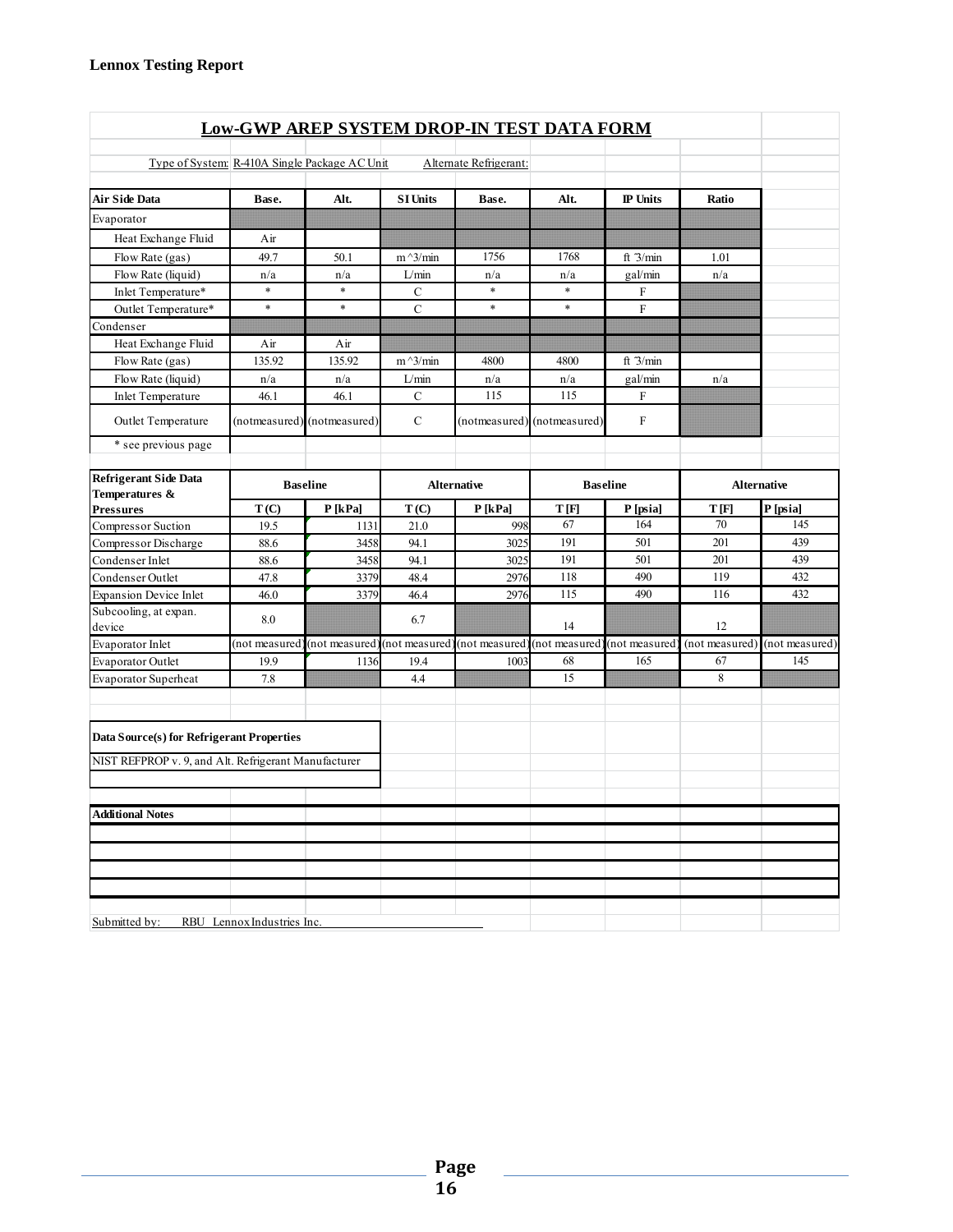| Low-GWP AREP SYSTEM DROP-IN TEST DATA FORM                              |                                     |    |                     |                                      | Test:                                                       | "125F"   |        |                  |              |
|-------------------------------------------------------------------------|-------------------------------------|----|---------------------|--------------------------------------|-------------------------------------------------------------|----------|--------|------------------|--------------|
|                                                                         | Lennox Industries Inc.              |    |                     |                                      | Alt. Refrig.:                                               | $L-41-2$ |        |                  |              |
| Manufacturer:                                                           |                                     |    |                     |                                      | Manufacturer's Notation: LGH060H4ESP                        |          |        |                  |              |
|                                                                         |                                     |    |                     |                                      |                                                             |          |        |                  |              |
| <b>Basic Information</b>                                                |                                     |    |                     |                                      |                                                             |          |        |                  |              |
| Alternative Refrigerant (If not proprietary,                            |                                     |    |                     |                                      |                                                             |          |        |                  |              |
| composition as Charged, % wt)                                           |                                     |    | $L-41-2$            |                                      |                                                             |          |        |                  |              |
| Alternative Lubricant Type and ISO Viscosity                            |                                     |    | 3MAF-POE            |                                      |                                                             |          |        |                  |              |
| Baseline Refrigerant and Lubricant                                      |                                     |    | R-410A, 3MAF-POE    |                                      |                                                             |          |        |                  |              |
|                                                                         | Make and Model of System            |    | Lennox, LGH060H4ESP |                                      |                                                             |          |        |                  |              |
|                                                                         | Nominal Capacity and Type of System |    |                     | 5 Ton, Rooftop Air Conditioning Unit |                                                             |          |        |                  |              |
|                                                                         |                                     |    |                     |                                      |                                                             |          |        |                  |              |
| <b>Comparison Data</b>                                                  |                                     |    | Base.               | Alt.                                 | <b>SI Units</b>                                             | Base.    | Alt.   | Base.            | Ratio        |
| Mode (Heating/Cooling)                                                  |                                     |    | Cooling             |                                      |                                                             |          |        |                  |              |
| Compressor Type                                                         |                                     |    | scroll              | scroll                               |                                                             |          |        |                  |              |
| Compressor Displacement                                                 |                                     |    | 0.229               | 0.229                                | $m^3/min$                                                   |          |        | ft $\gamma$ 3min | 1            |
| Nominal Motor Size                                                      |                                     |    | 4.5                 | 4.5                                  | hp                                                          |          |        |                  | 1            |
| Motor Speed                                                             |                                     |    | 3500                | 3500                                 | rpm                                                         |          |        |                  | $\mathbf{1}$ |
| <b>Expansion Device Type</b>                                            |                                     |    | <b>TXV</b>          | <b>TXV</b>                           |                                                             |          |        |                  |              |
| Lubricant Charge                                                        |                                     |    | 1.66                | 1.66                                 | liter                                                       | 56       | 56     | ounce            | $\mathbf{1}$ |
| Refrigerant Charge                                                      |                                     |    | 6.72                | 6.33                                 | kg                                                          | 14.82    | 13.96  | lb               | 0.94         |
| Refrigerant Mass Flow Rate                                              |                                     |    | 406.1               | 293.2                                | kg/hr                                                       | 895.5    | 646.6  | lb/hr            | 0.72         |
| Composition, at compr. inlet if applicable                              |                                     |    |                     | n/a                                  | $%$ wt                                                      |          |        |                  |              |
|                                                                         | Indoor                              | db | 26.7                | 26.7                                 | $\mathcal{C}$                                               | 79.99    | 79.99  | F                |              |
| Ambient Temps.                                                          |                                     | wb | 19.4                | 19.4                                 | $\mathbf C$                                                 | 67.00    | 67.00  | F                |              |
|                                                                         | Outdoor                             | db | 51.7                | 51.7                                 | $\mathbf C$                                                 | 125.06   | 125.05 | F                |              |
|                                                                         |                                     | wb | n/a                 | n/a                                  | $\mathsf{C}$                                                | n/a      | n/a    | F                |              |
| <b>Total Capacity</b>                                                   |                                     |    | 13773               | 13608                                | W                                                           | 47008    | 46446  | Btu/hr           | 0.99         |
| Sensible Capacity                                                       |                                     |    | 12420               | 10703                                | W                                                           | 42389    | 36530  | Btu/hr           | 0.86         |
| <b>Total System Power Input</b>                                         |                                     |    | 6663                | 5956                                 | W                                                           | 6663     | 5956   | W                | 0.89         |
| Compressor Power Input                                                  |                                     |    | 5227                | 5137                                 | W                                                           | 5227     | 5137   | W                | 0.98         |
| Energy Efficiency Ratio (EER)                                           |                                     |    | n/a                 | n/a                                  | $\ensuremath{\text{W}}\xspace/\ensuremath{\text{W}}\xspace$ | 7.05     | 7.80   | Btuh/W           | 1.11         |
| Coeff. Of Performance (COP)                                             |                                     |    | 2.07                | 2.28                                 |                                                             |          |        |                  | n/a          |
|                                                                         |                                     |    |                     |                                      |                                                             |          |        |                  |              |
| <b>Other System Changes</b>                                             |                                     |    |                     |                                      |                                                             |          |        |                  |              |
|                                                                         |                                     |    |                     |                                      |                                                             |          |        |                  |              |
|                                                                         |                                     |    |                     |                                      |                                                             |          |        |                  |              |
|                                                                         |                                     |    |                     |                                      |                                                             |          |        |                  |              |
|                                                                         |                                     |    |                     |                                      |                                                             | Base.    | Alt.   | Ratio            |              |
| System Data*                                                            |                                     |    |                     |                                      |                                                             |          |        |                  |              |
| Degradation Coefficient - Cd<br>Seasonal Energy Efficiency Ratio - SEER |                                     |    |                     |                                      |                                                             |          |        |                  |              |
| Heating Seasonal Performance Factor - HSPF                              |                                     |    |                     |                                      |                                                             |          |        |                  |              |
| * Only Steady-State Cooling Tests Conducted                             |                                     |    |                     |                                      |                                                             |          |        |                  |              |
|                                                                         |                                     |    |                     |                                      |                                                             |          |        |                  |              |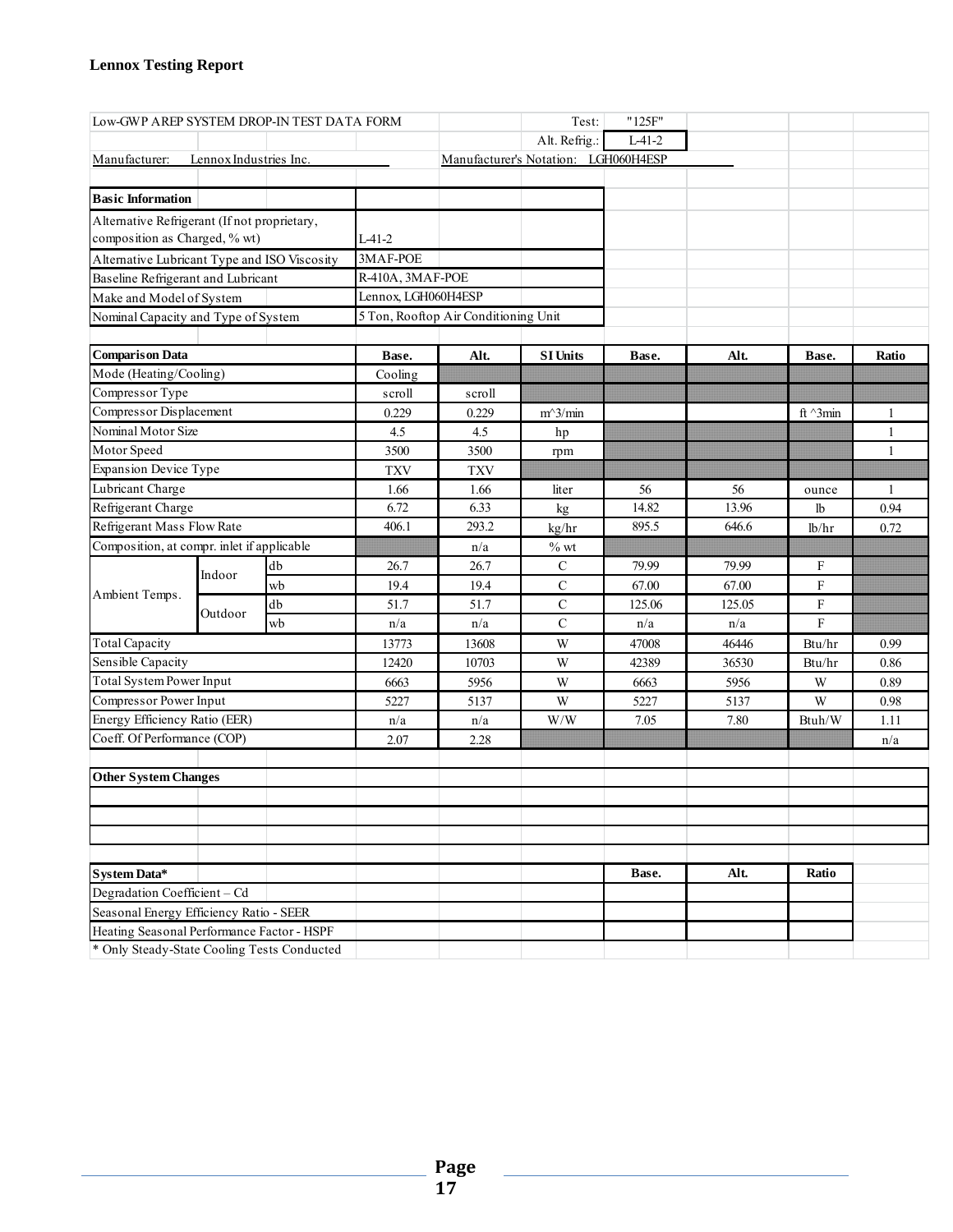| <b>Low-GWP AREP SYSTEM DROP-IN TEST DATA FORM</b>    |                            |                                              |                 |                        |                               |                           |                |                    |  |  |
|------------------------------------------------------|----------------------------|----------------------------------------------|-----------------|------------------------|-------------------------------|---------------------------|----------------|--------------------|--|--|
|                                                      |                            |                                              |                 |                        |                               |                           |                |                    |  |  |
| Type of System: R-410A Single Package AC Unit        |                            |                                              |                 | Alternate Refrigerant: |                               |                           |                |                    |  |  |
| <b>Air Side Data</b>                                 | Base.                      | Alt.                                         | <b>SI Units</b> | Base.                  | Alt.                          | IP Units                  | Ratio          |                    |  |  |
| Evaporator                                           |                            |                                              |                 |                        |                               |                           |                |                    |  |  |
| Heat Exchange Fluid                                  | Air                        |                                              |                 |                        |                               |                           |                |                    |  |  |
| Flow Rate (gas)                                      | 49.8                       | 49.9                                         | $m^2/$ min      | 1757                   | 1760                          | ft $3/min$                | 1.00           |                    |  |  |
| Flow Rate (liquid)                                   | n/a                        | n/a                                          | L/min           | n/a                    | n/a                           | gal/min                   | n/a            |                    |  |  |
| Inlet Temperature*                                   | $\ast$                     | $\ast$                                       | C               | $\ast$                 | $\ast$                        | F                         |                |                    |  |  |
| Outlet Temperature*                                  | $\ast$                     | $\ast$                                       | $\mathcal{C}$   | $\ast$                 | $\ast$                        | $\mathbf F$               |                |                    |  |  |
| Condenser                                            |                            |                                              |                 |                        |                               |                           |                |                    |  |  |
| Heat Exchange Fluid                                  | Air                        | Air                                          |                 |                        |                               |                           |                |                    |  |  |
| Flow Rate (gas)                                      | 135.92                     | 135.92                                       | $m^3/m$ in      | 4800                   | 4800                          | ft $3/min$                | 1.00           |                    |  |  |
| Flow Rate (liquid)                                   | n/a                        | n/a                                          | L/min           | n/a                    | n/a                           | gal/min                   | n/a            |                    |  |  |
| <b>Inlet Temperature</b>                             | 51.7                       | 51.7                                         | $\mathcal{C}$   | 125                    | 125                           | $\mathbf{F}$              |                |                    |  |  |
| Outlet Temperature                                   |                            | (notmeasured) (notmeasured)                  | $\mathcal{C}$   |                        | (notmeasured) (notmeasured)   | $\boldsymbol{\mathrm{F}}$ |                |                    |  |  |
| * see previous page                                  |                            |                                              |                 |                        |                               |                           |                |                    |  |  |
| <b>Refrigerant Side Data</b><br>Temperatures &       | <b>Baseline</b>            |                                              |                 | <b>Alternative</b>     |                               | <b>Baseline</b>           |                | <b>Alternative</b> |  |  |
| <b>Pressures</b>                                     | T(C)                       | P[kPa]                                       | T(C)            | P[kPa]                 | T[F]                          | P [psia]                  | T[F]           | P [psia]           |  |  |
| Compressor Suction                                   | 20.4                       | 1161                                         | 21.7            | 1008                   | 69                            | 168                       | 71             | 146                |  |  |
| Compressor Discharge                                 | 96.6                       | 3837                                         | 103.9           | 3377                   | 206                           | 557                       | 219            | 490                |  |  |
| Condenser Inlet                                      | 96.6                       | 3837                                         | 103.9           | 3377                   | 206                           | 557                       | 219            | 490                |  |  |
| Condenser Outlet                                     | 53.6                       | 3762                                         | 54.4            | 3330                   | 128                           | 546                       | 130            | 483                |  |  |
| <b>Expansion Device Inlet</b>                        | 51.5                       | 3762                                         | 52.2            | 3330                   | 125                           | 546                       | 126            | 483                |  |  |
| Subcooling, at expan.<br>device                      | 7.3                        |                                              | 6.0             |                        | 13                            |                           | 11             |                    |  |  |
| Evaporator Inlet                                     |                            | (not measured) (not measured) (not measured) |                 |                        | (not measured) (not measured) | (not measured)            | (not measured) | (not measured)     |  |  |
| Evaporator Outlet                                    | 20.2                       | 1166                                         | 20.5            | 1016                   | 68                            | 169                       | 69             | 147                |  |  |
| Evaporator Superheat                                 | 7.8                        |                                              | 5.1             |                        | 14                            |                           | 9              |                    |  |  |
| Data Source(s) for Refrigerant Properties            |                            |                                              |                 |                        |                               |                           |                |                    |  |  |
| NIST REFPROP v. 9, and Alt. Refrigerant Manufacturer |                            |                                              |                 |                        |                               |                           |                |                    |  |  |
|                                                      |                            |                                              |                 |                        |                               |                           |                |                    |  |  |
| <b>Additional Notes</b>                              |                            |                                              |                 |                        |                               |                           |                |                    |  |  |
|                                                      |                            |                                              |                 |                        |                               |                           |                |                    |  |  |
|                                                      |                            |                                              |                 |                        |                               |                           |                |                    |  |  |
|                                                      |                            |                                              |                 |                        |                               |                           |                |                    |  |  |
|                                                      |                            |                                              |                 |                        |                               |                           |                |                    |  |  |
| Submitted by:                                        | RBU Lennox Industries Inc. |                                              |                 |                        |                               |                           |                |                    |  |  |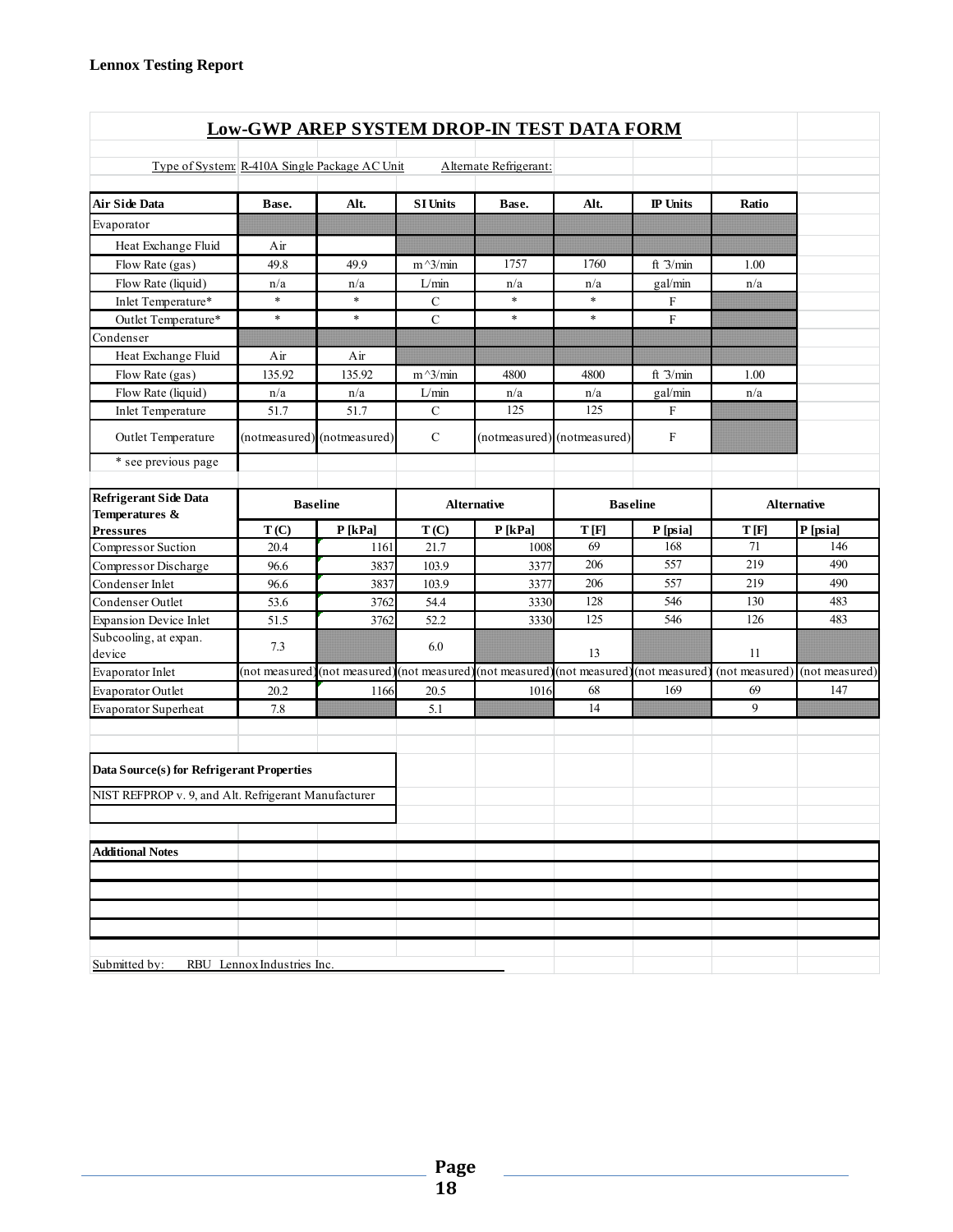| Low-GWP AREP SYSTEM DROP-IN TEST DATA FORM          |                        |      |                     |                                      | Test:                                | "B"       |       |                 |                |
|-----------------------------------------------------|------------------------|------|---------------------|--------------------------------------|--------------------------------------|-----------|-------|-----------------|----------------|
|                                                     |                        |      |                     |                                      | Alt. Refrig.:                        | $ARM-71A$ |       |                 |                |
| Manufacturer:                                       | Lennox Industries Inc. |      |                     |                                      | Manufacturer's Notation: LGH060H4ESP |           |       |                 |                |
|                                                     |                        |      |                     |                                      |                                      |           |       |                 |                |
| <b>Basic Information</b>                            |                        |      |                     |                                      |                                      |           |       |                 |                |
| Alternative Refrigerant (If not proprietary,        |                        |      |                     |                                      |                                      |           |       |                 |                |
| composition as Charged, % wt)                       |                        |      | ARM--71A            |                                      |                                      |           |       |                 |                |
| Alternative Lubricant Type and ISO Viscosity        |                        |      | 3MAF-POE            |                                      |                                      |           |       |                 |                |
| Baseline Refrigerant and Lubricant                  |                        |      | R-410A, 3MAF-POE    |                                      |                                      |           |       |                 |                |
| Make and Model of System                            |                        |      | Lennox, LGH060H4ESP |                                      |                                      |           |       |                 |                |
| Nominal Capacity and Type of System                 |                        |      |                     | 5 Ton, Rooftop Air Conditioning Unit |                                      |           |       |                 |                |
|                                                     |                        |      |                     |                                      |                                      |           |       |                 |                |
| <b>Comparison Data</b>                              |                        |      | Base.               | Alt.                                 | <b>SI Units</b>                      | Base.     | Alt.  | Base.           | Ratio          |
| Mode (Heating/Cooling)                              |                        |      | Cooling             |                                      |                                      |           |       |                 |                |
| Compressor Type                                     |                        |      | scroll              | scroll                               |                                      |           |       |                 |                |
| Compressor Displacement                             |                        |      | 0.229               | 0.229                                | $m^3/m$ in                           |           |       | ft $\land$ 3min | $\overline{1}$ |
| Nominal Motor Size                                  |                        |      | 4.5                 | 4.5                                  | hp                                   |           |       |                 | $\mathbf{1}$   |
| Motor Speed                                         |                        |      | 3500                | 3500                                 | rpm                                  |           |       |                 | $\mathbf{1}$   |
| <b>Expansion Device Type</b>                        |                        |      | <b>TXV</b>          | <b>TXV</b>                           |                                      |           |       |                 |                |
| Lubricant Charge                                    |                        | 1.66 | 1.66                | liter                                | 56                                   | 56        | ounce | $\mathbf{1}$    |                |
| Refrigerant Charge                                  |                        | 6.72 | 6.00                | kg                                   | 14.82                                | 13.22     | lb    | 0.89            |                |
| Refrigerant Mass Flow Rate                          |                        |      | 395.0               | 301.7                                | kg/hr                                | 871.0     | 665.3 | lb/hr           | 0.76           |
| Composition, at compr. inlet if applicable          |                        |      | n/a                 | $\%$ wt                              |                                      |           |       |                 |                |
| Indoor<br>Ambient Temps.                            | db                     | 26.7 | 26.7                | ${\bf C}$                            | 80.02                                | 80.00     | F     |                 |                |
|                                                     |                        | wb   | 19.5                | 19.4                                 | $\mathbf C$                          | 67.02     | 67.00 | $\mathbf F$     |                |
|                                                     | Outdoor                | db   | 27.8                | 27.8                                 | $\mathbf C$                          | 82.01     | 82.00 | $\mathbf F$     |                |
|                                                     |                        | wb   | n/a                 | n/a                                  | $\mathbf C$                          | n/a       | n/a   | F               |                |
| <b>Total Capacity</b>                               |                        |      | 20138               | 19739                                | W                                    | 68731     | 67369 | Btu/hr          | 0.98           |
| Sensible Capacity                                   |                        |      | 13463               | 13503                                | W                                    | 45948     | 46085 | Btu/hr          | 1.00           |
| <b>Total System Power Input</b>                     |                        |      | 4309                | 4031                                 | W                                    | 4309      | 4031  | W               | 0.94           |
| Compressor Power Input                              |                        |      | 3520                | 3245                                 | W                                    | 3520      | 3245  | W               | 0.92           |
| Energy Efficiency Ratio (EER)                       |                        |      | n/a                 | n/a                                  | W/W                                  | 15.95     | 16.71 | Btuh/W          | 1.05           |
| Coeff. Of Performance (COP)                         |                        |      | 4.67                | 4.90                                 |                                      |           |       |                 | n/a            |
|                                                     |                        |      |                     |                                      |                                      |           |       |                 |                |
| <b>Other System Changes</b>                         |                        |      |                     |                                      |                                      |           |       |                 |                |
|                                                     |                        |      |                     |                                      |                                      |           |       |                 |                |
|                                                     |                        |      |                     |                                      |                                      |           |       |                 |                |
|                                                     |                        |      |                     |                                      |                                      |           |       |                 |                |
|                                                     |                        |      |                     |                                      |                                      | Base.     | Alt.  | Ratio           |                |
| <b>System Data*</b><br>Degradation Coefficient - Cd |                        |      |                     |                                      |                                      |           |       |                 |                |
| Seasonal Energy Efficiency Ratio - SEER             |                        |      |                     |                                      |                                      |           |       |                 |                |
| Heating Seasonal Performance Factor - HSPF          |                        |      |                     |                                      |                                      |           |       |                 |                |
| * Only Steady-State Cooling Tests Conducted         |                        |      |                     |                                      |                                      |           |       |                 |                |
|                                                     |                        |      |                     |                                      |                                      |           |       |                 |                |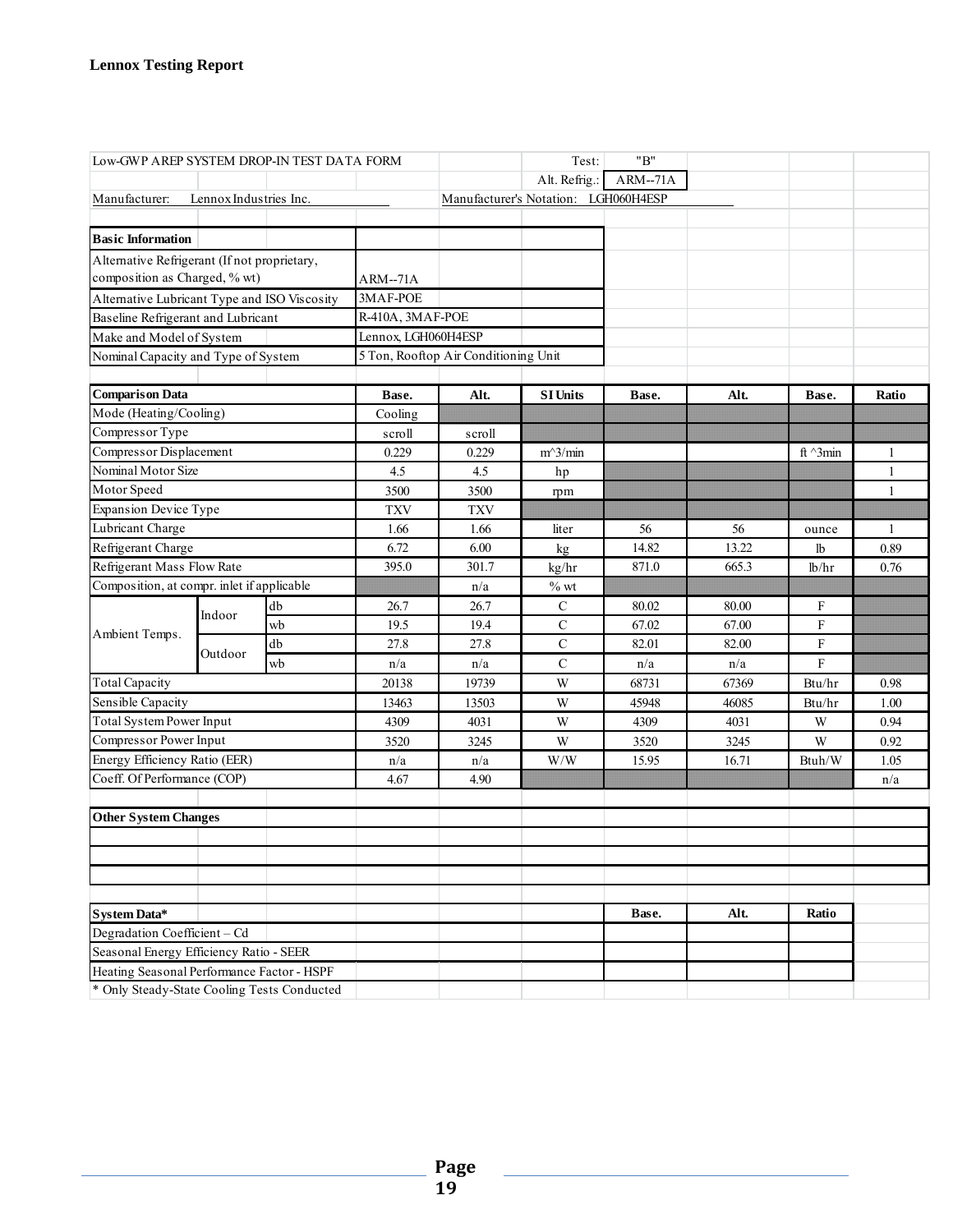| <b>Low-GWP AREP SYSTEM DROP-IN TEST DATA FORM</b>    |                            |                                             |                 |                        |                                             |                 |                    |                |  |  |  |
|------------------------------------------------------|----------------------------|---------------------------------------------|-----------------|------------------------|---------------------------------------------|-----------------|--------------------|----------------|--|--|--|
|                                                      |                            |                                             |                 |                        |                                             |                 |                    |                |  |  |  |
| Type of System: R-410A Single Package AC Unit        |                            |                                             |                 | Alternate Refrigerant: |                                             |                 |                    |                |  |  |  |
| <b>Air Side Data</b>                                 | Base.                      | Alt.                                        | <b>SI Units</b> | Base.                  | Alt.                                        | <b>IP</b> Units | Ratio              |                |  |  |  |
| Evaporator                                           |                            |                                             |                 |                        |                                             |                 |                    |                |  |  |  |
| Heat Exchange Fluid                                  | Air                        |                                             |                 |                        |                                             |                 |                    |                |  |  |  |
| Flow Rate (gas)                                      | 49.8                       | 50.3                                        | $m^2/$ min      | 1759                   | 1778                                        | ft $3/min$      | 1.01               |                |  |  |  |
| Flow Rate (liquid)                                   | n/a                        | n/a                                         | L/min           | n/a                    | n/a                                         | gal/min         | n/a                |                |  |  |  |
| Inlet Temperature*                                   | $\ast$                     | $\ast$                                      | $\mathbf C$     | $\ast$                 | $\ast$                                      | F               |                    |                |  |  |  |
| Outlet Temperature*                                  | $\ast$                     | $\ast$                                      | $\mathbf C$     | $\ast$                 | $\ast$                                      | $\rm F$         |                    |                |  |  |  |
| Condenser                                            |                            |                                             |                 |                        |                                             |                 |                    |                |  |  |  |
| Heat Exchange Fluid                                  | Air                        | Air                                         |                 |                        |                                             |                 |                    |                |  |  |  |
| Flow Rate (gas)                                      | 135.92                     | 135.92                                      | $m^2/$ min      | 4800                   | 4800                                        | ft $3/min$      | 1.00               |                |  |  |  |
| Flow Rate (liquid)                                   | n/a                        | n/a                                         | L/min           | n/a                    | n/a                                         | gal/min         | n/a                |                |  |  |  |
| <b>Inlet Temperature</b>                             | 27.8                       | 27.8                                        | $\mathbf C$     | 82                     | 82                                          | $\mathbf{F}$    |                    |                |  |  |  |
| Outlet Temperature                                   |                            | (notmeasured) (notmeasured)                 | $\mathbf C$     |                        | (notmeasured) (notmeasured)                 | F               |                    |                |  |  |  |
| * see previous page                                  |                            |                                             |                 |                        |                                             |                 |                    |                |  |  |  |
| <b>Refrigerant Side Data</b>                         | <b>Baseline</b>            |                                             |                 | <b>Alternative</b>     |                                             | <b>Baseline</b> | <b>Alternative</b> |                |  |  |  |
| Temperatures &<br><b>Pressures</b>                   | T(C)                       | P[kPa]                                      | T(C)            | P[kPa]                 | T[F]                                        | P [psia]        | T[F]               | P[psia]        |  |  |  |
| Compressor Suction                                   | 16.9                       | 1070                                        | 20.2            | 990                    | 62                                          | 155             | 68                 | 144            |  |  |  |
| Compressor Discharge                                 | 64.4                       | 2347                                        | 70.5            | 2127                   | 148                                         | 340             | 159                | 309            |  |  |  |
| Condenser Inlet                                      | 64.4                       | 2347                                        | 70.5            | 2127                   | 148                                         | 340             | 159                | 309            |  |  |  |
| Condenser Outlet                                     | 30.2                       | 2266                                        | 30.1            | 2070                   | 86                                          | 329             | 86                 | 300            |  |  |  |
| <b>Expansion Device Inlet</b>                        | 29.1                       | 2266                                        | 29.1            | 2070                   | 84                                          | 329             | 84                 | 300            |  |  |  |
| Subcooling, at expan.<br>device                      | 7.8                        |                                             | 5.4             |                        | 14                                          |                 | 10                 |                |  |  |  |
| Evaporator Inlet                                     |                            | (not measured) (not measured) (not measured |                 |                        | (not measured) (not measured) (not measured |                 | (not measured)     | (not measured) |  |  |  |
| Evaporator Outlet                                    | 17.2                       | 1077                                        | 18.2            | 995                    | 63                                          | 156             | 65                 | 144            |  |  |  |
| Evaporator Superheat                                 | 7.8                        |                                             | 7.3             |                        | 13                                          |                 | 13                 |                |  |  |  |
| Data Source(s) for Refrigerant Properties            |                            |                                             |                 |                        |                                             |                 |                    |                |  |  |  |
| NIST REFPROP v. 9, and Alt. Refrigerant Manufacturer |                            |                                             |                 |                        |                                             |                 |                    |                |  |  |  |
|                                                      |                            |                                             |                 |                        |                                             |                 |                    |                |  |  |  |
| <b>Additional Notes</b>                              |                            |                                             |                 |                        |                                             |                 |                    |                |  |  |  |
|                                                      |                            |                                             |                 |                        |                                             |                 |                    |                |  |  |  |
|                                                      |                            |                                             |                 |                        |                                             |                 |                    |                |  |  |  |
|                                                      |                            |                                             |                 |                        |                                             |                 |                    |                |  |  |  |
|                                                      |                            |                                             |                 |                        |                                             |                 |                    |                |  |  |  |
| Submitted by:                                        | RBU Lennox Industries Inc. |                                             |                 |                        |                                             |                 |                    |                |  |  |  |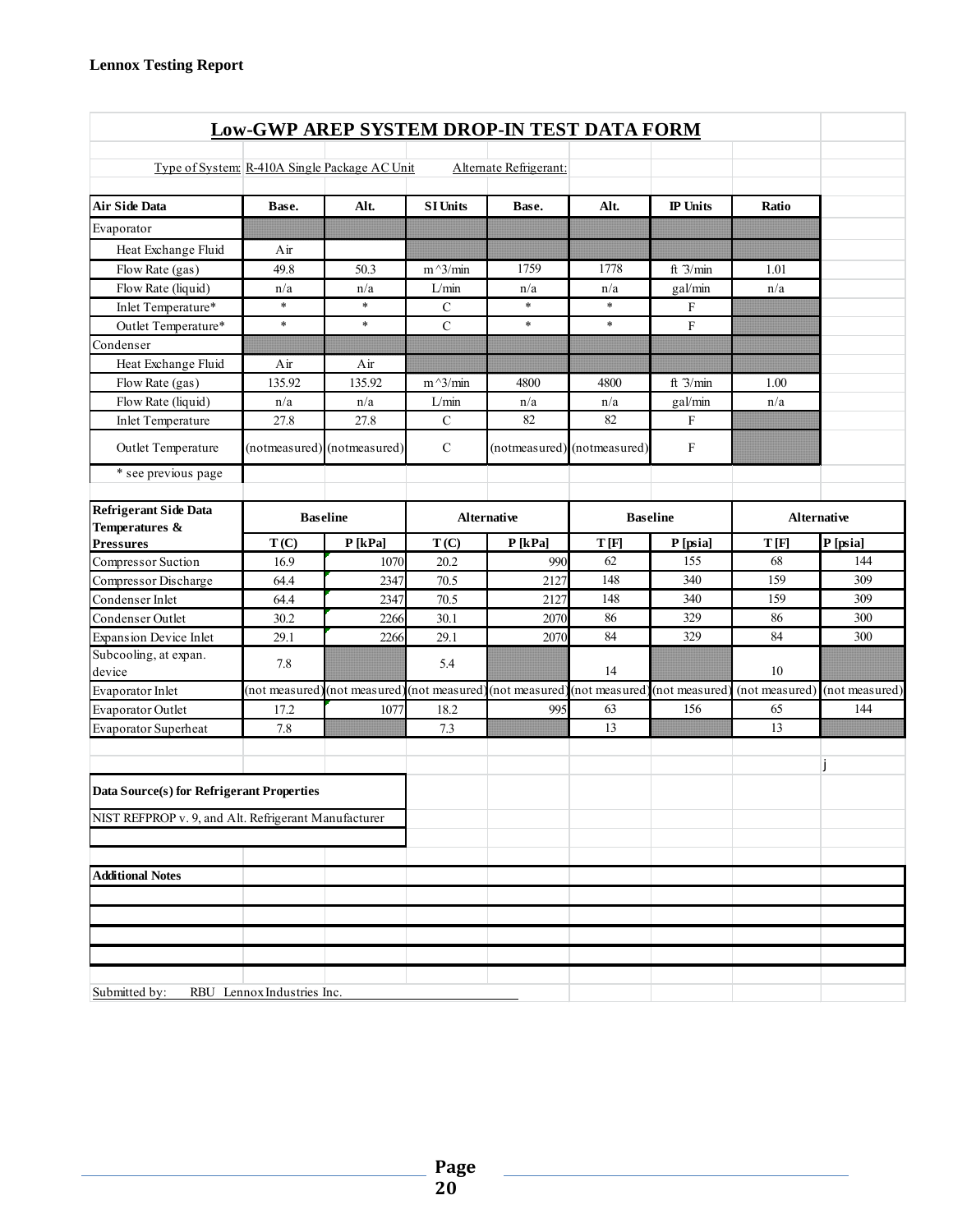| "A"<br>Test:<br>Low-GWP AREP SYSTEM DROP-IN TEST DATA FORM |                                              |    |                     |                                      |                                      |           |       |                    |              |
|------------------------------------------------------------|----------------------------------------------|----|---------------------|--------------------------------------|--------------------------------------|-----------|-------|--------------------|--------------|
|                                                            |                                              |    |                     |                                      | Alt. Refrig.:                        | $ARM-71A$ |       |                    |              |
| Manufacturer:                                              | Lennox Industries Inc.                       |    |                     |                                      | Manufacturer's Notation: LGH060H4ESP |           |       |                    |              |
|                                                            |                                              |    |                     |                                      |                                      |           |       |                    |              |
| <b>Basic Information</b>                                   |                                              |    |                     |                                      |                                      |           |       |                    |              |
| Alternative Refrigerant (If not proprietary,               |                                              |    |                     |                                      |                                      |           |       |                    |              |
| composition as Charged, % wt)                              |                                              |    | ARM--71A            |                                      |                                      |           |       |                    |              |
|                                                            | Alternative Lubricant Type and ISO Viscosity |    |                     |                                      |                                      |           |       |                    |              |
| Baseline Refrigerant and Lubricant                         |                                              |    | R-410A, 3MAF-POE    |                                      |                                      |           |       |                    |              |
| Make and Model of System                                   |                                              |    | Lennox, LGH060H4ESP |                                      |                                      |           |       |                    |              |
| Nominal Capacity and Type of System                        |                                              |    |                     | 5 Ton, Rooftop Air Conditioning Unit |                                      |           |       |                    |              |
|                                                            |                                              |    |                     |                                      |                                      |           |       |                    |              |
| <b>Comparison Data</b>                                     |                                              |    | Base.               | Alt.                                 | <b>SI Units</b>                      | Base.     | Alt.  | Base.              | Ratio        |
| Mode (Heating/Cooling)                                     |                                              |    | Cooling             |                                      |                                      |           |       |                    |              |
| Compressor Type                                            |                                              |    | scroll              | scroll                               |                                      |           |       |                    |              |
| Compressor Displacement                                    |                                              |    | 0.229               | 0.229                                | $m^3/m$ in                           |           |       | ft $^{\wedge}3min$ | 1            |
| Nominal Motor Size                                         |                                              |    | 4.5                 | 4.5                                  | hp                                   |           |       |                    | 1            |
| Motor Speed                                                |                                              |    | 3500                | 3500                                 | rpm                                  |           |       |                    | 1            |
| <b>Expansion Device Type</b>                               |                                              |    | <b>TXV</b>          | <b>TXV</b>                           |                                      |           |       |                    |              |
| Lubricant Charge                                           |                                              |    | 1.66                | 1.66                                 | liter                                | 56        | 56    | ounce              | $\mathbf{1}$ |
| Refrigerant Charge                                         |                                              |    | 6.72                | 6.00                                 | kg                                   | 14.82     | 13.22 | lb                 | 0.89         |
| Refrigerant Mass Flow Rate                                 |                                              |    | 396.18              | 306.26                               | kg/hr                                | 873.6     | 675.3 | lb/hr              | 0.77         |
| Composition, at compr. inlet if applicable                 |                                              |    |                     | n/a                                  | $%$ wt                               |           |       |                    |              |
|                                                            | Indoor                                       | db | 26.7                | 26.7                                 | $\mathbf C$                          | 79.99     | 80.02 | F                  |              |
| Ambient Temps.                                             |                                              | wb | 19.5                | 19.4                                 | $\mathbf C$                          | 67.02     | 66.99 | F                  |              |
|                                                            | Outdoor                                      | db | 35.0                | 35.0                                 | $\mathbf C$                          | 95.00     | 95.03 | $\mathbf F$        |              |
|                                                            |                                              | wb | n/a                 | n/a                                  | $\mathbf C$                          | n/a       | n/a   | $\mathbf F$        |              |
| <b>Total Capacity</b>                                      |                                              |    | 18819               | 18118                                | W                                    | 64230     | 61837 | Btu/hr             | 0.96         |
| Sensible Capacity                                          |                                              |    | 12889               | 12784                                | W                                    | 43989     | 43632 | Btu/hr             | 0.99         |
| Total System Power Input                                   |                                              |    | 4867                | 4538                                 | W                                    | 4867      | 4538  | W                  | 0.93         |
| Compressor Power Input                                     |                                              |    | 4062                | 3746                                 | W                                    | 4062      | 3746  | W                  | 0.92         |
| Energy Efficiency Ratio (EER)                              |                                              |    | n/a                 | n/a                                  | W/W                                  | 13.20     | 13.63 | Btuh/W             | 1.03         |
| Coeff. Of Performance (CCOP)                               |                                              |    | 3.87                | 3.99                                 |                                      |           |       |                    | n/a          |
|                                                            |                                              |    |                     |                                      |                                      |           |       |                    |              |
| <b>Other System Changes</b>                                |                                              |    |                     |                                      |                                      |           |       |                    |              |
|                                                            |                                              |    |                     |                                      |                                      |           |       |                    |              |
|                                                            |                                              |    |                     |                                      |                                      |           |       |                    |              |
|                                                            |                                              |    |                     |                                      |                                      |           |       |                    |              |
|                                                            |                                              |    |                     |                                      |                                      |           |       |                    |              |
| <b>System Data*</b>                                        |                                              |    |                     |                                      |                                      | Base.     | Alt.  | Ratio              |              |
| Degradation Coefficient - Cd                               |                                              |    |                     |                                      |                                      |           |       |                    |              |
| Seasonal Energy Efficiency Ratio - SEER                    |                                              |    |                     |                                      |                                      |           |       |                    |              |
| Heating Seasonal Performance Factor - HSPF                 |                                              |    |                     |                                      |                                      |           |       |                    |              |
| * Only Steady-State Cooling Tests Conducted                |                                              |    |                     |                                      |                                      |           |       |                    |              |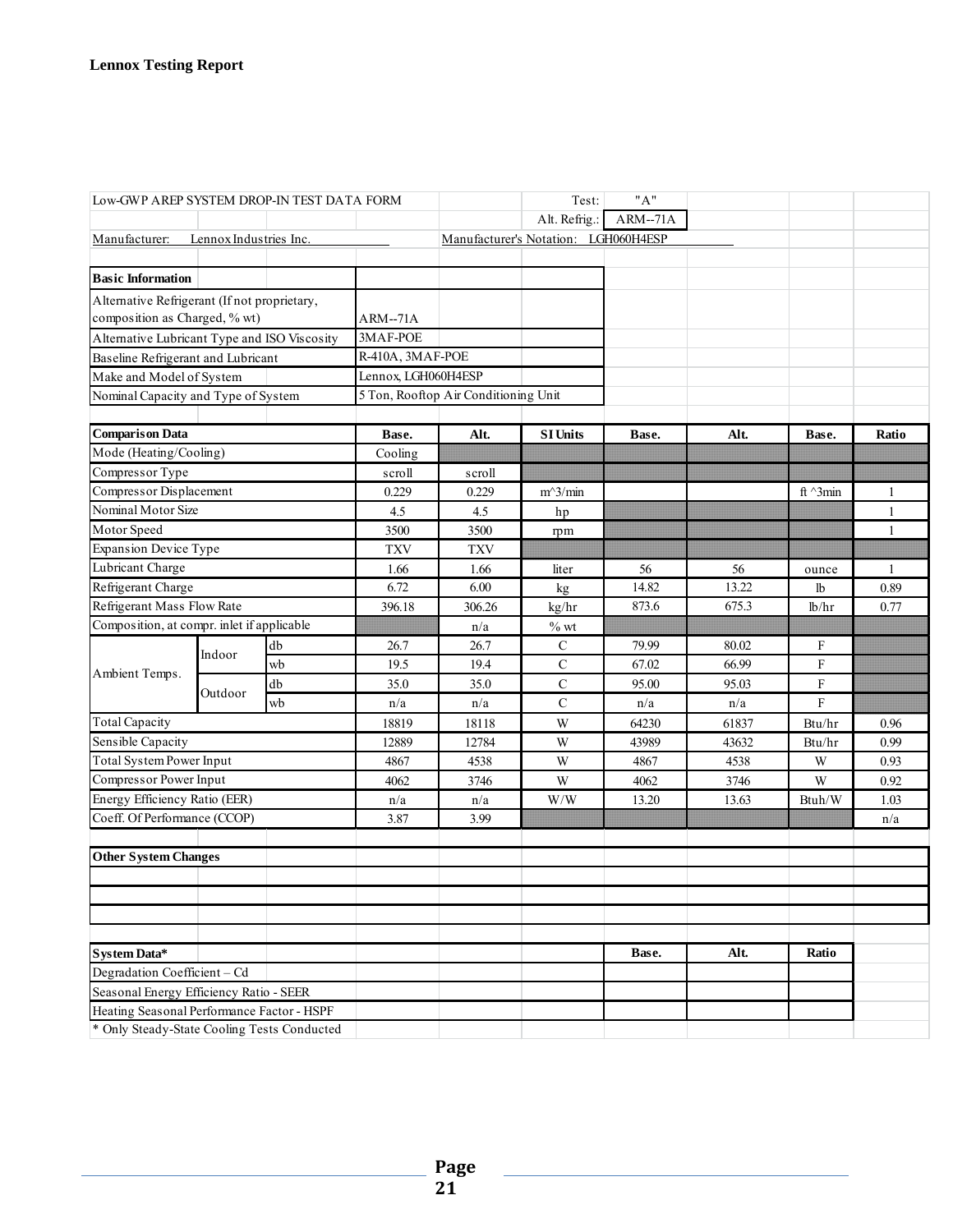|                                                      | <b>Low-GWP AREP SYSTEM DROP-IN TEST DATA FORM</b> |                              |                 |                        |                             |                           |                |                    |
|------------------------------------------------------|---------------------------------------------------|------------------------------|-----------------|------------------------|-----------------------------|---------------------------|----------------|--------------------|
| Type of System: R-410A Single Package AC Unit        |                                                   |                              |                 | Alternate Refrigerant: |                             |                           |                |                    |
| <b>Air Side Data</b>                                 | Base.                                             | Alt.                         | <b>SI Units</b> | Base.                  | Alt.                        | <b>IP</b> Units           | Ratio          |                    |
| Evaporator                                           |                                                   |                              |                 |                        |                             |                           |                |                    |
| Heat Exchange Fluid                                  | Air                                               |                              |                 |                        |                             |                           |                |                    |
| Flow Rate (gas)                                      | 49.63                                             | 50.32                        | $m^2/$ min      | 1753                   | 1777                        | ft 3/min                  |                |                    |
| Flow Rate (liquid)                                   | n/a                                               | n/a                          | $L/min\,$       | n/a                    | n/a                         | gal/min                   | n/a            |                    |
| Inlet Temperature*                                   | $\ast$                                            | $\ast$                       | $\mathcal{C}$   | $\ast$                 | $\ast$                      | F                         |                |                    |
| Outlet Temperature*                                  | $\ast$                                            | $\ast$                       | $\overline{C}$  | $\ast$                 | $\ast$                      | $\mathbf F$               |                |                    |
| Condenser                                            |                                                   |                              |                 |                        |                             |                           |                |                    |
| Heat Exchange Fluid                                  | Air                                               | Air                          |                 |                        |                             |                           |                |                    |
| Flow Rate (gas)                                      | 135.9                                             | 135.9                        | $m^2/$ min      | 4800                   | 4800                        | ft $3/min$                |                |                    |
| Flow Rate (liquid)                                   | n/a                                               | n/a                          | L/min           | n/a                    | n/a                         | gal/min                   | n/a            |                    |
| <b>Inlet Temperature</b>                             | 35.0                                              | 35.0                         | $\mathbf C$     | 95.0                   | 95.0                        | F                         |                |                    |
| Outlet Temperature                                   |                                                   | (notmeasured) (notmeasured)  | $\mathcal{C}$   |                        | (notmeasured) (notmeasured) | $\boldsymbol{\mathrm{F}}$ |                |                    |
| * see previous page                                  |                                                   |                              |                 |                        |                             |                           |                |                    |
| <b>Refrigerant Side Data</b><br>Temperatures &       | <b>Baseline</b>                                   |                              |                 | <b>Alternative</b>     |                             | <b>Baseline</b>           |                | <b>Alternative</b> |
| <b>Pressures</b>                                     | T(C)                                              | P[kPa]                       | T(C)            | P[kPa]                 | T[F]                        | P [psia]                  | T[F]           | P[psia]            |
| Compressor Suction                                   | 17.0                                              | 1082                         | 20.7            | 1011                   | 63                          | 157                       | 69             | 147                |
| Compressor Discharge                                 | 73.0                                              | 2744                         | 79.4            | 2502                   | 163                         | 398                       | 175            | 363                |
| Condenser Inlet                                      | 73.0                                              | 2744                         | 79.4            | 2502                   | 163                         | 398                       | 175            | 363                |
| Condenser Outlet                                     | 37.5                                              | 2670                         | 37.7            | 2448                   | 99                          | 387                       | 100            | 355                |
| <b>Expansion Device Inlet</b>                        | 35.9                                              | 2640                         | 36.2            | 2448                   | 97                          | 383                       | 97             | 355                |
| Subcooling, at expan.<br>device                      | 7.9                                               |                              | 5.3             |                        | 14                          |                           | 10             |                    |
| Evaporator Inlet                                     | (not measured                                     | (not measured) (not measured |                 | (not measured)         | (not measured               | (not measured             | (not measured) | (not measured)     |
| Evaporator Outlet                                    | 18.0                                              | 1089                         | 19.2            | 1020                   | 64                          | 158                       | 67             | 148                |
| Evaporator Superheat                                 | 7.8                                               |                              | 7.5             |                        | 14                          |                           | 14             |                    |
| Data Source(s) for Refrigerant Properties            |                                                   |                              |                 |                        |                             |                           |                |                    |
| NIST REFPROP v. 9, and Alt. Refrigerant Manufacturer |                                                   |                              |                 |                        |                             |                           |                |                    |
|                                                      |                                                   |                              |                 |                        |                             |                           |                |                    |
| <b>Additional Notes</b>                              |                                                   |                              |                 |                        |                             |                           |                |                    |
|                                                      |                                                   |                              |                 |                        |                             |                           |                |                    |
|                                                      |                                                   |                              |                 |                        |                             |                           |                |                    |
|                                                      |                                                   |                              |                 |                        |                             |                           |                |                    |
|                                                      |                                                   |                              |                 |                        |                             |                           |                |                    |
|                                                      |                                                   |                              |                 |                        |                             |                           |                |                    |
| Submitted by:                                        | RBU Lennox Industries Inc.                        |                              |                 |                        |                             |                           |                |                    |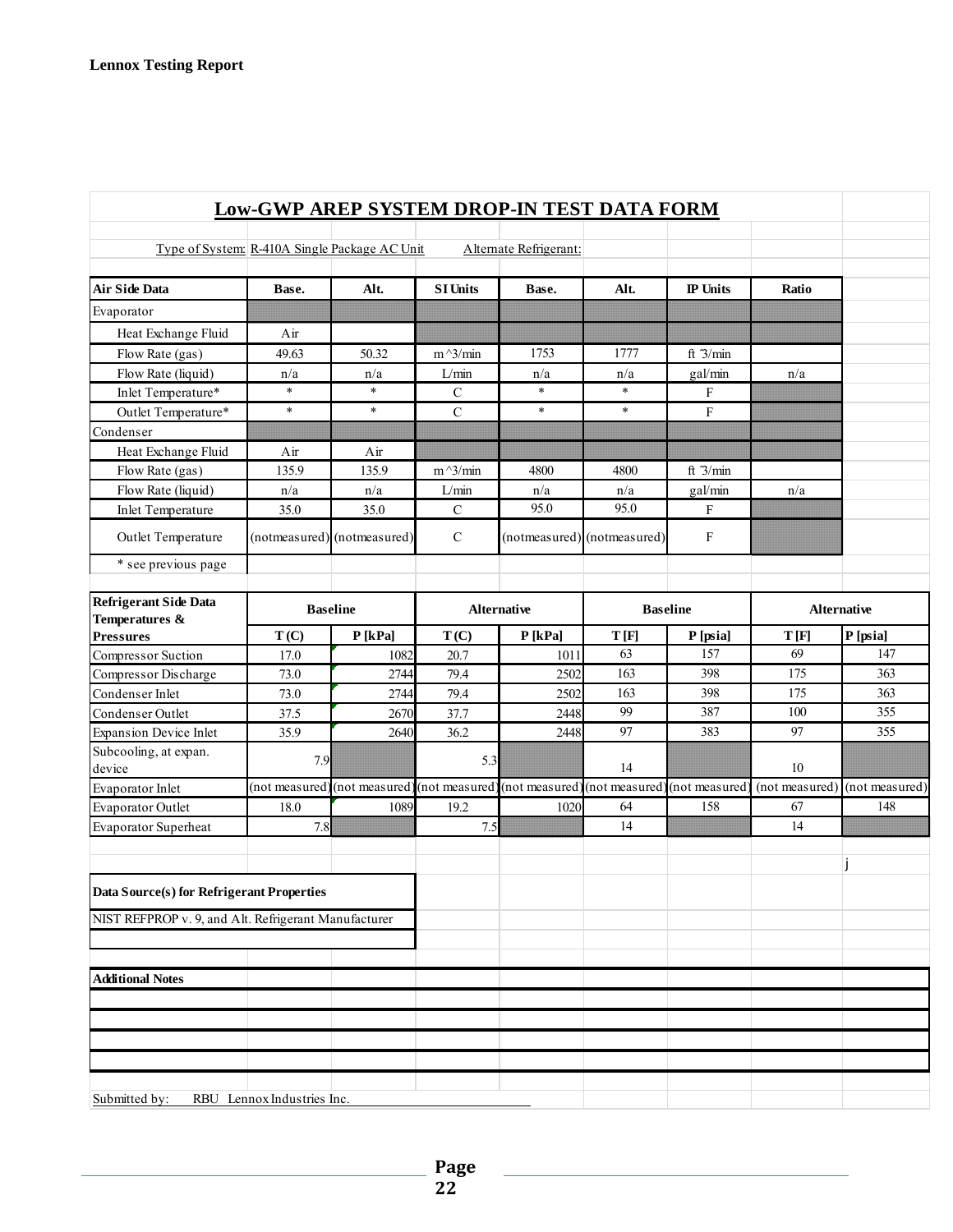| Low-GWP AREP SYSTEM DROP-IN TEST DATA FORM   |                               |    |                     |                                      | Test:                                | "115F"    |        |                 |              |
|----------------------------------------------|-------------------------------|----|---------------------|--------------------------------------|--------------------------------------|-----------|--------|-----------------|--------------|
|                                              |                               |    |                     |                                      | Alt. Refrig.:                        | $ARM-71A$ |        |                 |              |
| Manufacturer:                                | Lennox Industries Inc.        |    |                     |                                      | Manufacturer's Notation: LGH060H4ESP |           |        |                 |              |
|                                              |                               |    |                     |                                      |                                      |           |        |                 |              |
| <b>Basic Information</b>                     |                               |    |                     |                                      |                                      |           |        |                 |              |
| Alternative Refrigerant (If not proprietary, |                               |    |                     |                                      |                                      |           |        |                 |              |
|                                              | composition as Charged, % wt) |    | ARM--71A            |                                      |                                      |           |        |                 |              |
| Alternative Lubricant Type and ISO Viscosity |                               |    | 3MAF-POE            |                                      |                                      |           |        |                 |              |
| Baseline Refrigerant and Lubricant           |                               |    | R-410A, 3MAF-POE    |                                      |                                      |           |        |                 |              |
| Make and Model of System                     |                               |    | Lennox, LGH060H4ESP |                                      |                                      |           |        |                 |              |
| Nominal Capacity and Type of System          |                               |    |                     | 5 Ton, Rooftop Air Conditioning Unit |                                      |           |        |                 |              |
|                                              |                               |    |                     |                                      |                                      |           |        |                 |              |
| <b>Comparison Data</b>                       |                               |    | Base.               | Alt.                                 | <b>SI Units</b>                      | Base.     | Alt.   | Base.           | Ratio        |
| Mode (Heating/Cooling)                       |                               |    | Cooling             |                                      |                                      |           |        |                 |              |
| Compressor Type                              |                               |    | scroll              | scroll                               |                                      |           |        |                 |              |
| Compressor Displacement                      |                               |    | 0.229               | 0.229                                | $m^3/min$                            |           |        | ft $\land$ 3min | 1            |
| Nominal Motor Size                           |                               |    | 4.5                 | 4.5                                  | hp                                   |           |        |                 | 1            |
| Motor Speed                                  |                               |    | 3500                | 3500                                 | rpm                                  |           |        |                 | $\mathbf{1}$ |
| <b>Expansion Device Type</b>                 |                               |    | <b>TXV</b>          | <b>TXV</b>                           |                                      |           |        |                 |              |
| Lubricant Charge                             |                               |    | 1.66                | 1.66                                 | liter                                | 56        | 56     | ounce           | 1            |
| Refrigerant Charge                           |                               |    | 6.72                | 6.00                                 | kg                                   | 14.82     | 13.22  | lb              | 0.89         |
| Refrigerant Mass Flow Rate                   |                               |    | 403.6               | 312.3                                | kg/hr                                | 890.0     | 688.6  | lb/hr           | 0.77         |
| Composition, at compr. inlet if applicable   |                               |    |                     | n/a                                  | $\%$ wt                              |           |        |                 |              |
|                                              | Indoor                        | db | 26.7                | 26.7                                 | C                                    | 80.02     | 79.98  | F               |              |
| Ambient Temps.                               |                               | wb | 19.4                | 19.4                                 | $\mathbf C$                          | 66.99     | 67.01  | F               |              |
|                                              | Outdoor                       | db | 46.1                | 46.1                                 | $\mathbf C$                          | 115.01    | 115.05 | $\mathbf F$     |              |
|                                              |                               | wb | n/a                 | n/a                                  | $\mathbf C$                          | n/a       | n/a    | ${\bf F}$       |              |
| <b>Total Capacity</b>                        |                               |    | 15199               | 14698                                | W                                    | 51874     | 50163  | Btu/hr          | 0.97         |
| Sensible Capacity                            |                               |    | 12673               | 11160                                | W                                    | 43253     | 38091  | Btu/hr          | 0.88         |
| Total System Power Input                     |                               |    | 6047                | 5521                                 | W                                    | 6047      | 5521   | W               | 0.91         |
| Compressor Power Input                       |                               |    | 5227                | 4721                                 | W                                    | 5227      | 4721   | W               | 0.90         |
| Energy Efficiency Ratio (EER)                |                               |    | n/a                 | n/a                                  | W/W                                  | 8.58      | 9.09   | Btuh/W          | 1.06         |
| Coeff. Of Performance (COP)                  |                               |    | 2.51                | 2.66                                 |                                      |           |        |                 | n/a          |
|                                              |                               |    |                     |                                      |                                      |           |        |                 |              |
| <b>Other System Changes</b>                  |                               |    |                     |                                      |                                      |           |        |                 |              |
|                                              |                               |    |                     |                                      |                                      |           |        |                 |              |
|                                              |                               |    |                     |                                      |                                      |           |        |                 |              |
|                                              |                               |    |                     |                                      |                                      |           |        |                 |              |
|                                              |                               |    |                     |                                      |                                      |           |        |                 |              |
| <b>System Data*</b>                          |                               |    |                     |                                      |                                      | Base.     | Alt.   | Ratio           |              |
| Degradation Coefficient - Cd                 |                               |    |                     |                                      |                                      |           |        |                 |              |
| Seasonal Energy Efficiency Ratio - SEER      |                               |    |                     |                                      |                                      |           |        |                 |              |
| Heating Seasonal Performance Factor - HSPF   |                               |    |                     |                                      |                                      |           |        |                 |              |
| * Only Steady-State Cooling Tests Conducted  |                               |    |                     |                                      |                                      |           |        |                 |              |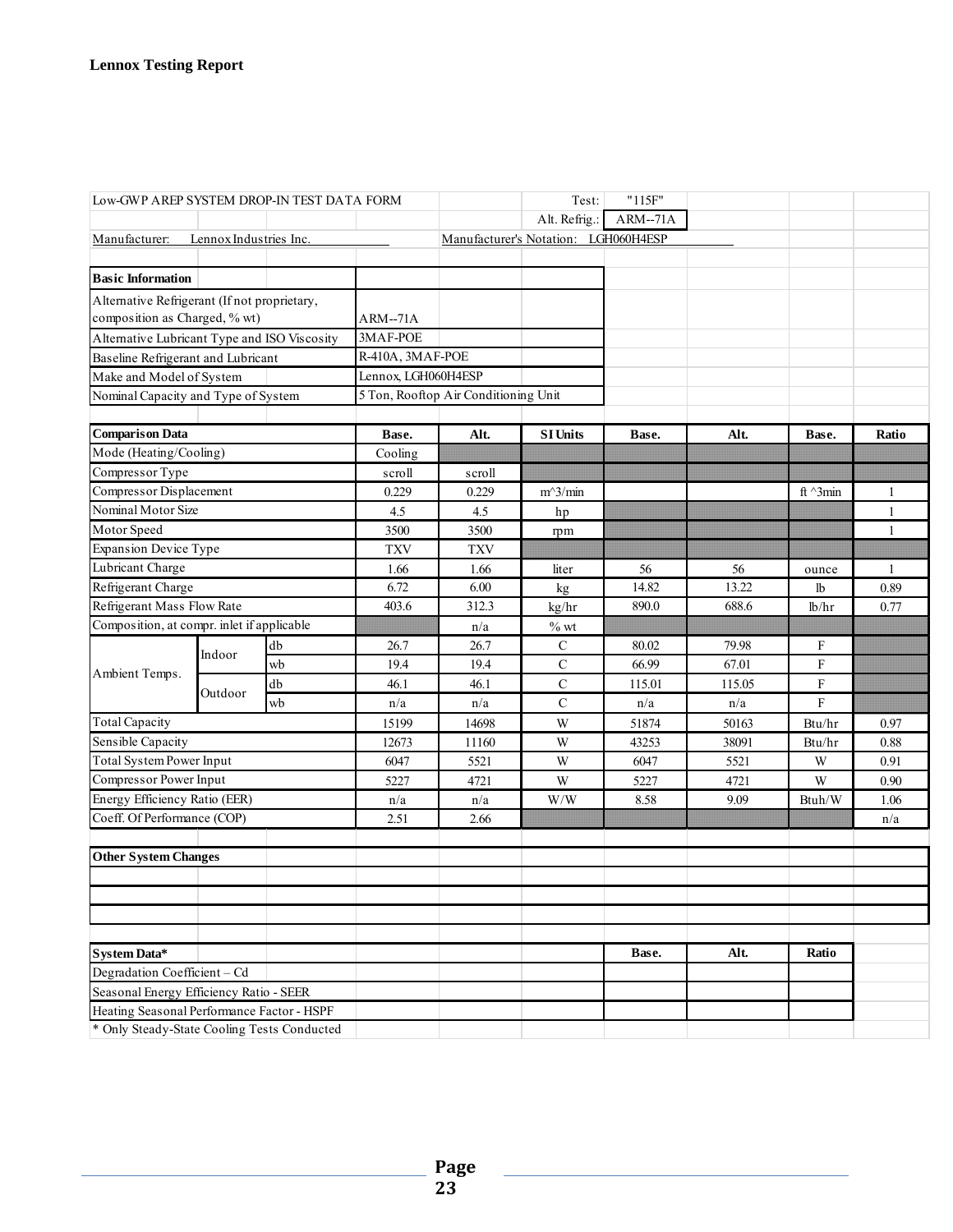| <b>Low-GWP AREP SYSTEM DROP-IN TEST DATA FORM</b>    |                            |                              |                   |                              |                             |                 |               |                    |  |  |  |
|------------------------------------------------------|----------------------------|------------------------------|-------------------|------------------------------|-----------------------------|-----------------|---------------|--------------------|--|--|--|
|                                                      |                            |                              |                   |                              |                             |                 |               |                    |  |  |  |
| Type of System R-410A Single Package AC Unit         |                            |                              |                   | Alternate Refrigerant:       |                             |                 |               |                    |  |  |  |
| <b>Air Side Data</b>                                 | Base.                      | Alt.                         | <b>SI Units</b>   | Base.                        | Alt.                        | <b>IP</b> Units | Ratio         |                    |  |  |  |
| Evaporator                                           |                            |                              |                   |                              |                             |                 |               |                    |  |  |  |
| Heat Exchange Fluid                                  | Air                        |                              |                   |                              |                             |                 |               |                    |  |  |  |
| Flow Rate (gas)                                      | 49.7                       | 50.1                         | $m^{\wedge}3/min$ | 1756                         | 1771                        | ft $3/min$      | 1.01          |                    |  |  |  |
| Flow Rate (liquid)                                   | n/a                        | n/a                          | L/min             | n/a                          | n/a                         | gal/min         | n/a           |                    |  |  |  |
| Inlet Temperature*                                   | $\ast$                     | $\ast$                       | $\mathbf C$       | $\ast$                       | $\ast$                      | F               |               |                    |  |  |  |
| Outlet Temperature*                                  | $\ast$                     | $\ast$                       | $\mathbf C$       | $\ast$                       | $\ast$                      | F               |               |                    |  |  |  |
| Condenser                                            |                            |                              |                   |                              |                             |                 |               |                    |  |  |  |
| Heat Exchange Fluid                                  | Air                        | Air                          |                   |                              |                             |                 |               |                    |  |  |  |
| Flow Rate (gas)                                      | 135.92                     | 135.92                       | $m^2/$ min        | 4800                         | 4800                        | ft $3/min$      |               |                    |  |  |  |
| Flow Rate (liquid)                                   | n/a                        | n/a                          | L/min             | n/a                          | n/a                         | gal/min         | n/a           |                    |  |  |  |
| Inlet Temperature                                    | 46.1                       | 46.1                         | $\mathcal{C}$     | 115                          | 115                         | $\mathbf{F}$    |               |                    |  |  |  |
| Outlet Temperature                                   |                            | (notmeasured) (notmeasured)  | $\mathcal{C}$     |                              | (notmeasured) (notmeasured) | F               |               |                    |  |  |  |
| * see previous page                                  |                            |                              |                   |                              |                             |                 |               |                    |  |  |  |
| <b>Refrigerant Side Data</b><br>Temperatures &       |                            | <b>Baseline</b>              |                   | <b>Alternative</b>           | <b>Baseline</b>             |                 |               | <b>Alternative</b> |  |  |  |
| <b>Pressures</b>                                     | T(C)                       | P[kPa]                       | T(C)              | P[kPa]                       | T[F]                        | P [psia]        | T[F]          | P [psia]           |  |  |  |
| Compressor Suction                                   | 19.5                       | 1131                         | 21.9              | 1051                         | 67                          | 164             | 71            | 153                |  |  |  |
| Compressor Discharge                                 | 88.6                       | 3458                         | 94.7              | 3165                         | 191                         | 501             | 202           | 459                |  |  |  |
| Condenser Inlet                                      | 88.6                       | 3458                         | 94.7              | 3165                         | 191                         | 501             | 202           | 459                |  |  |  |
| Condenser Outlet                                     | 47.8                       | 3379                         | 49.1              | 3112                         | 118                         | 490             | 120           | 451                |  |  |  |
| <b>Expansion Device Inlet</b>                        | 46.0                       | 3379                         | 47.3              | 3112                         | 115                         | 490             | 117           | 451                |  |  |  |
| Subcooling, at expan.<br>device                      | 8.0                        |                              | 0.0               |                              | 14                          |                 | $\mathbf{0}$  |                    |  |  |  |
| Evaporator Inlet                                     | (not measured              | (not measured) (not measured |                   | (not measured) (not measured |                             | (not measured)  | (not measured | (not measured)     |  |  |  |
| Evaporator Outlet                                    | 19.9                       | 1136                         | 20.9              | 1059                         | 68                          | 165             | 70            | 154                |  |  |  |
| <b>Evaporator Superheat</b>                          | 7.8                        |                              | 6.9               |                              | 15                          |                 | 12            |                    |  |  |  |
| Data Source(s) for Refrigerant Properties            |                            |                              |                   |                              |                             |                 |               |                    |  |  |  |
| NIST REFPROP v. 9, and Alt. Refrigerant Manufacturer |                            |                              |                   |                              |                             |                 |               |                    |  |  |  |
|                                                      |                            |                              |                   |                              |                             |                 |               |                    |  |  |  |
| <b>Additional Notes</b>                              |                            |                              |                   |                              |                             |                 |               |                    |  |  |  |
|                                                      |                            |                              |                   |                              |                             |                 |               |                    |  |  |  |
|                                                      |                            |                              |                   |                              |                             |                 |               |                    |  |  |  |
|                                                      |                            |                              |                   |                              |                             |                 |               |                    |  |  |  |
|                                                      |                            |                              |                   |                              |                             |                 |               |                    |  |  |  |
| Submitted by:                                        | RBU Lennox Industries Inc. |                              |                   |                              |                             |                 |               |                    |  |  |  |
|                                                      |                            |                              |                   |                              |                             |                 |               |                    |  |  |  |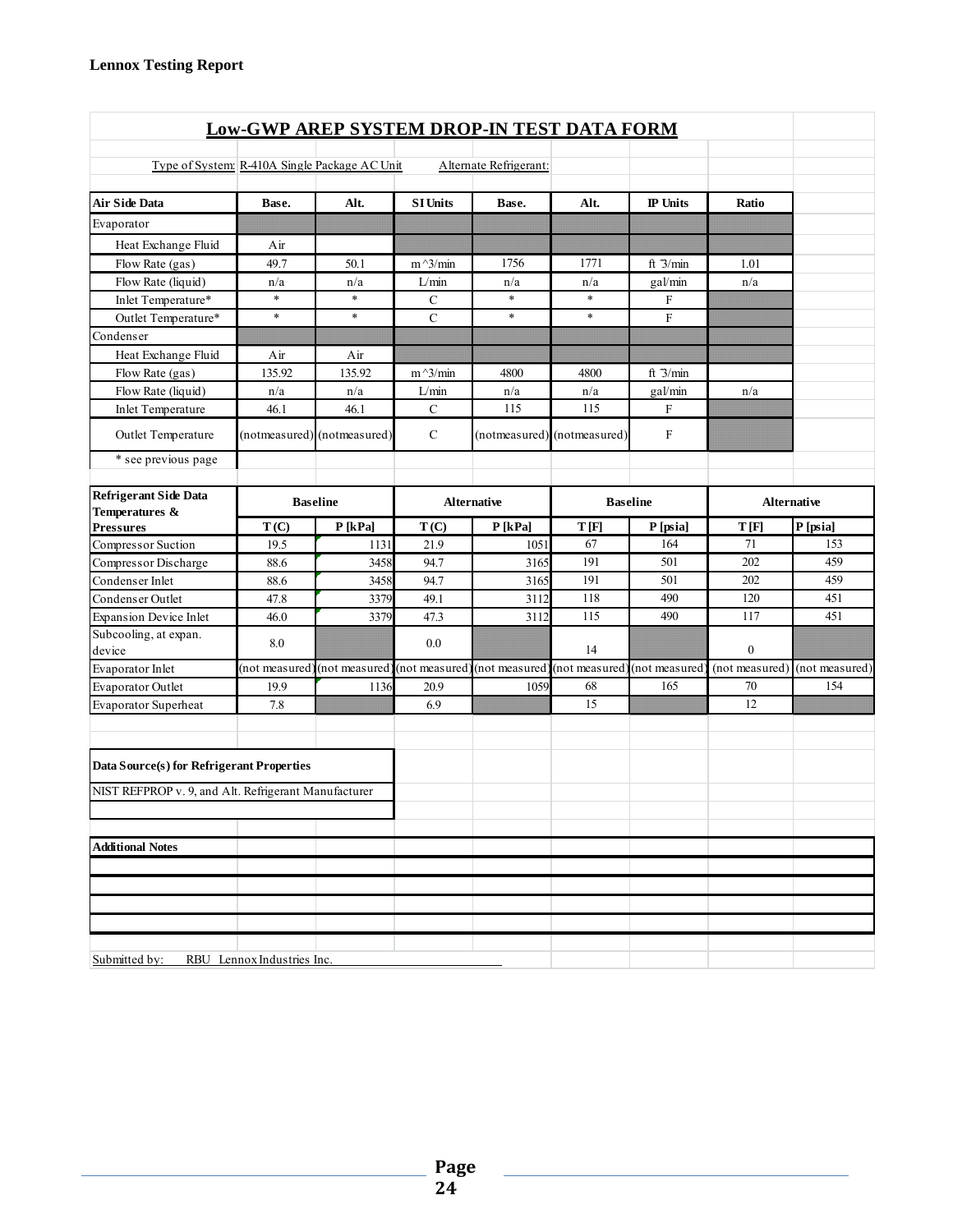| Low-GWP AREP SYSTEM DROP-IN TEST DATA FORM   |                                              |    |                     |                                      | Test:                                | "125F"    |        |                 |              |
|----------------------------------------------|----------------------------------------------|----|---------------------|--------------------------------------|--------------------------------------|-----------|--------|-----------------|--------------|
|                                              |                                              |    |                     |                                      | Alt. Refrig.:                        | $ARM-71A$ |        |                 |              |
| Manufacturer:                                | Lennox Industries Inc.                       |    |                     |                                      | Manufacturer's Notation: LGH060H4ESP |           |        |                 |              |
|                                              |                                              |    |                     |                                      |                                      |           |        |                 |              |
| <b>Basic Information</b>                     |                                              |    |                     |                                      |                                      |           |        |                 |              |
| Alternative Refrigerant (If not proprietary, |                                              |    |                     |                                      |                                      |           |        |                 |              |
| composition as Charged, % wt)                |                                              |    | $ARM-71A$           |                                      |                                      |           |        |                 |              |
|                                              | Alternative Lubricant Type and ISO Viscosity |    |                     |                                      |                                      |           |        |                 |              |
| Baseline Refrigerant and Lubricant           |                                              |    | R-410A, 3MAF-POE    |                                      |                                      |           |        |                 |              |
| Make and Model of System                     |                                              |    | Lennox, LGH060H4ESP |                                      |                                      |           |        |                 |              |
| Nominal Capacity and Type of System          |                                              |    |                     | 5 Ton, Rooftop Air Conditioning Unit |                                      |           |        |                 |              |
|                                              |                                              |    |                     |                                      |                                      |           |        |                 |              |
| <b>Comparison Data</b>                       |                                              |    | Base.               | Alt.                                 | <b>SI Units</b>                      | Base.     | Alt.   | Base.           | Ratio        |
| Mode (Heating/Cooling)                       |                                              |    | Cooling             |                                      |                                      |           |        |                 |              |
| Compressor Type                              |                                              |    | scroll              | scroll                               |                                      |           |        |                 |              |
| Compressor Displacement                      |                                              |    | 0.229               | 0.229                                | $m^3/m$ in                           |           |        | ft $\land$ 3min | 1            |
| Nominal Motor Size                           |                                              |    | 4.5                 | 4.5                                  | hp                                   |           |        |                 | $\mathbf{1}$ |
| Motor Speed                                  |                                              |    | 3500                | 3500                                 | rpm                                  |           |        |                 | $\mathbf{1}$ |
| <b>Expansion Device Type</b>                 |                                              |    | <b>TXV</b>          | <b>TXV</b>                           |                                      |           |        |                 |              |
| Lubricant Charge                             |                                              |    | 1.66                | 1.66                                 | liter                                | 56        | 56     | ounce           | $\mathbf{1}$ |
| Refrigerant Charge                           |                                              |    | 6.72                | 6.00                                 | kg                                   | 14.82     | 13.22  | 1b              | 0.89         |
| Refrigerant Mass Flow Rate                   |                                              |    | 406.1               | 310.6                                | kg/hr                                | 895.5     | 685.0  | lb/hr           | 0.76         |
| Composition, at compr. inlet if applicable   |                                              |    |                     | n/a                                  | $\%$ wt                              |           |        |                 |              |
|                                              | Indoor                                       | db | 26.7                | 26.7                                 | $\mathbf C$                          | 79.99     | 79.99  | $\mathbf F$     |              |
| Ambient Temps.                               |                                              | wb | 19.4                | 19.4                                 | $\mathbf C$                          | 67.00     | 66.95  | ${\bf F}$       |              |
|                                              | Outdoor                                      | db | 51.7                | 51.7                                 | $\mathsf{C}$                         | 125.06    | 125.00 | ${\bf F}$       |              |
|                                              |                                              | wb | n/a                 | n/a                                  | $\mathbf C$                          | n/a       | n/a    | $\mathbf F$     |              |
| <b>Total Capacity</b>                        |                                              |    | 13773               | 14058                                | W                                    | 47008     | 47982  | Btu/hr          | 1.02         |
| Sensible Capacity                            |                                              |    | 12420               | 10942                                | W                                    | 42389     | 37345  | Btu/hr          | 0.88         |
| <b>Total System Power Input</b>              |                                              |    | 6663                | 6145                                 | W                                    | 6663      | 6145   | W               | 0.92         |
| Compressor Power Input                       |                                              |    | 5227                | 5334                                 | W                                    | 5227      | 5334   | W               | 1.02         |
| Energy Efficiency Ratio (EER)                |                                              |    | n/a                 | n/a                                  | W/W                                  | 7.05      | 7.81   | Btuh/W          | 1.11         |
| Coeff. Of Performance (COP)                  |                                              |    | 2.07                | 2.29                                 |                                      |           |        |                 | n/a          |
|                                              |                                              |    |                     |                                      |                                      |           |        |                 |              |
| <b>Other System Changes</b>                  |                                              |    |                     |                                      |                                      |           |        |                 |              |
|                                              |                                              |    |                     |                                      |                                      |           |        |                 |              |
|                                              |                                              |    |                     |                                      |                                      |           |        |                 |              |
|                                              |                                              |    |                     |                                      |                                      |           |        |                 |              |
| System Data*                                 |                                              |    |                     |                                      |                                      | Base.     | Alt.   | Ratio           |              |
| Degradation Coefficient - Cd                 |                                              |    |                     |                                      |                                      |           |        |                 |              |
| Seasonal Energy Efficiency Ratio - SEER      |                                              |    |                     |                                      |                                      |           |        |                 |              |
| Heating Seasonal Performance Factor - HSPF   |                                              |    |                     |                                      |                                      |           |        |                 |              |
| * Only Steady-State Cooling Tests Conducted  |                                              |    |                     |                                      |                                      |           |        |                 |              |
|                                              |                                              |    |                     |                                      |                                      |           |        |                 |              |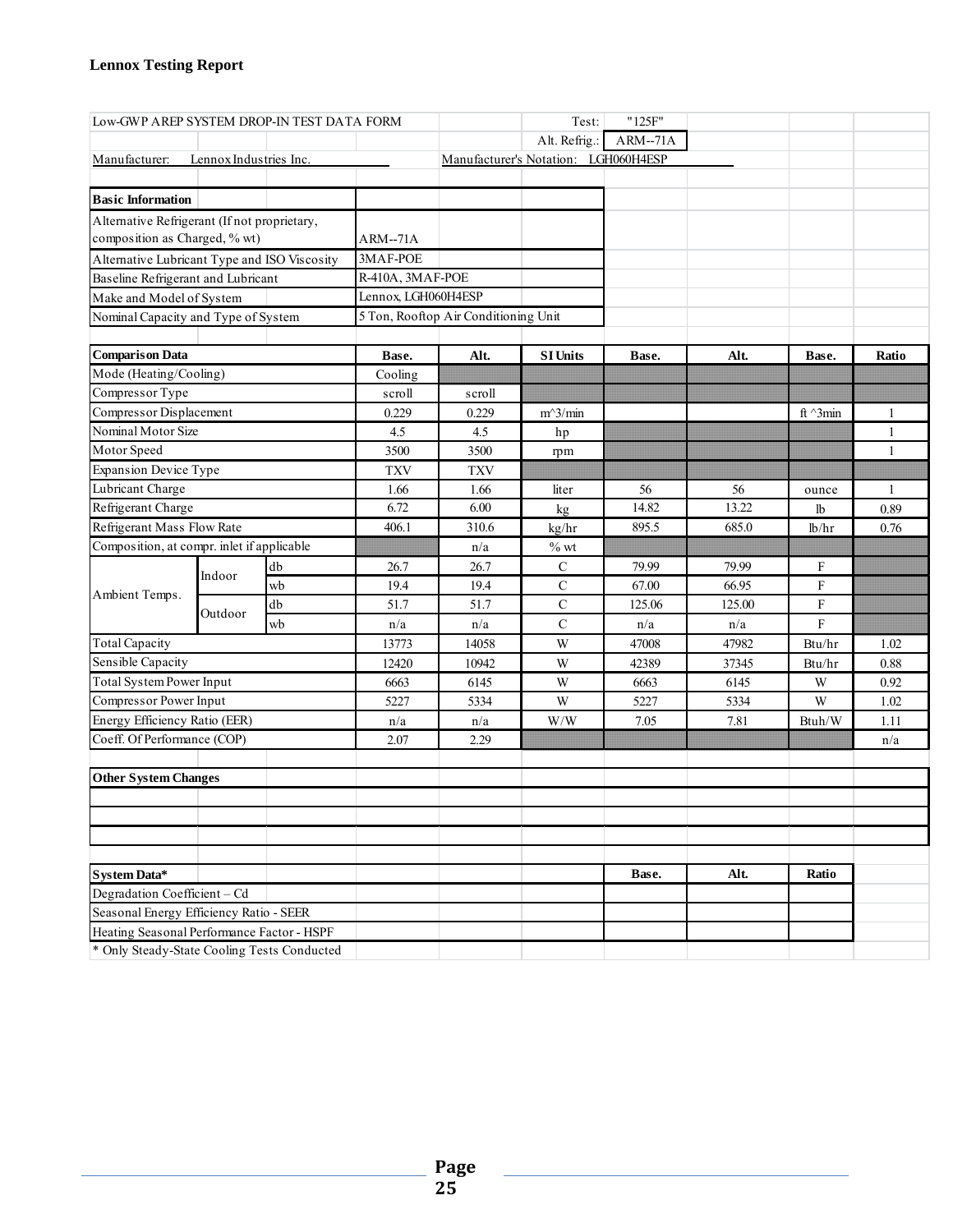| <b>Low-GWP AREP SYSTEM DROP-IN TEST DATA FORM</b>    |                            |                             |                    |                              |                             |                           |                |                    |  |  |  |
|------------------------------------------------------|----------------------------|-----------------------------|--------------------|------------------------------|-----------------------------|---------------------------|----------------|--------------------|--|--|--|
|                                                      |                            |                             |                    |                              |                             |                           |                |                    |  |  |  |
| Type of System: R-410A Single Package AC Unit        |                            |                             |                    | Alternate Refrigerant:       |                             |                           |                |                    |  |  |  |
| Air Side Data                                        | Base.                      | Alt.                        | <b>SI Units</b>    | Base.                        | Alt.                        | <b>IP Units</b>           | Ratio          |                    |  |  |  |
| Evaporator                                           |                            |                             |                    |                              |                             |                           |                |                    |  |  |  |
| Heat Exchange Fluid                                  | Air                        |                             |                    |                              |                             |                           |                |                    |  |  |  |
| Flow Rate (gas)                                      | 49.8                       | 50.0                        | $m^2/$ min         | 1757                         | 1767                        | ft $3/min$                | 1.01           |                    |  |  |  |
| Flow Rate (liquid)                                   | n/a                        | n/a                         | L/min              | n/a                          | n/a                         | gal/min                   | n/a            |                    |  |  |  |
| Inlet Temperature*                                   | $\ast$                     | $\ast$                      | $\mathbf C$        | $\ast$                       | $\ast$                      | $\mathbf{F}$              |                |                    |  |  |  |
| Outlet Temperature*                                  | $\ast$                     | $\ast$                      | $\mathcal{C}$      | $\ast$                       | $\ast$                      | $\mathbf{F}$              |                |                    |  |  |  |
| Condenser                                            |                            |                             |                    |                              |                             |                           |                |                    |  |  |  |
| Heat Exchange Fluid                                  | Air                        | Air                         |                    |                              |                             |                           |                |                    |  |  |  |
| Flow Rate (gas)                                      | 135.92                     | 135.92                      | $m^3/m$ in         | 4800                         | 4800                        | ft $3/min$                | 1.00           |                    |  |  |  |
| Flow Rate (liquid)                                   | n/a                        | n/a                         | L/min              | n/a                          | n/a                         | gal/min                   | n/a            |                    |  |  |  |
| <b>Inlet Temperature</b>                             | 51.7                       | 51.7                        | $\mathbf C$        | 125                          | 125                         | F                         |                |                    |  |  |  |
| Outlet Temperature                                   |                            | (notmeasured) (notmeasured) | $\mathbf C$        |                              | (notmeasured) (notmeasured) | $\boldsymbol{\mathrm{F}}$ |                |                    |  |  |  |
| * see previous page                                  |                            |                             |                    |                              |                             |                           |                |                    |  |  |  |
| <b>Refrigerant Side Data</b><br>Temperatures &       |                            | <b>Baseline</b>             | <b>Alternative</b> |                              | <b>Baseline</b>             |                           |                | <b>Alternative</b> |  |  |  |
| <b>Pressures</b>                                     | T(C)                       | P[kPa]                      | T(C)               | P[kPa]                       | T[F]                        | P [psia]                  | T[F]           | P [psia]           |  |  |  |
| Compressor Suction                                   | 20.4                       | 1161                        | 23.4               | 1069                         | 69                          | 168                       | 74             | 155                |  |  |  |
| Compressor Discharge                                 | 96.6                       | 3837                        | 104.2              | 3524                         | 206                         | 557                       | 220            | 511                |  |  |  |
| Condenser Inlet                                      | 96.6                       | 3837                        | 104.2              | 3524                         | 206                         | 557                       | 220            | 511                |  |  |  |
| Condenser Outlet                                     | 53.6                       | 3762                        | 55.3               | 3467                         | 128                         | 546                       | 132            | 503                |  |  |  |
| <b>Expansion Device Inlet</b>                        | 51.5                       | 3762                        | 53.2               | 3467                         | 125                         | 546                       | 128            | 503                |  |  |  |
| Subcooling, at expan.<br>device                      | 7.3                        |                             | 4.1                |                              | 13                          |                           | 7              |                    |  |  |  |
| Evaporator Inlet                                     | (not measured              | (not measured)              | (not measured      | (not measured) (not measured |                             | (not measured             | (not measured) | (not measured)     |  |  |  |
| Evaporator Outlet                                    | 20.2                       | 1166                        | 21.0               | 1075                         | 68                          | 169                       | 70             | 156                |  |  |  |
| <b>Evaporator Superheat</b>                          | 7.8                        |                             | 6.8                |                              | 14                          |                           | 12             |                    |  |  |  |
| Data Source(s) for Refrigerant Properties            |                            |                             |                    |                              |                             |                           |                |                    |  |  |  |
| NIST REFPROP v. 9, and Alt. Refrigerant Manufacturer |                            |                             |                    |                              |                             |                           |                |                    |  |  |  |
|                                                      |                            |                             |                    |                              |                             |                           |                |                    |  |  |  |
| <b>Additional Notes</b>                              |                            |                             |                    |                              |                             |                           |                |                    |  |  |  |
|                                                      |                            |                             |                    |                              |                             |                           |                |                    |  |  |  |
|                                                      |                            |                             |                    |                              |                             |                           |                |                    |  |  |  |
|                                                      |                            |                             |                    |                              |                             |                           |                |                    |  |  |  |
|                                                      |                            |                             |                    |                              |                             |                           |                |                    |  |  |  |
| Submitted by:                                        | RBU Lennox Industries Inc. |                             |                    |                              |                             |                           |                |                    |  |  |  |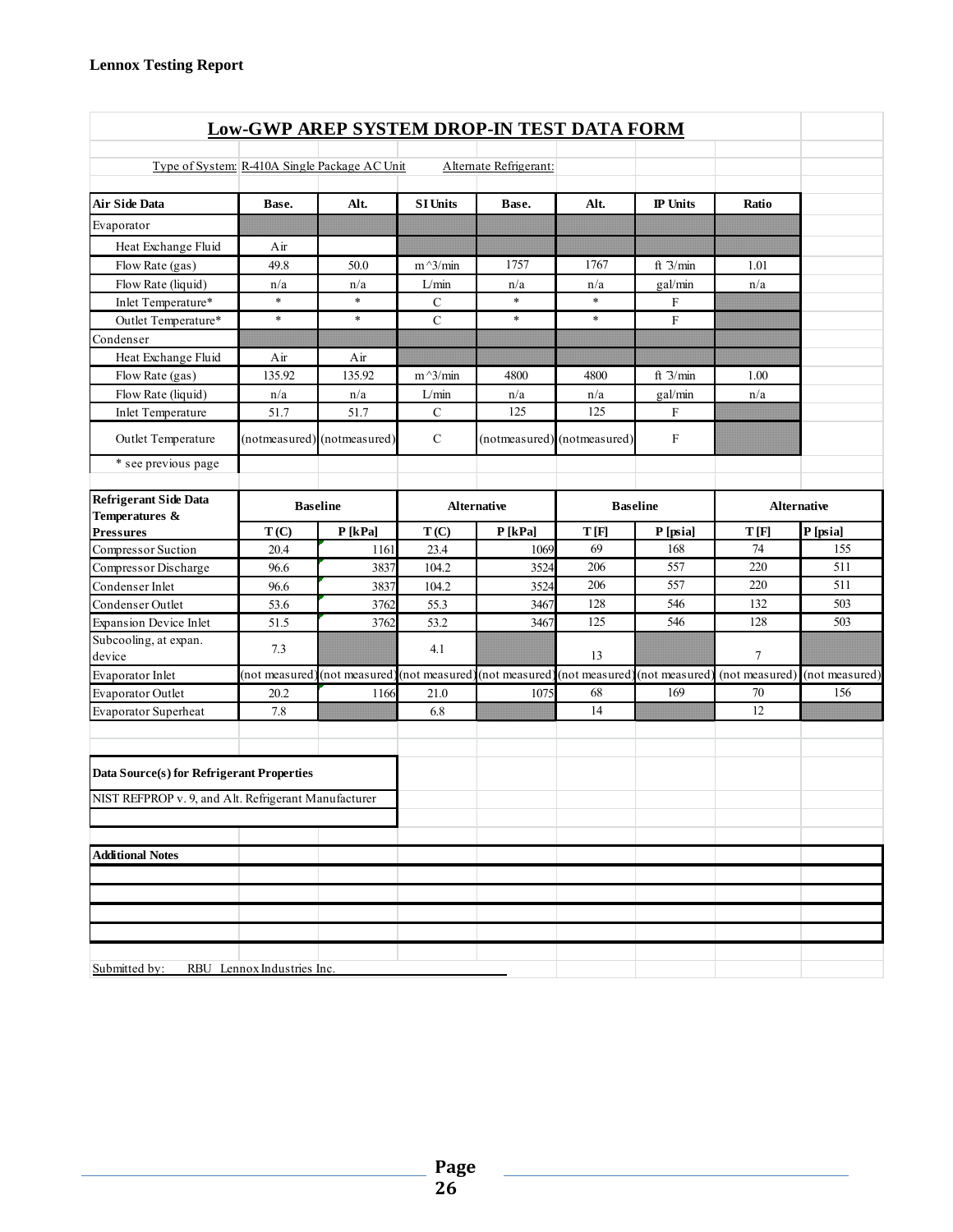| Low-GWP AREP SYSTEM DROP-IN TEST DATA FORM                                                |                        |    |                     | Test:                                | "B"                                  |       |       |                 |                |
|-------------------------------------------------------------------------------------------|------------------------|----|---------------------|--------------------------------------|--------------------------------------|-------|-------|-----------------|----------------|
|                                                                                           |                        |    |                     |                                      | Alt. Refrig.:                        | HPR2A |       |                 |                |
| Manufacturer:                                                                             | Lennox Industries Inc. |    |                     |                                      | Manufacturer's Notation: LGH060H4ESP |       |       |                 |                |
|                                                                                           |                        |    |                     |                                      |                                      |       |       |                 |                |
| <b>Basic Information</b>                                                                  |                        |    |                     |                                      |                                      |       |       |                 |                |
| Alternative Refrigerant (If not proprietary,                                              |                        |    |                     |                                      |                                      |       |       |                 |                |
| composition as Charged, % wt)                                                             |                        |    | HPR2A               |                                      |                                      |       |       |                 |                |
| Alternative Lubricant Type and ISO Viscosity                                              |                        |    | 3MAF-POE            |                                      |                                      |       |       |                 |                |
| Baseline Refrigerant and Lubricant                                                        |                        |    | R-410A, 3MAF-POE    |                                      |                                      |       |       |                 |                |
| Make and Model of System                                                                  |                        |    | Lennox, LGH060H4ESP |                                      |                                      |       |       |                 |                |
| Nominal Capacity and Type of System                                                       |                        |    |                     | 5 Ton, Rooftop Air Conditioning Unit |                                      |       |       |                 |                |
|                                                                                           |                        |    |                     |                                      |                                      |       |       |                 |                |
| <b>Comparison Data</b>                                                                    |                        |    | Base.               | Alt.                                 | <b>SI Units</b>                      | Base. | Alt.  | Base.           | Ratio          |
| Mode (Heating/Cooling)                                                                    |                        |    | Cooling             |                                      |                                      |       |       |                 |                |
| Compressor Type                                                                           |                        |    | scroll              | scroll                               |                                      |       |       |                 |                |
| Compressor Displacement                                                                   |                        |    | 0.229               | 0.229                                | $m^3/m$ in                           |       |       | ft $\land$ 3min | 1              |
| Nominal Motor Size                                                                        |                        |    | 4.5                 | 4.5                                  | hp                                   |       |       |                 | 1              |
| Motor Speed                                                                               |                        |    | 3500                | 3500                                 | rpm                                  |       |       |                 | $\overline{1}$ |
| <b>Expansion Device Type</b>                                                              |                        |    | <b>TXV</b>          | <b>TXV</b>                           |                                      |       |       |                 |                |
| Lubricant Charge                                                                          |                        |    | 1.66                | 1.66                                 | liter                                | 56    | 56    | ounce           | 1              |
| Refrigerant Charge                                                                        |                        |    | 6.72                | 6.14                                 | kg                                   | 14.82 | 13.54 | 1 <sub>b</sub>  | 0.91           |
| Refrigerant Mass Flow Rate                                                                |                        |    | 395.0               | 276.3                                | kg/hr                                | 871.0 | 609.2 | lb/hr           | 0.70           |
| Composition, at compr. inlet if applicable                                                |                        |    |                     | n/a                                  | $\%$ wt                              |       |       |                 |                |
|                                                                                           | Indoor                 | db | 26.7                | 26.7                                 | $\mathbf C$                          | 80.02 | 79.99 | F               |                |
| Ambient Temps.                                                                            |                        | wb | 19.5                | 19.5                                 | $\mathsf{C}$                         | 67.02 | 67.02 | $\overline{F}$  |                |
|                                                                                           | Outdoor                | db | 27.8                | 27.8                                 | $\mathbf C$                          | 82.01 | 81.98 | ${\bf F}$       |                |
|                                                                                           |                        | wb | n/a                 | n/a                                  | $\mathbf C$                          | n/a   | n/a   | $\mathbf{F}$    |                |
| <b>Total Capacity</b>                                                                     |                        |    | 20138               | 19172                                | W                                    | 68731 | 65435 | Btu/hr          | 0.95           |
| Sensible Capacity                                                                         |                        |    | 13463               | 13279                                | W                                    | 45948 | 45320 | Btu/hr          | 0.99           |
| Total System Power Input                                                                  |                        |    | 4309                | 4051                                 | W                                    | 4309  | 4051  | W               | 0.94           |
| Compressor Power Input                                                                    |                        |    | 3520                | 3250                                 | W                                    | 3520  | 3250  | W               | 0.92           |
| Energy Efficiency Ratio (EER)                                                             |                        |    | n/a                 | n/a                                  | W/W                                  | 15.95 | 16.15 | Btuh/W          | 1.01           |
| Coeff. Of Performance (COP)                                                               |                        |    | 4.67                | 4.73                                 |                                      |       |       |                 | n/a            |
|                                                                                           |                        |    |                     |                                      |                                      |       |       |                 |                |
| <b>Other System Changes</b>                                                               |                        |    |                     |                                      |                                      |       |       |                 |                |
|                                                                                           |                        |    |                     |                                      |                                      |       |       |                 |                |
|                                                                                           |                        |    |                     |                                      |                                      |       |       |                 |                |
|                                                                                           |                        |    |                     |                                      |                                      |       |       |                 |                |
|                                                                                           |                        |    |                     |                                      |                                      |       |       |                 |                |
| System Data*                                                                              |                        |    |                     |                                      |                                      | Base. | Alt.  | Ratio           |                |
| Degradation Coefficient - Cd                                                              |                        |    |                     |                                      |                                      |       |       |                 |                |
| Seasonal Energy Efficiency Ratio - SEER                                                   |                        |    |                     |                                      |                                      |       |       |                 |                |
| Heating Seasonal Performance Factor - HSPF<br>* Only Steady-State Cooling Tests Conducted |                        |    |                     |                                      |                                      |       |       |                 |                |
|                                                                                           |                        |    |                     |                                      |                                      |       |       |                 |                |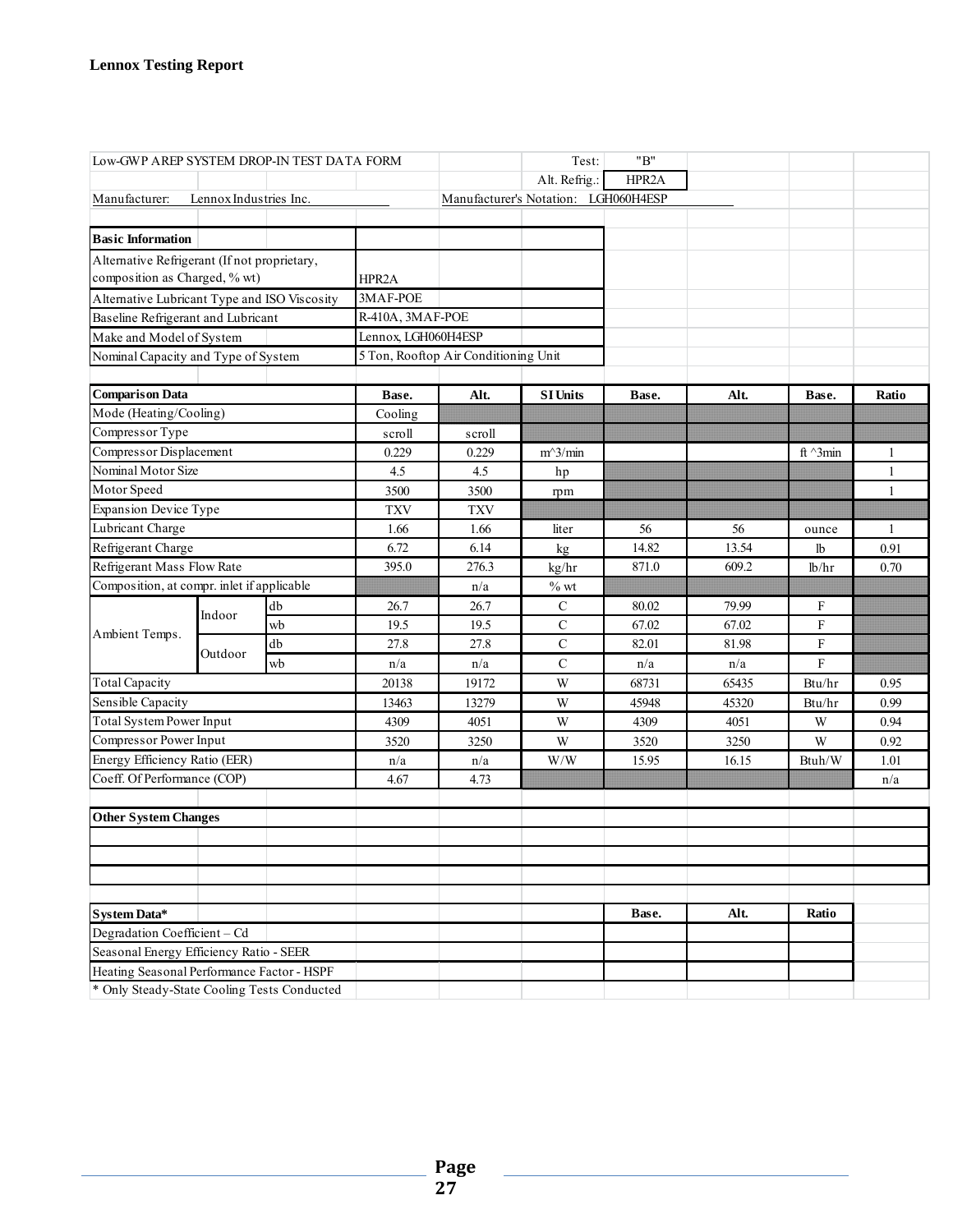| <b>Low-GWP AREP SYSTEM DROP-IN TEST DATA FORM</b>    |                            |                               |                 |                        |                                             |                 |                |                |  |  |  |
|------------------------------------------------------|----------------------------|-------------------------------|-----------------|------------------------|---------------------------------------------|-----------------|----------------|----------------|--|--|--|
|                                                      |                            |                               |                 |                        |                                             |                 |                |                |  |  |  |
| Type of System: R-410A Single Package AC Unit        |                            |                               |                 | Alternate Refrigerant: |                                             |                 |                |                |  |  |  |
| <b>Air Side Data</b>                                 | Base.                      | Alt.                          | <b>SI Units</b> | Base.                  | Alt.                                        | <b>IP</b> Units | Ratio          |                |  |  |  |
| Evaporator                                           |                            |                               |                 |                        |                                             |                 |                |                |  |  |  |
| Heat Exchange Fluid                                  | Air                        |                               |                 |                        |                                             |                 |                |                |  |  |  |
| Flow Rate (gas)                                      | 49.8                       | 50.4                          | $m^2/$ min      | 1759                   | 1778                                        | ft $3/min$      | 1.01           |                |  |  |  |
| Flow Rate (liquid)                                   | n/a                        | n/a                           | L/min           | n/a                    | n/a                                         | gal/min         | n/a            |                |  |  |  |
| Inlet Temperature*                                   | $\ast$                     | $\ast$                        | $\mathbf C$     | $\ast$                 | $\ast$                                      | F               |                |                |  |  |  |
| Outlet Temperature*                                  | $\ast$                     | $\ast$                        | $\mathcal{C}$   | $\ast$                 | $\ast$                                      | $\mathbf F$     |                |                |  |  |  |
| Condenser                                            |                            |                               |                 |                        |                                             |                 |                |                |  |  |  |
| Heat Exchange Fluid                                  | Air                        | Air                           |                 |                        |                                             |                 |                |                |  |  |  |
| Flow Rate (gas)                                      | 135.92                     | 135.92                        | $m^2/$ min      | 4800                   | 4800                                        | ft 3/min        | 1.00           |                |  |  |  |
| Flow Rate (liquid)                                   | n/a                        | n/a                           | L/min           | n/a                    | n/a                                         | gal/min         | n/a            |                |  |  |  |
| Inlet Temperature                                    | 27.8                       | 27.8                          | $\mathbf C$     | 82                     | 82                                          | $\mathbf{F}$    |                |                |  |  |  |
| Outlet Temperature                                   |                            | (notmeasured) (notmeasured)   | $\mathcal{C}$   |                        | (notmeasured) (notmeasured)                 | $\mathbf F$     |                |                |  |  |  |
| * see previous page                                  |                            |                               |                 |                        |                                             |                 |                |                |  |  |  |
| <b>Refrigerant Side Data</b><br>Temperatures &       |                            | <b>Baseline</b>               |                 | <b>Alternative</b>     | <b>Baseline</b>                             |                 | Alternative    |                |  |  |  |
| <b>Pressures</b>                                     | T(C)                       | P[kPa]                        | T(C)            | P[kPa]                 | T[F]                                        | P [psia]        | T[F]           | P [psia]       |  |  |  |
| Compressor Suction                                   | 16.9                       | 1070                          | 21.4            | 975                    | 62                                          | 155             | 70             | 141            |  |  |  |
| Compressor Discharge                                 | 64.4                       | 2347                          | 74.8            | 2107                   | 148                                         | 340             | 167            | 306            |  |  |  |
| Condenser Inlet                                      | 64.4                       | 2347                          | 74.8            | 2107                   | 148                                         | 340             | 167            | 306            |  |  |  |
| Condenser Outlet                                     | 30.2                       | 2266                          | 29.5            | 2057                   | 86                                          | 329             | 85             | 298            |  |  |  |
| <b>Expansion Device Inlet</b>                        | 29.1                       | 2266                          | 28.4            | 2057                   | 84                                          | 329             | 83             | 298            |  |  |  |
| Subcooling, at expan.<br>device                      | 7.8                        |                               | 7.3             |                        | 14                                          |                 | 13             |                |  |  |  |
| Evaporator Inlet                                     | (not measured              | (not measured) (not measured) |                 |                        | (not measured) (not measured) (not measured |                 | (not measured) | (not measured) |  |  |  |
| Evaporator Outlet                                    | 17.2                       | 1077                          | 18.4            | 981                    | 63                                          | 156             | 65             | 142            |  |  |  |
| Evaporator Superheat                                 | 7.8                        |                               | 6.1             |                        | 13                                          |                 | 11             |                |  |  |  |
| Data Source(s) for Refrigerant Properties            |                            |                               |                 |                        |                                             |                 |                |                |  |  |  |
| NIST REFPROP v. 9, and Alt. Refrigerant Manufacturer |                            |                               |                 |                        |                                             |                 |                |                |  |  |  |
|                                                      |                            |                               |                 |                        |                                             |                 |                |                |  |  |  |
| <b>Additional Notes</b>                              |                            |                               |                 |                        |                                             |                 |                |                |  |  |  |
|                                                      |                            |                               |                 |                        |                                             |                 |                |                |  |  |  |
|                                                      |                            |                               |                 |                        |                                             |                 |                |                |  |  |  |
|                                                      |                            |                               |                 |                        |                                             |                 |                |                |  |  |  |
|                                                      |                            |                               |                 |                        |                                             |                 |                |                |  |  |  |
|                                                      |                            |                               |                 |                        |                                             |                 |                |                |  |  |  |
| Submitted by:                                        | RBU Lennox Industries Inc. |                               |                 |                        |                                             |                 |                |                |  |  |  |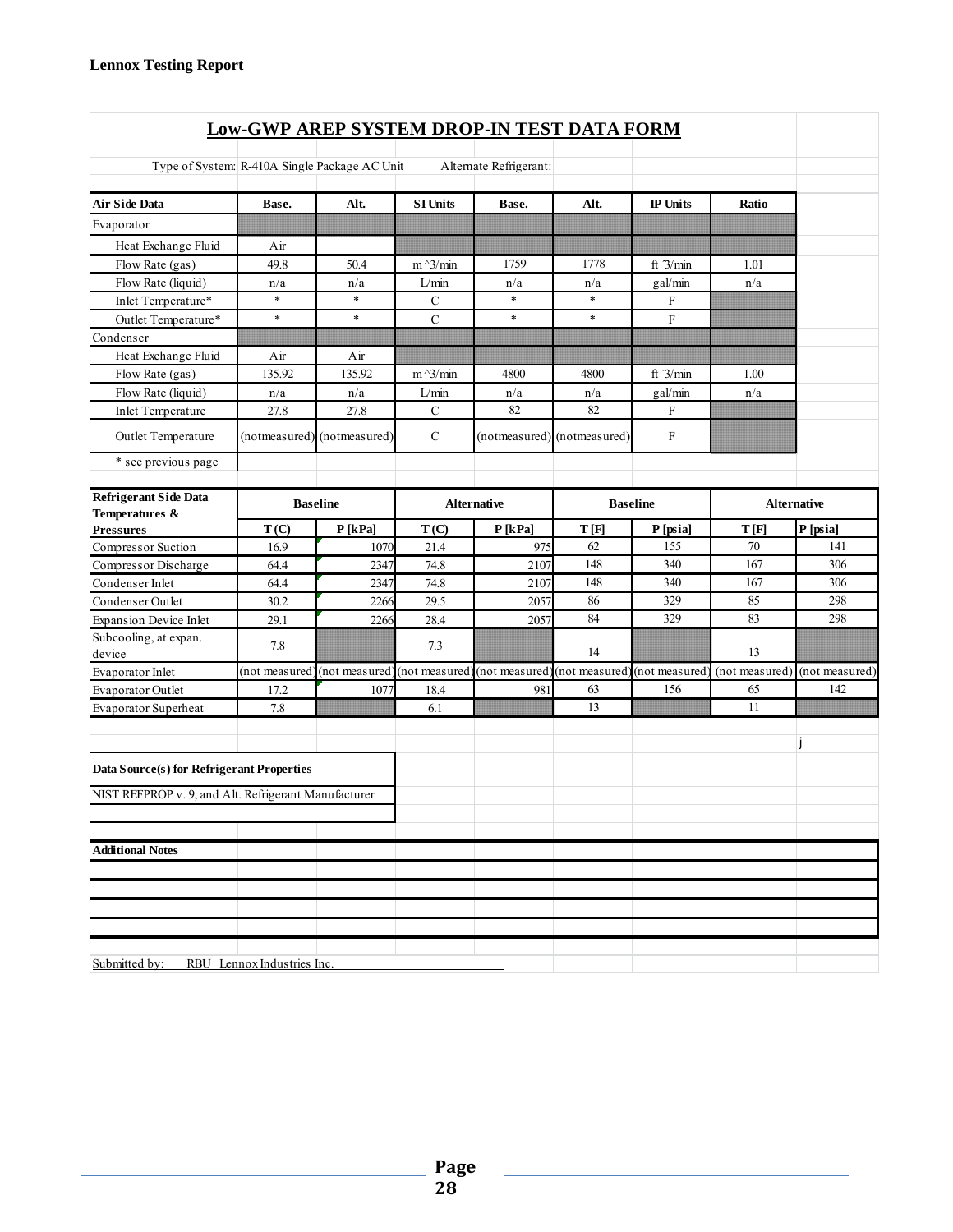| Low-GWP AREP SYSTEM DROP-IN TEST DATA FORM                              |                               |    |                     |                                      | Test:                                | "A"   |       |                    |              |
|-------------------------------------------------------------------------|-------------------------------|----|---------------------|--------------------------------------|--------------------------------------|-------|-------|--------------------|--------------|
|                                                                         |                               |    |                     |                                      | Alt. Refrig.:                        | HPR2A |       |                    |              |
| Manufacturer:                                                           | Lennox Industries Inc.        |    |                     |                                      | Manufacturer's Notation: LGH060H4ESP |       |       |                    |              |
|                                                                         |                               |    |                     |                                      |                                      |       |       |                    |              |
| <b>Basic Information</b>                                                |                               |    |                     |                                      |                                      |       |       |                    |              |
| Alternative Refrigerant (If not proprietary,                            |                               |    |                     |                                      |                                      |       |       |                    |              |
|                                                                         | composition as Charged, % wt) |    | HPR2A               |                                      |                                      |       |       |                    |              |
| Alternative Lubricant Type and ISO Viscosity                            |                               |    | 3MAF-POE            |                                      |                                      |       |       |                    |              |
| Baseline Refrigerant and Lubricant                                      |                               |    | R-410A, 3MAF-POE    |                                      |                                      |       |       |                    |              |
| Make and Model of System                                                |                               |    | Lennox, LGH060H4ESP |                                      |                                      |       |       |                    |              |
| Nominal Capacity and Type of System                                     |                               |    |                     | 5 Ton, Rooftop Air Conditioning Unit |                                      |       |       |                    |              |
|                                                                         |                               |    |                     |                                      |                                      |       |       |                    |              |
| <b>Comparison Data</b>                                                  |                               |    | Base.               | Alt.                                 | <b>SI Units</b>                      | Base. | Alt.  | Base.              | Ratio        |
| Mode (Heating/Cooling)                                                  |                               |    | Cooling             |                                      |                                      |       |       |                    |              |
| Compressor Type                                                         |                               |    | scroll              | scroll                               |                                      |       |       |                    |              |
| Compressor Displacement                                                 |                               |    | 0.229               | 0.229                                | $m^3/m$ in                           |       |       | ft $^{\wedge}3min$ | 1            |
| Nominal Motor Size                                                      |                               |    | 4.5                 | 4.5                                  | hp                                   |       |       |                    | $\mathbf{1}$ |
| Motor Speed                                                             |                               |    | 3500                | 3500                                 | rpm                                  |       |       |                    | $\mathbf{1}$ |
| <b>Expansion Device Type</b>                                            |                               |    | <b>TXV</b>          | <b>TXV</b>                           |                                      |       |       |                    |              |
| Lubricant Charge                                                        |                               |    | 1.66                | 1.66                                 | liter                                | 56    | 56    | ounce              | $\mathbf{1}$ |
| Refrigerant Charge                                                      |                               |    | 6.72                | 6.14                                 | kg                                   | 14.82 | 13.54 | lb                 | 0.91         |
| Refrigerant Mass Flow Rate                                              |                               |    | 396.18              | 278.06                               | kg/hr                                | 873.6 | 613.1 | lb/hr              | 0.70         |
| Composition, at compr. inlet if applicable                              |                               |    |                     | n/a                                  | $\%$ wt                              |       |       |                    |              |
|                                                                         | Indoor                        | db | 26.7                | 26.7                                 | $\mathbf C$                          | 79.99 | 80.00 | F                  |              |
| Ambient Temps.                                                          |                               | wb | 19.5                | 19.4                                 | $\mathbf C$                          | 67.02 | 66.92 | $\mathbf F$        |              |
|                                                                         | Outdoor                       | db | 35.0                | 35.0                                 | $\mathbf C$                          | 95.00 | 95.02 | $\mathbf F$        |              |
|                                                                         |                               | wb | n/a                 | n/a                                  | $\mathsf{C}$                         | n/a   | n/a   | $\overline{F}$     |              |
| <b>Total Capacity</b>                                                   |                               |    | 18819               | 17789                                | W                                    | 64230 | 60713 | Btu/hr             | 0.95         |
| Sensible Capacity                                                       |                               |    | 12889               | 12619                                | W                                    | 43989 | 43069 | Btu/hr             | 0.98         |
| <b>Total System Power Input</b>                                         |                               |    | 4867                | 4569                                 | W                                    | 4867  | 4569  | W                  | 0.94         |
| Compressor Power Input                                                  |                               |    | 4062                | 3769                                 | W                                    | 4062  | 3769  | W                  | 0.93         |
| Energy Efficiency Ratio (EER)                                           |                               |    | n/a                 | n/a                                  | W/W                                  | 13.20 | 13.29 | Btuh/W             | 1.01         |
| Coeff. Of Performance (CCOP)                                            |                               |    | 3.87                | 3.89                                 |                                      |       |       |                    | n/a          |
|                                                                         |                               |    |                     |                                      |                                      |       |       |                    |              |
| <b>Other System Changes</b>                                             |                               |    |                     |                                      |                                      |       |       |                    |              |
|                                                                         |                               |    |                     |                                      |                                      |       |       |                    |              |
|                                                                         |                               |    |                     |                                      |                                      |       |       |                    |              |
|                                                                         |                               |    |                     |                                      |                                      |       |       |                    |              |
|                                                                         |                               |    |                     |                                      |                                      |       |       | Ratio              |              |
| System Data*                                                            |                               |    |                     |                                      |                                      | Base. | Alt.  |                    |              |
| Degradation Coefficient - Cd<br>Seasonal Energy Efficiency Ratio - SEER |                               |    |                     |                                      |                                      |       |       |                    |              |
| Heating Seasonal Performance Factor - HSPF                              |                               |    |                     |                                      |                                      |       |       |                    |              |
| * Only Steady-State Cooling Tests Conducted                             |                               |    |                     |                                      |                                      |       |       |                    |              |
|                                                                         |                               |    |                     |                                      |                                      |       |       |                    |              |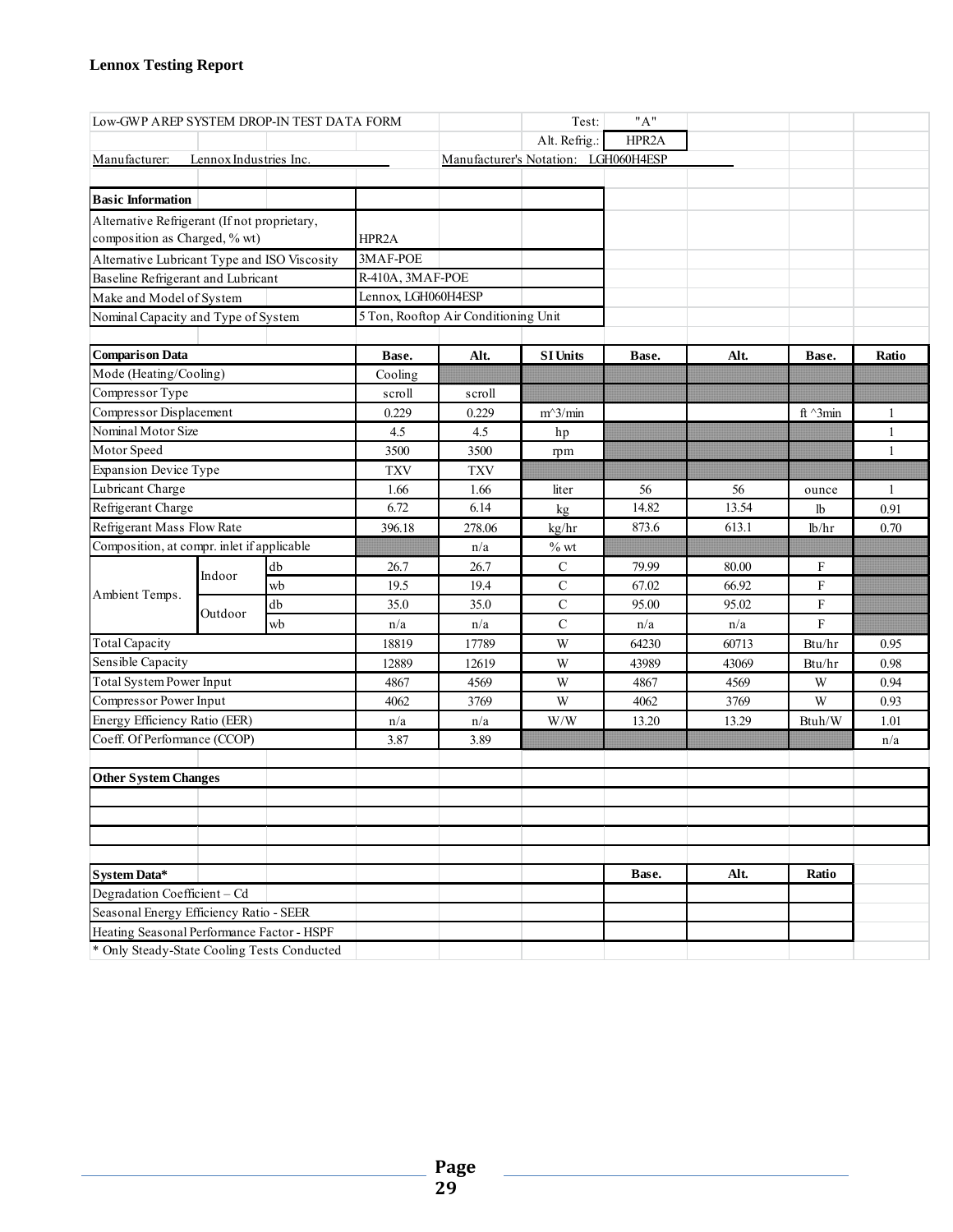|                                                      | <b>Low-GWP AREP SYSTEM DROP-IN TEST DATA FORM</b> |                             |                 |                        |                             |                 |                    |                |
|------------------------------------------------------|---------------------------------------------------|-----------------------------|-----------------|------------------------|-----------------------------|-----------------|--------------------|----------------|
| Type of System: R-410A Single Package AC Unit        |                                                   |                             |                 | Alternate Refrigerant: |                             |                 |                    |                |
| <b>Air Side Data</b>                                 | Base.                                             | Alt.                        | <b>SI Units</b> | Base.                  | Alt.                        | <b>IP</b> Units | Ratio              |                |
| Evaporator                                           |                                                   |                             |                 |                        |                             |                 |                    |                |
| Heat Exchange Fluid                                  | Air                                               |                             |                 |                        |                             |                 |                    |                |
| Flow Rate (gas)                                      | 49.63                                             | 50.30                       | $m^2/$ min      | 1753                   | 1776                        | ft $3/min$      |                    |                |
| Flow Rate (liquid)                                   | n/a                                               | n/a                         | L/min           | n/a                    | n/a                         | gal/min         | n/a                |                |
| Inlet Temperature*                                   | $\ast$                                            | $\ast$                      | $\mathbf C$     | $\ast$                 | $\ast$                      | F               |                    |                |
| Outlet Temperature*                                  | $\ast$                                            | $\ast$                      | $\mathbf C$     | $\ast$                 | $\ast$                      | F               |                    |                |
| Condenser                                            |                                                   |                             |                 |                        |                             |                 |                    |                |
| Heat Exchange Fluid                                  | Air                                               | Air                         |                 |                        |                             |                 |                    |                |
| Flow Rate (gas)                                      | 135.9                                             | 135.9                       | $m^2/$ min      | 4800                   | 4800                        | ft $3/min$      |                    |                |
| Flow Rate (liquid)                                   | n/a                                               | n/a                         | L/min           | n/a                    | n/a                         | gal/min         | n/a                |                |
| <b>Inlet Temperature</b>                             | 35.0                                              | 35.0                        | $\mathbf C$     | 95.0                   | 95.0                        | F               |                    |                |
| Outlet Temperature                                   |                                                   | (notmeasured) (notmeasured) | $\mathbf C$     |                        | (notmeasured) (notmeasured) | $\mathbf F$     |                    |                |
| * see previous page                                  |                                                   |                             |                 |                        |                             |                 |                    |                |
| <b>Refrigerant Side Data</b><br>Temperatures &       | <b>Baseline</b>                                   |                             |                 | <b>Alternative</b>     | <b>Baseline</b>             |                 | <b>Alternative</b> |                |
| <b>Pressures</b>                                     | T(C)                                              | $P$ [kPa]                   | T(C)            | $P$ [kPa]              | T[F]                        | P [psia]        | T[F]               | P [psia]       |
| Compressor Suction                                   | 17.0                                              | 1082                        | 21.5            | 989                    | 63                          | 157             | 71                 | 143            |
| Compressor Discharge                                 | 73.0                                              | 2744                        | 84.5            | 2484                   | 163                         | 398             | 184                | 360            |
| Condenser Inlet                                      | 73.0                                              | 2744                        | 84.5            | 2484                   | 163                         | 398             | 184                | 360            |
| Condenser Outlet                                     | 37.5                                              | 2670                        | 36.9            | 2436                   | 99                          | 387             | 98                 | 353            |
| <b>Expansion Device Inlet</b>                        | 35.9                                              | 2640                        | 35.3            | 2436                   | 97                          | 383             | 96                 | 353            |
| Subcooling, at expan.<br>device                      | 7.9                                               |                             | 7.6             |                        | 14                          |                 | 14                 |                |
| Evaporator Inlet                                     | not measured                                      | (not measured)              | (not measured   | (not measured)         | (not measured               | (not measured   | (not measured)     | (not measured) |
| <b>Evaporator Outlet</b>                             | 18.0                                              | 1089                        | 18.9            | 995                    | 64                          | 158             | 66                 | 144            |
| <b>Evaporator Superheat</b>                          | 7.8                                               |                             | 6.2             |                        | 14                          |                 | 11                 |                |
| Data Source(s) for Refrigerant Properties            |                                                   |                             |                 |                        |                             |                 |                    | j              |
| NIST REFPROP v. 9, and Alt. Refrigerant Manufacturer |                                                   |                             |                 |                        |                             |                 |                    |                |
|                                                      |                                                   |                             |                 |                        |                             |                 |                    |                |
| <b>Additional Notes</b>                              |                                                   |                             |                 |                        |                             |                 |                    |                |
|                                                      |                                                   |                             |                 |                        |                             |                 |                    |                |
|                                                      |                                                   |                             |                 |                        |                             |                 |                    |                |
|                                                      |                                                   |                             |                 |                        |                             |                 |                    |                |
|                                                      |                                                   |                             |                 |                        |                             |                 |                    |                |
|                                                      |                                                   |                             |                 |                        |                             |                 |                    |                |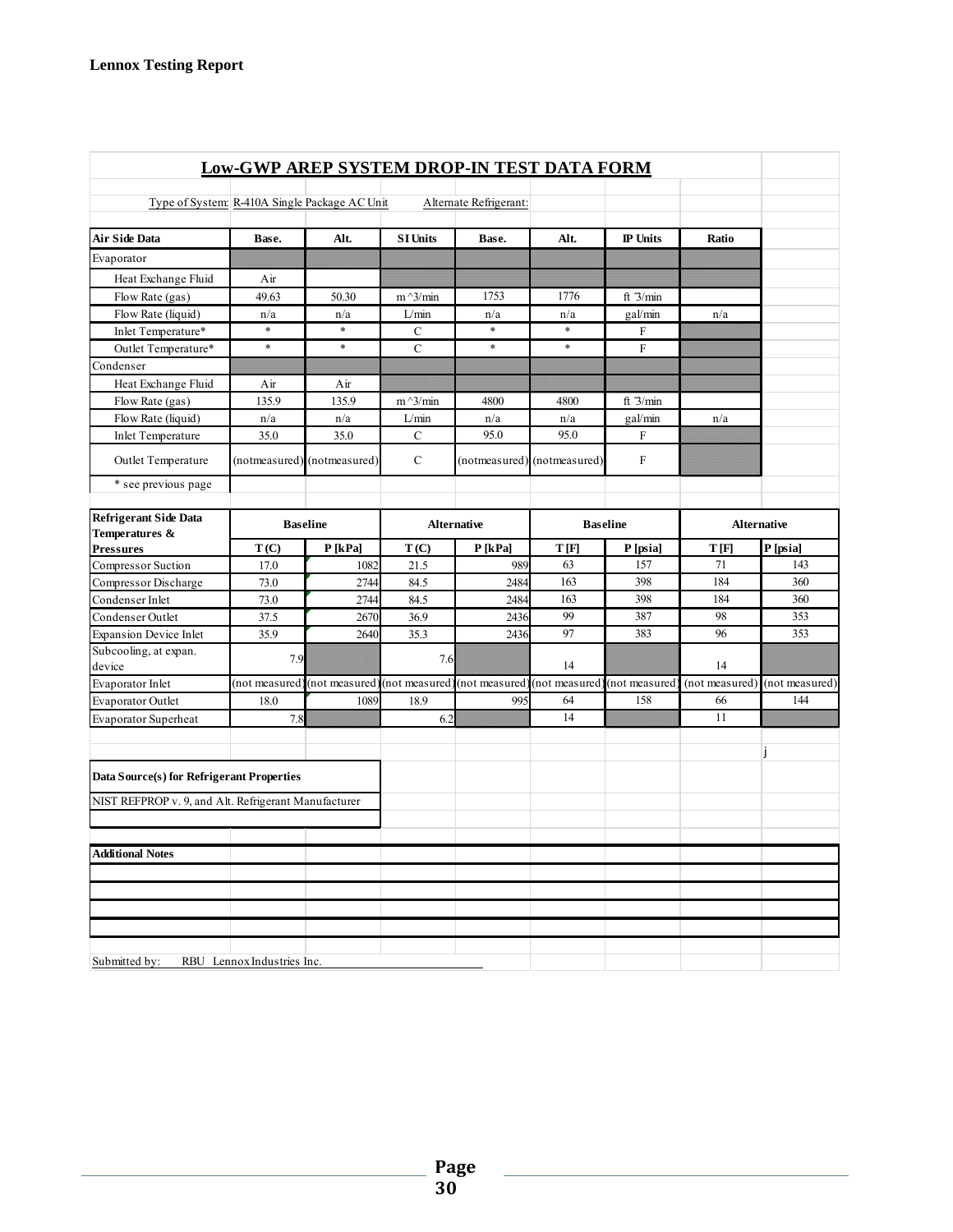| Low-GWP AREP SYSTEM DROP-IN TEST DATA FORM   |                                     |    |                     |                                      | Test:                                                       | "115F" |                         |                    |              |
|----------------------------------------------|-------------------------------------|----|---------------------|--------------------------------------|-------------------------------------------------------------|--------|-------------------------|--------------------|--------------|
|                                              |                                     |    |                     |                                      | Alt. Refrig.:                                               | HPR2A  |                         |                    |              |
| Manufacturer:                                | Lennox Industries Inc.              |    |                     |                                      | Manufacturer's Notation: LGH060H4ESP                        |        |                         |                    |              |
|                                              |                                     |    |                     |                                      |                                                             |        |                         |                    |              |
| <b>Basic Information</b>                     |                                     |    |                     |                                      |                                                             |        |                         |                    |              |
| Alternative Refrigerant (If not proprietary, |                                     |    |                     |                                      |                                                             |        |                         |                    |              |
| composition as Charged, % wt)                |                                     |    | HPR2A               |                                      |                                                             |        |                         |                    |              |
| Alternative Lubricant Type and ISO Viscosity |                                     |    | 3MAF-POE            |                                      |                                                             |        |                         |                    |              |
| Baseline Refrigerant and Lubricant           |                                     |    | R-410A, 3MAF-POE    |                                      |                                                             |        |                         |                    |              |
| Make and Model of System                     |                                     |    | Lennox, LGH060H4ESP |                                      |                                                             |        |                         |                    |              |
|                                              | Nominal Capacity and Type of System |    |                     | 5 Ton, Rooftop Air Conditioning Unit |                                                             |        |                         |                    |              |
|                                              |                                     |    |                     |                                      |                                                             |        |                         |                    |              |
| <b>Comparison Data</b>                       |                                     |    | Base.               | Alt.                                 | <b>SI Units</b>                                             | Base.  | Alt.                    | Base.              | Ratio        |
| Mode (Heating/Cooling)                       |                                     |    | Cooling             |                                      |                                                             |        |                         |                    |              |
| Compressor Type                              |                                     |    | scroll              | scroll                               |                                                             |        |                         |                    |              |
| Compressor Displacement                      |                                     |    | 0.229               | 0.229                                | $m^3/min$                                                   |        |                         | ft $^{\wedge}3min$ | 1            |
| Nominal Motor Size                           |                                     |    | 4.5                 | 4.5                                  | hp                                                          |        |                         |                    | $\mathbf{1}$ |
| Motor Speed                                  |                                     |    | 3500                | 3500                                 | rpm                                                         |        |                         |                    | 1            |
| <b>Expansion Device Type</b>                 |                                     |    | <b>TXV</b>          | <b>TXV</b>                           |                                                             |        |                         |                    |              |
| Lubricant Charge                             |                                     |    | 1.66                | 1.66                                 | liter                                                       | 56     | 56                      | ounce              | $\mathbf{1}$ |
| Refrigerant Charge                           |                                     |    | 6.72                | 6.14                                 | kg                                                          | 14.82  | 13.54                   | lb                 | 0.91         |
| Refrigerant Mass Flow Rate                   |                                     |    | 403.6               | 280.3                                | kg/hr                                                       | 890.0  | 618.1                   | lb/hr              | 0.69         |
| Composition, at compr. inlet if applicable   |                                     |    |                     | n/a                                  | $%$ wt                                                      |        |                         |                    |              |
|                                              | Indoor                              | db | 26.7                | 26.7                                 | $\mathbf C$                                                 | 80.02  | 79.99                   | F                  |              |
| Ambient Temps.                               |                                     | wb | 19.4                | 19.4                                 | $\mathbf C$                                                 | 66.99  | 67.00                   | F                  |              |
|                                              | Outdoor                             | db | 46.1                | 46.1                                 | $\mathbf C$                                                 | 115.01 | 115.02                  | F                  |              |
|                                              |                                     | wb | n/a                 | n/a                                  | $\mathbf C$                                                 | n/a    | $\mathrm{n}/\mathrm{a}$ | F                  |              |
| <b>Total Capacity</b>                        |                                     |    | 15199               | 15385                                | W                                                           | 51874  | 52510                   | Btu/hr             | 1.01         |
| Sensible Capacity                            |                                     |    | 12673               | 11388                                | W                                                           | 43253  | 38867                   | Btu/hr             | 0.90         |
| Total System Power Input                     |                                     |    | 6047                | 5578                                 | W                                                           | 6047   | 5578                    | W                  | 0.92         |
| Compressor Power Input                       |                                     |    | 5227                | 4760                                 | W                                                           | 5227   | 4760                    | W                  | 0.91         |
| Energy Efficiency Ratio (EER)                |                                     |    | n/a                 | n/a                                  | $\ensuremath{\text{W}}\xspace/\ensuremath{\text{W}}\xspace$ | 8.58   | 9.41                    | Btuh/W             | 1.10         |
| Coeff. Of Performance (COP)                  |                                     |    | 2.51                | 2.76                                 |                                                             |        |                         |                    | n/a          |
|                                              |                                     |    |                     |                                      |                                                             |        |                         |                    |              |
| <b>Other System Changes</b>                  |                                     |    |                     |                                      |                                                             |        |                         |                    |              |
|                                              |                                     |    |                     |                                      |                                                             |        |                         |                    |              |
|                                              |                                     |    |                     |                                      |                                                             |        |                         |                    |              |
|                                              |                                     |    |                     |                                      |                                                             |        |                         |                    |              |
|                                              |                                     |    |                     |                                      |                                                             |        |                         |                    |              |
| System Data*                                 |                                     |    |                     |                                      |                                                             | Base.  | Alt.                    | Ratio              |              |
| Degradation Coefficient - Cd                 |                                     |    |                     |                                      |                                                             |        |                         |                    |              |
| Seasonal Energy Efficiency Ratio - SEER      |                                     |    |                     |                                      |                                                             |        |                         |                    |              |
| Heating Seasonal Performance Factor - HSPF   |                                     |    |                     |                                      |                                                             |        |                         |                    |              |
| * Only Steady-State Cooling Tests Conducted  |                                     |    |                     |                                      |                                                             |        |                         |                    |              |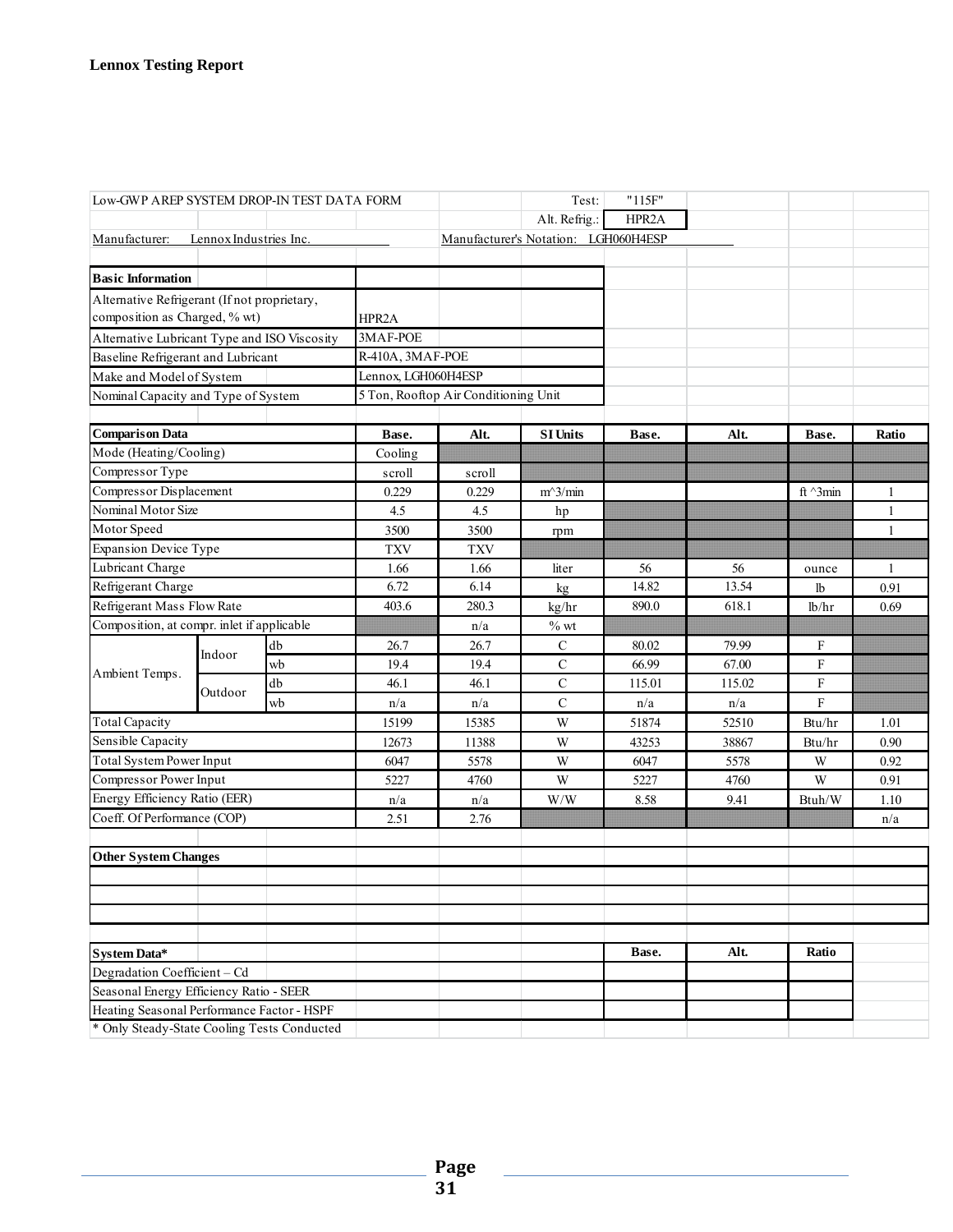| <b>Low-GWP AREP SYSTEM DROP-IN TEST DATA FORM</b>    |                            |                             |                 |                              |                             |                           |                |                |  |  |  |
|------------------------------------------------------|----------------------------|-----------------------------|-----------------|------------------------------|-----------------------------|---------------------------|----------------|----------------|--|--|--|
|                                                      |                            |                             |                 |                              |                             |                           |                |                |  |  |  |
| Type of System: R-410A Single Package AC Unit        |                            |                             |                 | Alternate Refrigerant:       |                             |                           |                |                |  |  |  |
| <b>Air Side Data</b>                                 | Base.                      | Alt.                        | <b>SI Units</b> | Base.                        | Alt.                        | <b>IP</b> Units           | Ratio          |                |  |  |  |
| Evaporator                                           |                            |                             |                 |                              |                             |                           |                |                |  |  |  |
| Heat Exchange Fluid                                  | Air                        |                             |                 |                              |                             |                           |                |                |  |  |  |
| Flow Rate (gas)                                      | 49.7                       | 50.0                        | $m^2/$ min      | 1756                         | 1767                        | ft 3/min                  | 1.01           |                |  |  |  |
| Flow Rate (liquid)                                   | n/a                        | n/a                         | L/min           | n/a                          | n/a                         | gal/min                   | n/a            |                |  |  |  |
| Inlet Temperature*                                   | $\ast$                     | $\ast$                      | $\mathbf C$     | $\ast$                       | $\ast$                      | $\boldsymbol{\mathrm{F}}$ |                |                |  |  |  |
| Outlet Temperature*                                  | $\ast$                     | $\ast$                      | $\mathbf C$     | $\ast$                       | $\ast$                      | $\mathbf{F}$              |                |                |  |  |  |
| Condenser                                            |                            |                             |                 |                              |                             |                           |                |                |  |  |  |
| Heat Exchange Fluid                                  | Air                        | Air                         |                 |                              |                             |                           |                |                |  |  |  |
| Flow Rate (gas)                                      | 135.92                     | 135.92                      | $m^3/m$ in      | 4800                         | 4800                        | ft $3/min$                |                |                |  |  |  |
| Flow Rate (liquid)                                   | n/a                        | n/a                         | L/min           | n/a                          | n/a                         | gal/min                   | n/a            |                |  |  |  |
| <b>Inlet Temperature</b>                             | 46.1                       | 46.1                        | ${\bf C}$       | 115                          | 115                         | $\boldsymbol{\mathrm{F}}$ |                |                |  |  |  |
| Outlet Temperature                                   |                            | (notmeasured) (notmeasured) | $\mathbf C$     |                              | (notmeasured) (notmeasured) | F                         |                |                |  |  |  |
| * see previous page                                  |                            |                             |                 |                              |                             |                           |                |                |  |  |  |
| <b>Refrigerant Side Data</b>                         |                            | <b>Alternative</b>          |                 | <b>Baseline</b>              |                             | <b>Alternative</b>        |                |                |  |  |  |
| Temperatures &<br><b>Pressures</b>                   | T(C)                       | P[kPa]                      | T(C)            | P[kPa]                       | T[F]                        | P [psia]                  | T[F]           | P [psia]       |  |  |  |
| Compressor Suction                                   | 19.5                       | 1131                        | 22.6            | 1024                         | 67                          | 164                       | 73             | 148            |  |  |  |
| Compressor Discharge                                 | 88.6                       | 3458                        | 101.2           | 3153                         | 191                         | 501                       | 214            | 457            |  |  |  |
| Condenser Inlet                                      | 88.6                       | 3458                        | 101.2           | 3153                         | 191                         | 501                       | 214            | 457            |  |  |  |
| Condenser Outlet                                     | 47.8                       | 3379                        | 48.1            | 3107                         | 118                         | 490                       | 119            | 451            |  |  |  |
| <b>Expansion Device Inlet</b>                        | 46.0                       | 3379                        | 46.2            | 3107                         | 115                         | 490                       | 115            | 451            |  |  |  |
| Subcooling, at expan.<br>device                      | 8.0                        |                             | 7.2             |                              | 14                          |                           | 13             |                |  |  |  |
| Evaporator Inlet                                     | (not measured              | (not measured               | (not measured   | (not measured) (not measured |                             | (not measured             | (not measured) | (not measured) |  |  |  |
| <b>Evaporator Outlet</b>                             | 19.9                       | 1136                        | 20.1            | 1030                         | 68                          | 165                       | 68             | 149            |  |  |  |
| Evaporator Superheat                                 | 7.8                        |                             | 7.8             |                              | 15                          |                           | 11             |                |  |  |  |
| Data Source(s) for Refrigerant Properties            |                            |                             |                 |                              |                             |                           |                |                |  |  |  |
| NIST REFPROP v. 9, and Alt. Refrigerant Manufacturer |                            |                             |                 |                              |                             |                           |                |                |  |  |  |
|                                                      |                            |                             |                 |                              |                             |                           |                |                |  |  |  |
| <b>Additional Notes</b>                              |                            |                             |                 |                              |                             |                           |                |                |  |  |  |
|                                                      |                            |                             |                 |                              |                             |                           |                |                |  |  |  |
|                                                      |                            |                             |                 |                              |                             |                           |                |                |  |  |  |
|                                                      |                            |                             |                 |                              |                             |                           |                |                |  |  |  |
|                                                      |                            |                             |                 |                              |                             |                           |                |                |  |  |  |
| Submitted by:                                        | RBU Lennox Industries Inc. |                             |                 |                              |                             |                           |                |                |  |  |  |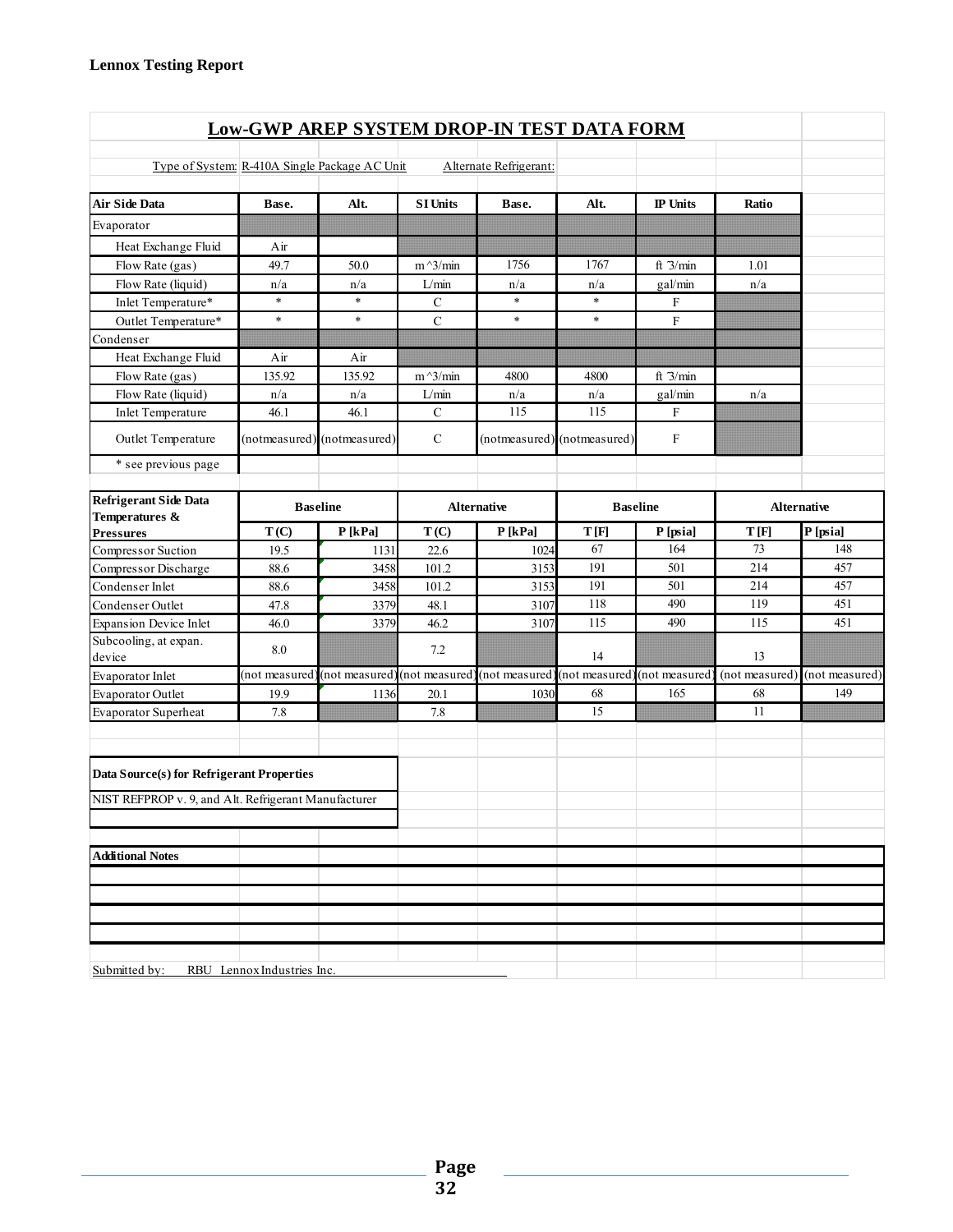| Low-GWP AREP SYSTEM DROP-IN TEST DATA FORM   |                        |    |                     |                                      | Test:                                | "125F" |        |                  |              |
|----------------------------------------------|------------------------|----|---------------------|--------------------------------------|--------------------------------------|--------|--------|------------------|--------------|
|                                              |                        |    |                     |                                      | Alt. Refrig.:                        | HPR2A  |        |                  |              |
| Manufacturer:                                | Lennox Industries Inc. |    |                     |                                      | Manufacturer's Notation: LGH060H4ESP |        |        |                  |              |
|                                              |                        |    |                     |                                      |                                      |        |        |                  |              |
| <b>Basic Information</b>                     |                        |    |                     |                                      |                                      |        |        |                  |              |
| Alternative Refrigerant (If not proprietary, |                        |    |                     |                                      |                                      |        |        |                  |              |
| composition as Charged, % wt)                |                        |    | HPR2A               |                                      |                                      |        |        |                  |              |
| Alternative Lubricant Type and ISO Viscosity |                        |    | 3MAF-POE            |                                      |                                      |        |        |                  |              |
| Baseline Refrigerant and Lubricant           |                        |    | R-410A, 3MAF-POE    |                                      |                                      |        |        |                  |              |
| Make and Model of System                     |                        |    | Lennox, LGH060H4ESP |                                      |                                      |        |        |                  |              |
| Nominal Capacity and Type of System          |                        |    |                     | 5 Ton, Rooftop Air Conditioning Unit |                                      |        |        |                  |              |
|                                              |                        |    |                     |                                      |                                      |        |        |                  |              |
| <b>Comparison Data</b>                       |                        |    | Base.               | Alt.                                 | <b>SI Units</b>                      | Base.  | Alt.   | Base.            | Ratio        |
| Mode (Heating/Cooling)                       |                        |    | Cooling             |                                      |                                      |        |        |                  |              |
| Compressor Type                              |                        |    | scroll              | scroll                               |                                      |        |        |                  |              |
| Compressor Displacement                      |                        |    | 0.229               | 0.229                                | $m^3/m$ in                           |        |        | ft $\gamma$ 3min | 1            |
| Nominal Motor Size                           |                        |    | 4.5                 | 4.5                                  | hp                                   |        |        |                  | $\mathbf{1}$ |
| Motor Speed                                  |                        |    | 3500                | 3500                                 | rpm                                  |        |        |                  | $\mathbf{1}$ |
| <b>Expansion Device Type</b>                 |                        |    | <b>TXV</b>          | <b>TXV</b>                           |                                      |        |        |                  |              |
| Lubricant Charge                             |                        |    | 1.66                | 1.66                                 | liter                                | 56     | 56     | ounce            | $\mathbf{1}$ |
| Refrigerant Charge                           |                        |    | 6.72                | 6.14                                 | kg                                   | 14.82  | 13.54  | 1b               | 0.91         |
| Refrigerant Mass Flow Rate                   |                        |    | 406.1               | 279.2                                | kg/hr                                | 895.5  | 615.5  | lb/hr            | 0.69         |
| Composition, at compr. inlet if applicable   |                        |    |                     | n/a                                  | $\%$ wt                              |        |        |                  |              |
|                                              | Indoor                 | db | 26.7                | 26.7                                 | C                                    | 79.99  | 80.00  | F                |              |
| Ambient Temps.                               |                        | wb | 19.4                | 19.4                                 | $\mathsf{C}$                         | 67.00  | 66.93  | F                |              |
|                                              | Outdoor                | db | 51.7                | 51.7                                 | $\mathbf C$                          | 125.06 | 125.03 | $\mathbf F$      |              |
|                                              |                        | wb | n/a                 | n/a                                  | $\mathbf C$                          | n/a    | n/a    | F                |              |
| <b>Total Capacity</b>                        |                        |    | 13773               | 13931                                | W                                    | 47008  | 47547  | Btu/hr           | 1.01         |
| Sensible Capacity                            |                        |    | 12420               | 10782                                | W                                    | 42389  | 36798  | Btu/hr           | 0.87         |
| Total System Power Input                     |                        |    | 6663                | 6245                                 | W                                    | 6663   | 6245   | W                | 0.94         |
| Compressor Power Input                       |                        |    | 5227                | 5426                                 | W                                    | 5227   | 5426   | W                | 1.04         |
| Energy Efficiency Ratio (EER)                |                        |    | n/a                 | n/a                                  | W/W                                  | 7.05   | 7.61   | Btuh/W           | 1.08         |
| Coeff. Of Performance (COP)                  |                        |    | 2.07                | 2.23                                 |                                      |        |        |                  | n/a          |
|                                              |                        |    |                     |                                      |                                      |        |        |                  |              |
| <b>Other System Changes</b>                  |                        |    |                     |                                      |                                      |        |        |                  |              |
|                                              |                        |    |                     |                                      |                                      |        |        |                  |              |
|                                              |                        |    |                     |                                      |                                      |        |        |                  |              |
|                                              |                        |    |                     |                                      |                                      |        |        |                  |              |
|                                              |                        |    |                     |                                      |                                      |        |        |                  |              |
| System Data*                                 |                        |    |                     |                                      |                                      | Base.  | Alt.   | Ratio            |              |
| Degradation Coefficient - Cd                 |                        |    |                     |                                      |                                      |        |        |                  |              |
| Seasonal Energy Efficiency Ratio - SEER      |                        |    |                     |                                      |                                      |        |        |                  |              |
| Heating Seasonal Performance Factor - HSPF   |                        |    |                     |                                      |                                      |        |        |                  |              |
| * Only Steady-State Cooling Tests Conducted  |                        |    |                     |                                      |                                      |        |        |                  |              |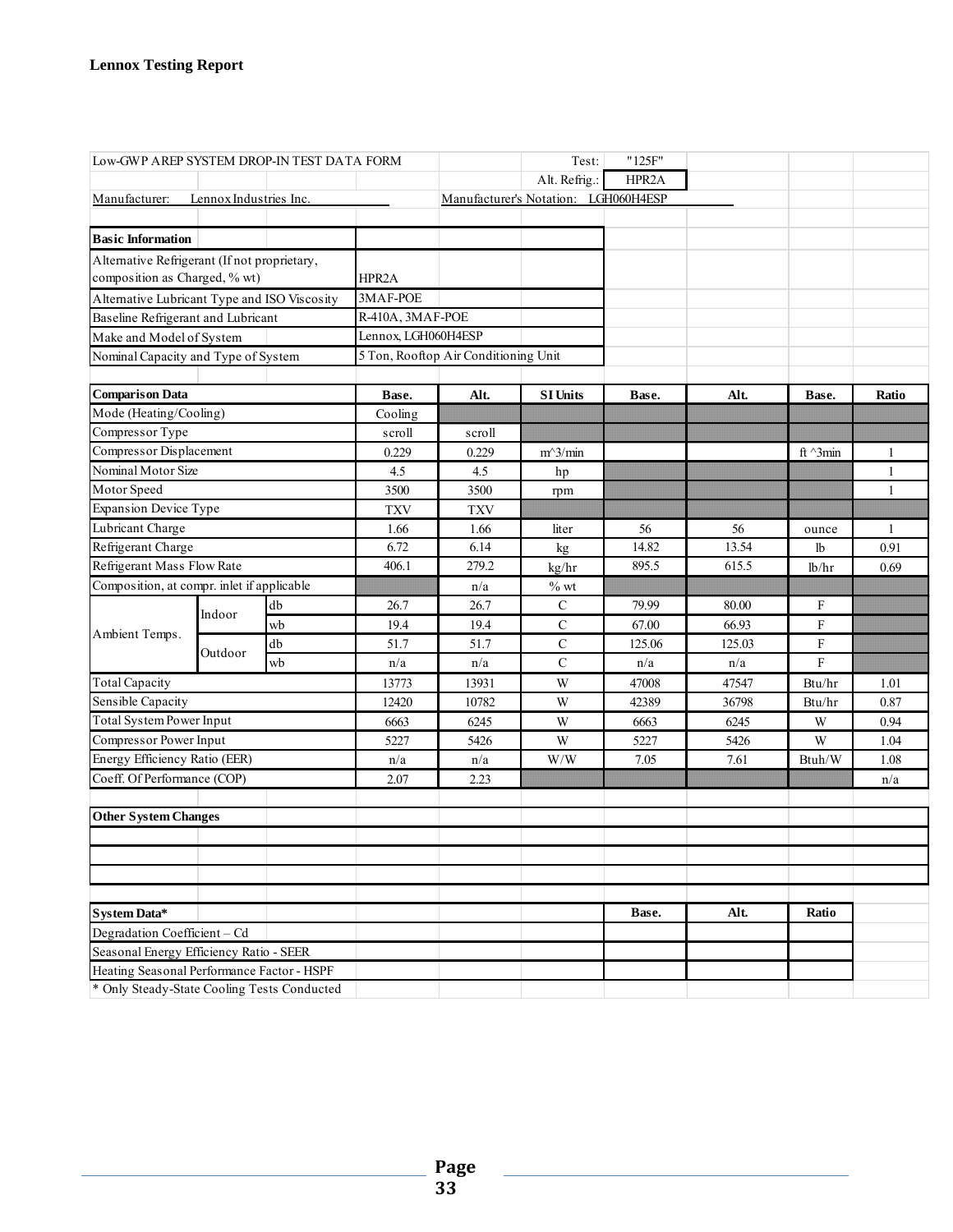| <b>Low-GWP AREP SYSTEM DROP-IN TEST DATA FORM</b>          |                            |                             |                    |                              |                             |                 |       |                               |  |  |  |  |
|------------------------------------------------------------|----------------------------|-----------------------------|--------------------|------------------------------|-----------------------------|-----------------|-------|-------------------------------|--|--|--|--|
|                                                            |                            |                             |                    |                              |                             |                 |       |                               |  |  |  |  |
| Type of System: R-410A Single Package AC Unit              |                            |                             |                    | Alternate Refrigerant:       |                             |                 |       |                               |  |  |  |  |
| <b>Air Side Data</b>                                       | Base.                      | Alt.                        | <b>SI Units</b>    | Base.                        | Alt.                        | <b>IP</b> Units | Ratio |                               |  |  |  |  |
| Evaporator                                                 |                            |                             |                    |                              |                             |                 |       |                               |  |  |  |  |
| Heat Exchange Fluid                                        | Air                        |                             |                    |                              |                             |                 |       |                               |  |  |  |  |
| Flow Rate (gas)                                            | 49.8                       | 49.9                        | $m^2/$ min         | 1757                         | 1762                        | ft $3/min$      | 1.00  |                               |  |  |  |  |
| Flow Rate (liquid)                                         | n/a                        | n/a                         | L/min              | n/a                          | n/a                         | gal/min         | n/a   |                               |  |  |  |  |
| Inlet Temperature*                                         | $\ast$                     | $\star$                     | $\mathbf C$        | $\ast$                       | $\ast$                      | F               |       |                               |  |  |  |  |
| Outlet Temperature*                                        | $\ast$                     | $\ast$                      | $\mathbf C$        | $\ast$                       | $\ast$                      | $\mathbf{F}$    |       |                               |  |  |  |  |
| Condenser                                                  |                            |                             |                    |                              |                             |                 |       |                               |  |  |  |  |
| Heat Exchange Fluid                                        | Air                        | Air                         |                    |                              |                             |                 |       |                               |  |  |  |  |
| Flow Rate (gas)                                            | 135.92                     | 135.92                      | $m^2/$ min         | 4800                         | 4800                        | ft $3/min$      | 1.00  |                               |  |  |  |  |
| Flow Rate (liquid)                                         | n/a                        | n/a                         | L/min              | n/a                          | n/a                         | gal/min         | n/a   |                               |  |  |  |  |
| <b>Inlet Temperature</b>                                   | 51.7                       | 51.7                        | $\mathcal{C}$      | 125                          | 125                         | F               |       |                               |  |  |  |  |
| Outlet Temperature                                         |                            | (notmeasured) (notmeasured) | $\mathcal{C}$      |                              | (notmeasured) (notmeasured) | $\mathbf F$     |       |                               |  |  |  |  |
| * see previous page                                        |                            |                             |                    |                              |                             |                 |       |                               |  |  |  |  |
| Refrigerant Side Data<br><b>Baseline</b><br>Temperatures & |                            |                             | <b>Alternative</b> | <b>Baseline</b>              |                             | Alternative     |       |                               |  |  |  |  |
| <b>Pressures</b>                                           | T(C)                       | P[kPa]                      | T(C)               | P[kPa]                       | T[F]                        | P [psia]        | T[F]  | P [psia]                      |  |  |  |  |
| Compressor Suction                                         | 20.4                       | 1161                        | 23.4               | 1039                         | 69                          | 168             | 74    | 151                           |  |  |  |  |
| Compressor Discharge                                       | 96.6                       | 3837                        | 111.0              | 3518                         | 206                         | 557             | 232   | 510                           |  |  |  |  |
| Condenser Inlet                                            | 96.6                       | 3837                        | 111.0              | 3518                         | 206                         | 557             | 232   | 510                           |  |  |  |  |
| Condenser Outlet                                           | 53.6                       | 3762                        | 54.3               | 3472                         | 128                         | 546             | 130   | 504                           |  |  |  |  |
| <b>Expansion Device Inlet</b>                              | 51.5                       | 3762                        | 52.0               | 3472                         | 125                         | 546             | 126   | 504                           |  |  |  |  |
| Subcooling, at expan.<br>device                            | 7.3                        |                             | 6.8                |                              | 13                          |                 | 12    |                               |  |  |  |  |
| Evaporator Inlet                                           | (not measured              | (not measured)              | (not measured)     | (not measured) (not measured |                             | (not measured   |       | (not measured) (not measured) |  |  |  |  |
| Evaporator Outlet                                          | 20.2                       | 1166                        | 21.0               | 1045                         | 68                          | 169             | 70    | 152                           |  |  |  |  |
| Evaporator Superheat                                       | 7.8                        |                             | 7.8                |                              | 14                          |                 | 12    |                               |  |  |  |  |
| Data Source(s) for Refrigerant Properties                  |                            |                             |                    |                              |                             |                 |       |                               |  |  |  |  |
| NIST REFPROP v. 9, and Alt. Refrigerant Manufacturer       |                            |                             |                    |                              |                             |                 |       |                               |  |  |  |  |
|                                                            |                            |                             |                    |                              |                             |                 |       |                               |  |  |  |  |
| <b>Additional Notes</b>                                    |                            |                             |                    |                              |                             |                 |       |                               |  |  |  |  |
|                                                            |                            |                             |                    |                              |                             |                 |       |                               |  |  |  |  |
|                                                            |                            |                             |                    |                              |                             |                 |       |                               |  |  |  |  |
|                                                            |                            |                             |                    |                              |                             |                 |       |                               |  |  |  |  |
|                                                            |                            |                             |                    |                              |                             |                 |       |                               |  |  |  |  |
| Submitted by:                                              | RBU Lennox Industries Inc. |                             |                    |                              |                             |                 |       |                               |  |  |  |  |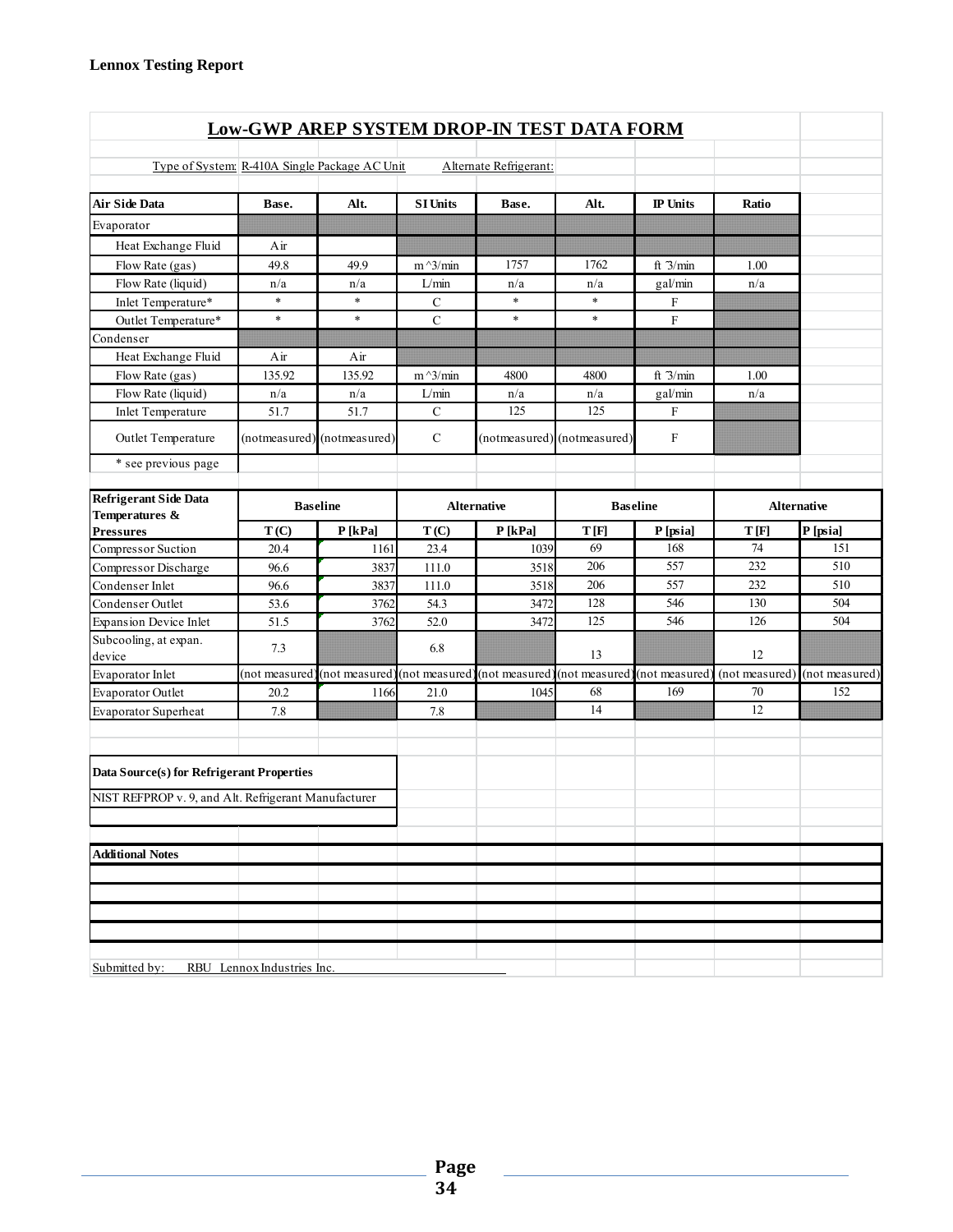| Low-GWP AREP SYSTEM DROP-IN TEST DATA FORM   |                                     |    |                     |                                      | Test:                                | "B"   |       |                           |       |
|----------------------------------------------|-------------------------------------|----|---------------------|--------------------------------------|--------------------------------------|-------|-------|---------------------------|-------|
|                                              |                                     |    |                     |                                      | Alt. Refrig.:                        | DR-5A |       |                           |       |
| Manufacturer:                                | Lennox Industries Inc.              |    |                     |                                      | Manufacturer's Notation: LGH060H4ESP |       |       |                           |       |
|                                              |                                     |    |                     |                                      |                                      |       |       |                           |       |
| <b>Basic Information</b>                     |                                     |    |                     |                                      |                                      |       |       |                           |       |
| Alternative Refrigerant (If not proprietary, |                                     |    |                     |                                      |                                      |       |       |                           |       |
| composition as Charged, % wt)                |                                     |    | DR-5A               |                                      |                                      |       |       |                           |       |
| Alternative Lubricant Type and ISO Viscosity |                                     |    | 3MAF-POE            |                                      |                                      |       |       |                           |       |
| Baseline Refrigerant and Lubricant           |                                     |    | R-410A, 3MAF-POE    |                                      |                                      |       |       |                           |       |
| Make and Model of System                     |                                     |    | Lennox, LGH060H4ESP |                                      |                                      |       |       |                           |       |
|                                              | Nominal Capacity and Type of System |    |                     | 5 Ton, Rooftop Air Conditioning Unit |                                      |       |       |                           |       |
|                                              |                                     |    |                     |                                      |                                      |       |       |                           |       |
| <b>Comparison Data</b>                       |                                     |    | Base.               | Alt.                                 | <b>SI Units</b>                      | Base. | Alt.  | Base.                     | Ratio |
| Mode (Heating/Cooling)                       |                                     |    | Cooling             |                                      |                                      |       |       |                           |       |
| Compressor Type                              |                                     |    | scroll              | scroll                               |                                      |       |       |                           |       |
| Compressor Displacement                      |                                     |    | 0.229               | 0.229                                | $m^3/m$ in                           |       |       | ft $\land$ 3min           | 1     |
| Nominal Motor Size                           |                                     |    | 4.5                 | 4.5                                  | hp                                   |       |       |                           | 1     |
| Motor Speed                                  |                                     |    | 3500                | 3500                                 | rpm                                  |       |       |                           | 1     |
| <b>Expansion Device Type</b>                 |                                     |    | <b>TXV</b>          | <b>TXV</b>                           |                                      |       |       |                           |       |
| Lubricant Charge                             |                                     |    | 1.66                | 1.66                                 | liter                                | 56    | 56    | ounce                     | 1     |
|                                              | Refrigerant Charge                  |    | 6.72                | 6.35                                 | kg                                   | 14.82 | 14    | lb                        | 0.94  |
|                                              | Refrigerant Mass Flow Rate          |    | 395.0               | 308.5                                | kg/hr                                | 871.0 | 680.3 | lb/hr                     | 0.78  |
| Composition, at compr. inlet if applicable   |                                     |    |                     | n/a                                  | $%$ wt                               |       |       |                           |       |
|                                              | Indoor                              | db | 26.7                | 26.7                                 | $\mathsf{C}$                         | 80.02 | 79.98 | F                         |       |
| Ambient Temps.                               |                                     | wb | 19.5                | 19.4                                 | $\mathcal{C}$                        | 67.02 | 66.99 | F                         |       |
|                                              | Outdoor                             | db | 27.8                | 27.8                                 | $\mathbf C$                          | 82.01 | 81.98 | $\boldsymbol{\mathrm{F}}$ |       |
|                                              |                                     | wb | n/a                 | n/a                                  | $\mathsf{C}$                         | n/a   | n/a   | F                         |       |
| <b>Total Capacity</b>                        |                                     |    | 20138               | 19577                                | W                                    | 68731 | 66816 | Btu/hr                    | 0.97  |
| Sensible Capacity                            |                                     |    | 13463               | 13569                                | W                                    | 45948 | 46311 | Btu/hr                    | 1.01  |
| <b>Total System Power Input</b>              |                                     |    | 4309                | 4128                                 | W                                    | 4309  | 4128  | W                         | 0.96  |
| Compressor Power Input                       |                                     |    | 3520                | 3331                                 | W                                    | 3520  | 3331  | W                         | 0.95  |
| Energy Efficiency Ratio (EER)                |                                     |    | n/a                 | n/a                                  | W/W                                  | 15.95 | 16.19 | Btuh/W                    | 1.01  |
| Coeff. Of Performance (COP)                  |                                     |    | 4.67                | 4.74                                 |                                      |       |       |                           | n/a   |
| <b>Other System Changes</b>                  |                                     |    |                     |                                      |                                      |       |       |                           |       |
|                                              |                                     |    |                     |                                      |                                      |       |       |                           |       |
|                                              |                                     |    |                     |                                      |                                      |       |       |                           |       |
| <b>System Data*</b>                          |                                     |    |                     |                                      |                                      | Base. | Alt.  | Ratio                     |       |
| Degradation Coefficient - Cd                 |                                     |    |                     |                                      |                                      |       |       |                           |       |
| Seasonal Energy Efficiency Ratio - SEER      |                                     |    |                     |                                      |                                      |       |       |                           |       |
| Heating Seasonal Performance Factor - HSPF   |                                     |    |                     |                                      |                                      |       |       |                           |       |
| * Only Steady-State Cooling Tests Conducted  |                                     |    |                     |                                      |                                      |       |       |                           |       |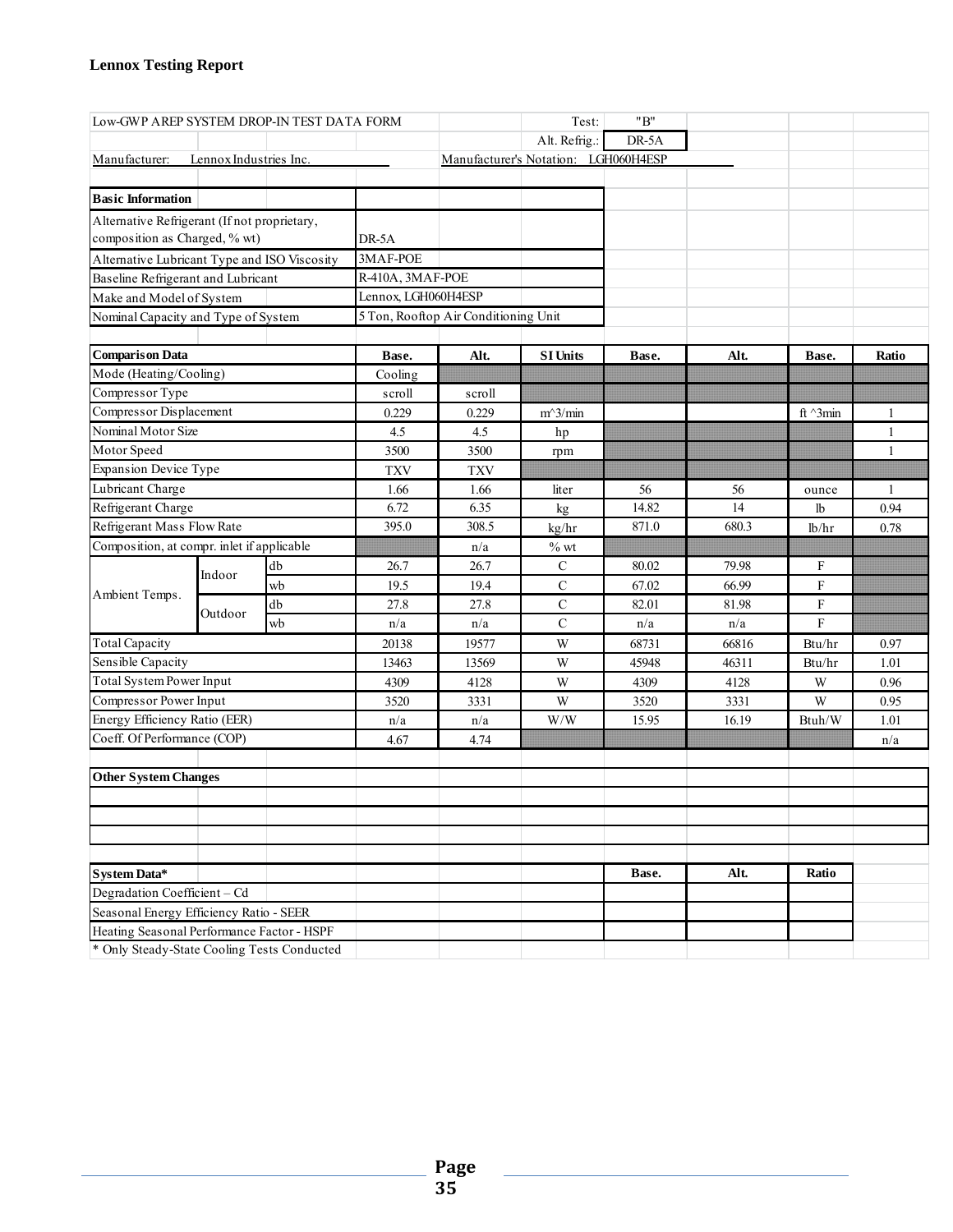|                                                      |                            | <b>Low-GWP AREP SYSTEM DROP-IN TEST DATA FORM</b> |                 |                        |                                              |                 |                    |                |
|------------------------------------------------------|----------------------------|---------------------------------------------------|-----------------|------------------------|----------------------------------------------|-----------------|--------------------|----------------|
| Type of System: R-410A Single Package AC Unit        |                            |                                                   |                 | Alternate Refrigerant: |                                              |                 |                    |                |
| <b>Air Side Data</b>                                 | Base.                      | Alt.                                              | <b>SI Units</b> | Base.                  | Alt.                                         | <b>IP</b> Units | Ratio              |                |
| Evaporator                                           |                            |                                                   |                 |                        |                                              |                 |                    |                |
| Heat Exchange Fluid                                  | Air                        |                                                   |                 |                        |                                              |                 |                    |                |
| Flow Rate (gas)                                      | 49.8                       | 50.4                                              | $m^2/$ min      | 1759                   | 1778                                         | ft $3/min$      | 1.01               |                |
| Flow Rate (liquid)                                   | n/a                        | n/a                                               | L/min           | n/a                    | n/a                                          | gal/min         | n/a                |                |
| Inlet Temperature*                                   | $\ast$                     | $\ast$                                            | $\mathcal{C}$   | $\ast$                 | $\ast$                                       | F               |                    |                |
| Outlet Temperature*                                  | $\ast$                     | $\ast$                                            | $\mathbf C$     | $\ast$                 | $\ast$                                       | $\rm F$         |                    |                |
| Condenser                                            |                            |                                                   |                 |                        |                                              |                 |                    |                |
| Heat Exchange Fluid                                  | Air                        | Air                                               |                 |                        |                                              |                 |                    |                |
| Flow Rate (gas)                                      | 135.92                     | 135.92                                            | $m^2/$ min      | 4800                   | 4800                                         | ft $3/min$      | 1.00               |                |
| Flow Rate (liquid)                                   | n/a                        | n/a                                               | L/min           | n/a                    | n/a                                          | gal/min         | n/a                |                |
| <b>Inlet Temperature</b>                             | 27.8                       | 27.8                                              | $\mathbf C$     | 82                     | 82                                           | $\mathbf{F}$    |                    |                |
| Outlet Temperature                                   |                            | (notmeasured) (notmeasured)                       | $\mathbf C$     |                        | (notmeasured) (notmeasured)                  | $\mathbf F$     |                    |                |
| * see previous page                                  |                            |                                                   |                 |                        |                                              |                 |                    |                |
| <b>Refrigerant Side Data</b><br>Temperatures &       | <b>Baseline</b>            |                                                   |                 | <b>Alternative</b>     | <b>Baseline</b>                              |                 | <b>Alternative</b> |                |
| <b>Pressures</b>                                     | T(C)                       | $P$ [kPa]                                         | T(C)            | $P$ [kPa]              | T[F]                                         | P [psia]        | T[F]               | P [psia]       |
| Compressor Suction                                   | 16.9                       | 1070                                              | 20.6            | 1012                   | 62                                           | 155             | 69                 | 147            |
| Compressor Discharge                                 | 64.4                       | 2347                                              | 71.6            | 2191                   | 148                                          | 340             | 161                | 318            |
| Condenser Inlet                                      | 64.4                       | 2347                                              | 71.6            | 2191                   | 148                                          | 340             | 161                | 318            |
| Condenser Outlet                                     | 30.2                       | 2266                                              | 29.5            | 2134                   | 86                                           | 329             | 85                 | 309            |
| <b>Expansion Device Inlet</b>                        | 29.1                       | 2266                                              | 28.4            | 2134                   | 84                                           | 329             | 83                 | 309            |
| Subcooling, at expan.<br>device                      | 7.8                        |                                                   | 7.2             |                        | 14                                           |                 | 13                 |                |
| Evaporator Inlet                                     | (not measured              | (not measured)                                    | (not measured   |                        | (not measured) (not measured) (not measured) |                 | (not measured)     | (not measured) |
| Evaporator Outlet                                    | 17.2                       | 1077                                              | 18.1            | 1021                   | 63                                           | 156             | 65                 | 148            |
| Evaporator Superheat                                 | 7.8                        |                                                   | 7.8             |                        | 13                                           |                 | 14                 |                |
| Data Source(s) for Refrigerant Properties            |                            |                                                   |                 |                        |                                              |                 |                    |                |
| NIST REFPROP v. 9, and Alt. Refrigerant Manufacturer |                            |                                                   |                 |                        |                                              |                 |                    |                |
|                                                      |                            |                                                   |                 |                        |                                              |                 |                    |                |
| <b>Additional Notes</b>                              |                            |                                                   |                 |                        |                                              |                 |                    |                |
|                                                      |                            |                                                   |                 |                        |                                              |                 |                    |                |
|                                                      |                            |                                                   |                 |                        |                                              |                 |                    |                |
|                                                      |                            |                                                   |                 |                        |                                              |                 |                    |                |
|                                                      |                            |                                                   |                 |                        |                                              |                 |                    |                |
| Submitted by:                                        | RBU Lennox Industries Inc. |                                                   |                 |                        |                                              |                 |                    |                |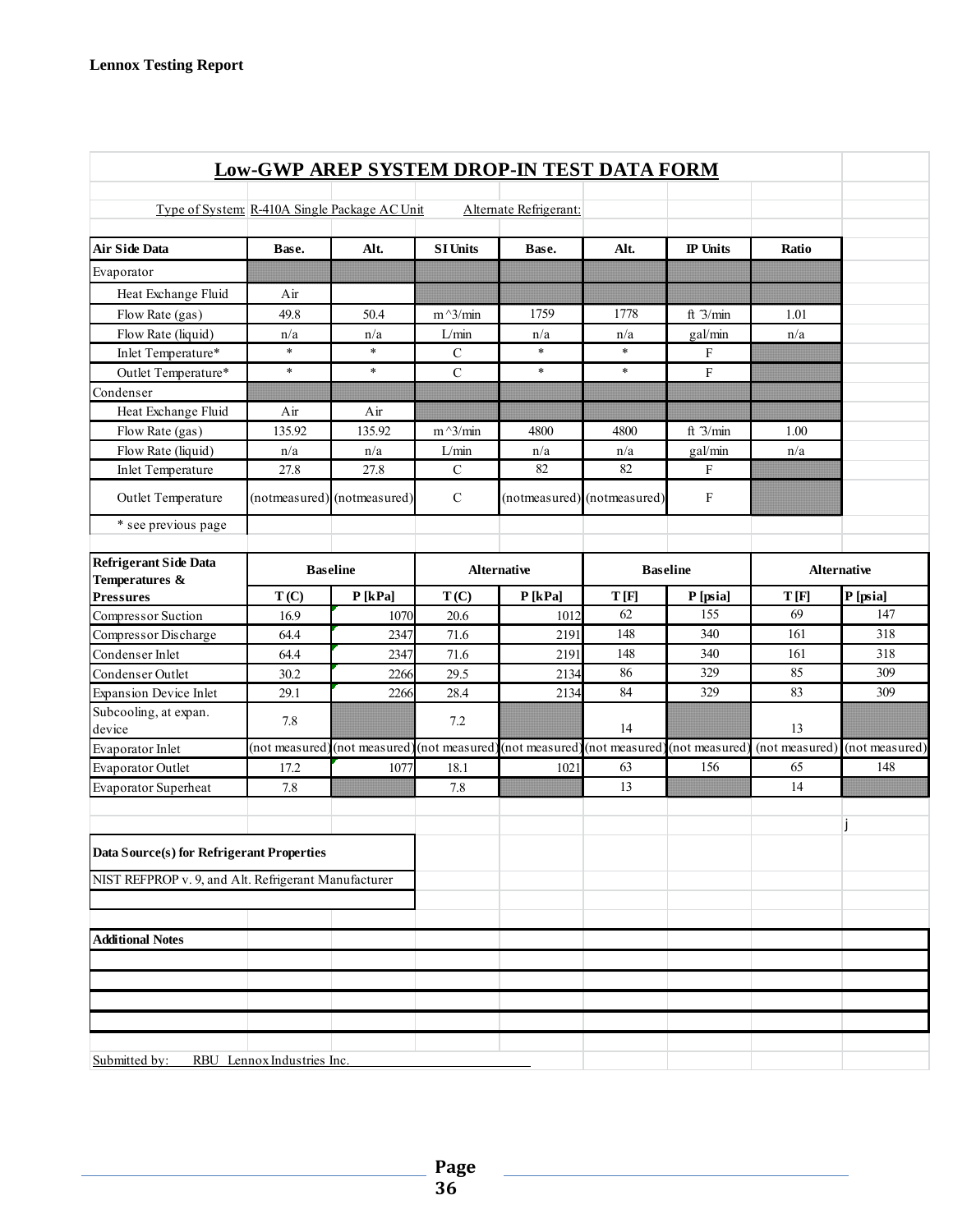| Alt. Refrig.:<br>DR-5A<br>Lennox Industries Inc.<br>Manufacturer's Notation: LGH060H4ESP<br>Alternative Refrigerant (If not proprietary,<br>composition as Charged, % wt)<br>DR-5A<br>3MAF-POE<br>Alternative Lubricant Type and ISO Viscosity<br>R-410A, 3MAF-POE<br>Baseline Refrigerant and Lubricant<br>Lennox, LGH060H4ESP<br>Make and Model of System<br>5 Ton, Rooftop Air Conditioning Unit<br>Nominal Capacity and Type of System<br>Alt.<br><b>SI Units</b><br>Base.<br>Base.<br>Alt.<br>Base.<br>Ratio<br>Mode (Heating/Cooling)<br>Cooling<br>Compressor Type<br>scroll<br>scroll<br>Compressor Displacement<br>0.229<br>0.229<br>$m^3/m$ in<br>ft $\land$ 3min<br>1<br>Nominal Motor Size<br>4.5<br>4.5<br>$\mathbf{1}$<br>hp<br>3500<br>3500<br>$\mathbf{1}$<br>rpm<br><b>Expansion Device Type</b><br><b>TXV</b><br><b>TXV</b><br>1.66<br>1.66<br>56<br>56<br>$\mathbf{1}$<br>liter<br>ounce<br>14<br>Refrigerant Charge<br>6.72<br>6.35<br>14.82<br>0.94<br>lb<br>kg<br>Refrigerant Mass Flow Rate<br>873.6<br>396.18<br>684.0<br>310.21<br>lb/hr<br>0.78<br>kg/hr<br>Composition, at compr. inlet if applicable<br>$%$ wt<br>n/a<br>db<br>$\mathbf C$<br>26.7<br>26.7<br>79.99<br>80.00<br>F<br>Indoor<br>$\mathbf F$<br>wb<br>19.5<br>$\mathbf C$<br>67.02<br>67.01<br>19.5<br>Ambient Temps.<br>db<br>$\mathbf C$<br>F<br>35.0<br>35.0<br>95.00<br>94.95<br>Outdoor<br>$\mathsf{C}$<br>F<br>wb<br>n/a<br>n/a<br>n/a<br>n/a<br><b>Total Capacity</b><br>18819<br>W<br>64230<br>61563<br>18038<br>Btu/hr<br>0.96<br>Sensible Capacity<br>12889<br>W<br>43989<br>43459<br>0.99<br>12733<br>Btu/hr<br>Total System Power Input<br>4867<br>4867<br>4637<br>0.95<br>4637<br>W<br>W<br>Compressor Power Input<br>4062<br>3847<br>W<br>4062<br>3847<br>W<br>0.95<br>Energy Efficiency Ratio (EER)<br>W/W<br>1.01<br>n/a<br>13.20<br>13.28<br>Btuh/W<br>n/a<br>Coeff. Of Performance (CCOP)<br>3.87<br>3.89<br>n/a<br><b>Other System Changes</b> | Low-GWP AREP SYSTEM DROP-IN TEST DATA FORM |  |  |  | Test: | "A" |  |  |
|-------------------------------------------------------------------------------------------------------------------------------------------------------------------------------------------------------------------------------------------------------------------------------------------------------------------------------------------------------------------------------------------------------------------------------------------------------------------------------------------------------------------------------------------------------------------------------------------------------------------------------------------------------------------------------------------------------------------------------------------------------------------------------------------------------------------------------------------------------------------------------------------------------------------------------------------------------------------------------------------------------------------------------------------------------------------------------------------------------------------------------------------------------------------------------------------------------------------------------------------------------------------------------------------------------------------------------------------------------------------------------------------------------------------------------------------------------------------------------------------------------------------------------------------------------------------------------------------------------------------------------------------------------------------------------------------------------------------------------------------------------------------------------------------------------------------------------------------------------------------------------------------------------------------------------------------------------------|--------------------------------------------|--|--|--|-------|-----|--|--|
|                                                                                                                                                                                                                                                                                                                                                                                                                                                                                                                                                                                                                                                                                                                                                                                                                                                                                                                                                                                                                                                                                                                                                                                                                                                                                                                                                                                                                                                                                                                                                                                                                                                                                                                                                                                                                                                                                                                                                             |                                            |  |  |  |       |     |  |  |
|                                                                                                                                                                                                                                                                                                                                                                                                                                                                                                                                                                                                                                                                                                                                                                                                                                                                                                                                                                                                                                                                                                                                                                                                                                                                                                                                                                                                                                                                                                                                                                                                                                                                                                                                                                                                                                                                                                                                                             | Manufacturer:                              |  |  |  |       |     |  |  |
|                                                                                                                                                                                                                                                                                                                                                                                                                                                                                                                                                                                                                                                                                                                                                                                                                                                                                                                                                                                                                                                                                                                                                                                                                                                                                                                                                                                                                                                                                                                                                                                                                                                                                                                                                                                                                                                                                                                                                             |                                            |  |  |  |       |     |  |  |
|                                                                                                                                                                                                                                                                                                                                                                                                                                                                                                                                                                                                                                                                                                                                                                                                                                                                                                                                                                                                                                                                                                                                                                                                                                                                                                                                                                                                                                                                                                                                                                                                                                                                                                                                                                                                                                                                                                                                                             | <b>Basic Information</b>                   |  |  |  |       |     |  |  |
|                                                                                                                                                                                                                                                                                                                                                                                                                                                                                                                                                                                                                                                                                                                                                                                                                                                                                                                                                                                                                                                                                                                                                                                                                                                                                                                                                                                                                                                                                                                                                                                                                                                                                                                                                                                                                                                                                                                                                             |                                            |  |  |  |       |     |  |  |
|                                                                                                                                                                                                                                                                                                                                                                                                                                                                                                                                                                                                                                                                                                                                                                                                                                                                                                                                                                                                                                                                                                                                                                                                                                                                                                                                                                                                                                                                                                                                                                                                                                                                                                                                                                                                                                                                                                                                                             |                                            |  |  |  |       |     |  |  |
|                                                                                                                                                                                                                                                                                                                                                                                                                                                                                                                                                                                                                                                                                                                                                                                                                                                                                                                                                                                                                                                                                                                                                                                                                                                                                                                                                                                                                                                                                                                                                                                                                                                                                                                                                                                                                                                                                                                                                             |                                            |  |  |  |       |     |  |  |
|                                                                                                                                                                                                                                                                                                                                                                                                                                                                                                                                                                                                                                                                                                                                                                                                                                                                                                                                                                                                                                                                                                                                                                                                                                                                                                                                                                                                                                                                                                                                                                                                                                                                                                                                                                                                                                                                                                                                                             |                                            |  |  |  |       |     |  |  |
|                                                                                                                                                                                                                                                                                                                                                                                                                                                                                                                                                                                                                                                                                                                                                                                                                                                                                                                                                                                                                                                                                                                                                                                                                                                                                                                                                                                                                                                                                                                                                                                                                                                                                                                                                                                                                                                                                                                                                             |                                            |  |  |  |       |     |  |  |
|                                                                                                                                                                                                                                                                                                                                                                                                                                                                                                                                                                                                                                                                                                                                                                                                                                                                                                                                                                                                                                                                                                                                                                                                                                                                                                                                                                                                                                                                                                                                                                                                                                                                                                                                                                                                                                                                                                                                                             |                                            |  |  |  |       |     |  |  |
|                                                                                                                                                                                                                                                                                                                                                                                                                                                                                                                                                                                                                                                                                                                                                                                                                                                                                                                                                                                                                                                                                                                                                                                                                                                                                                                                                                                                                                                                                                                                                                                                                                                                                                                                                                                                                                                                                                                                                             |                                            |  |  |  |       |     |  |  |
|                                                                                                                                                                                                                                                                                                                                                                                                                                                                                                                                                                                                                                                                                                                                                                                                                                                                                                                                                                                                                                                                                                                                                                                                                                                                                                                                                                                                                                                                                                                                                                                                                                                                                                                                                                                                                                                                                                                                                             | <b>Comparison Data</b>                     |  |  |  |       |     |  |  |
|                                                                                                                                                                                                                                                                                                                                                                                                                                                                                                                                                                                                                                                                                                                                                                                                                                                                                                                                                                                                                                                                                                                                                                                                                                                                                                                                                                                                                                                                                                                                                                                                                                                                                                                                                                                                                                                                                                                                                             |                                            |  |  |  |       |     |  |  |
|                                                                                                                                                                                                                                                                                                                                                                                                                                                                                                                                                                                                                                                                                                                                                                                                                                                                                                                                                                                                                                                                                                                                                                                                                                                                                                                                                                                                                                                                                                                                                                                                                                                                                                                                                                                                                                                                                                                                                             |                                            |  |  |  |       |     |  |  |
|                                                                                                                                                                                                                                                                                                                                                                                                                                                                                                                                                                                                                                                                                                                                                                                                                                                                                                                                                                                                                                                                                                                                                                                                                                                                                                                                                                                                                                                                                                                                                                                                                                                                                                                                                                                                                                                                                                                                                             |                                            |  |  |  |       |     |  |  |
|                                                                                                                                                                                                                                                                                                                                                                                                                                                                                                                                                                                                                                                                                                                                                                                                                                                                                                                                                                                                                                                                                                                                                                                                                                                                                                                                                                                                                                                                                                                                                                                                                                                                                                                                                                                                                                                                                                                                                             |                                            |  |  |  |       |     |  |  |
|                                                                                                                                                                                                                                                                                                                                                                                                                                                                                                                                                                                                                                                                                                                                                                                                                                                                                                                                                                                                                                                                                                                                                                                                                                                                                                                                                                                                                                                                                                                                                                                                                                                                                                                                                                                                                                                                                                                                                             | Motor Speed                                |  |  |  |       |     |  |  |
|                                                                                                                                                                                                                                                                                                                                                                                                                                                                                                                                                                                                                                                                                                                                                                                                                                                                                                                                                                                                                                                                                                                                                                                                                                                                                                                                                                                                                                                                                                                                                                                                                                                                                                                                                                                                                                                                                                                                                             |                                            |  |  |  |       |     |  |  |
|                                                                                                                                                                                                                                                                                                                                                                                                                                                                                                                                                                                                                                                                                                                                                                                                                                                                                                                                                                                                                                                                                                                                                                                                                                                                                                                                                                                                                                                                                                                                                                                                                                                                                                                                                                                                                                                                                                                                                             | Lubricant Charge                           |  |  |  |       |     |  |  |
|                                                                                                                                                                                                                                                                                                                                                                                                                                                                                                                                                                                                                                                                                                                                                                                                                                                                                                                                                                                                                                                                                                                                                                                                                                                                                                                                                                                                                                                                                                                                                                                                                                                                                                                                                                                                                                                                                                                                                             |                                            |  |  |  |       |     |  |  |
|                                                                                                                                                                                                                                                                                                                                                                                                                                                                                                                                                                                                                                                                                                                                                                                                                                                                                                                                                                                                                                                                                                                                                                                                                                                                                                                                                                                                                                                                                                                                                                                                                                                                                                                                                                                                                                                                                                                                                             |                                            |  |  |  |       |     |  |  |
|                                                                                                                                                                                                                                                                                                                                                                                                                                                                                                                                                                                                                                                                                                                                                                                                                                                                                                                                                                                                                                                                                                                                                                                                                                                                                                                                                                                                                                                                                                                                                                                                                                                                                                                                                                                                                                                                                                                                                             |                                            |  |  |  |       |     |  |  |
|                                                                                                                                                                                                                                                                                                                                                                                                                                                                                                                                                                                                                                                                                                                                                                                                                                                                                                                                                                                                                                                                                                                                                                                                                                                                                                                                                                                                                                                                                                                                                                                                                                                                                                                                                                                                                                                                                                                                                             |                                            |  |  |  |       |     |  |  |
|                                                                                                                                                                                                                                                                                                                                                                                                                                                                                                                                                                                                                                                                                                                                                                                                                                                                                                                                                                                                                                                                                                                                                                                                                                                                                                                                                                                                                                                                                                                                                                                                                                                                                                                                                                                                                                                                                                                                                             |                                            |  |  |  |       |     |  |  |
|                                                                                                                                                                                                                                                                                                                                                                                                                                                                                                                                                                                                                                                                                                                                                                                                                                                                                                                                                                                                                                                                                                                                                                                                                                                                                                                                                                                                                                                                                                                                                                                                                                                                                                                                                                                                                                                                                                                                                             |                                            |  |  |  |       |     |  |  |
|                                                                                                                                                                                                                                                                                                                                                                                                                                                                                                                                                                                                                                                                                                                                                                                                                                                                                                                                                                                                                                                                                                                                                                                                                                                                                                                                                                                                                                                                                                                                                                                                                                                                                                                                                                                                                                                                                                                                                             |                                            |  |  |  |       |     |  |  |
|                                                                                                                                                                                                                                                                                                                                                                                                                                                                                                                                                                                                                                                                                                                                                                                                                                                                                                                                                                                                                                                                                                                                                                                                                                                                                                                                                                                                                                                                                                                                                                                                                                                                                                                                                                                                                                                                                                                                                             |                                            |  |  |  |       |     |  |  |
|                                                                                                                                                                                                                                                                                                                                                                                                                                                                                                                                                                                                                                                                                                                                                                                                                                                                                                                                                                                                                                                                                                                                                                                                                                                                                                                                                                                                                                                                                                                                                                                                                                                                                                                                                                                                                                                                                                                                                             |                                            |  |  |  |       |     |  |  |
|                                                                                                                                                                                                                                                                                                                                                                                                                                                                                                                                                                                                                                                                                                                                                                                                                                                                                                                                                                                                                                                                                                                                                                                                                                                                                                                                                                                                                                                                                                                                                                                                                                                                                                                                                                                                                                                                                                                                                             |                                            |  |  |  |       |     |  |  |
|                                                                                                                                                                                                                                                                                                                                                                                                                                                                                                                                                                                                                                                                                                                                                                                                                                                                                                                                                                                                                                                                                                                                                                                                                                                                                                                                                                                                                                                                                                                                                                                                                                                                                                                                                                                                                                                                                                                                                             |                                            |  |  |  |       |     |  |  |
|                                                                                                                                                                                                                                                                                                                                                                                                                                                                                                                                                                                                                                                                                                                                                                                                                                                                                                                                                                                                                                                                                                                                                                                                                                                                                                                                                                                                                                                                                                                                                                                                                                                                                                                                                                                                                                                                                                                                                             |                                            |  |  |  |       |     |  |  |
|                                                                                                                                                                                                                                                                                                                                                                                                                                                                                                                                                                                                                                                                                                                                                                                                                                                                                                                                                                                                                                                                                                                                                                                                                                                                                                                                                                                                                                                                                                                                                                                                                                                                                                                                                                                                                                                                                                                                                             |                                            |  |  |  |       |     |  |  |
|                                                                                                                                                                                                                                                                                                                                                                                                                                                                                                                                                                                                                                                                                                                                                                                                                                                                                                                                                                                                                                                                                                                                                                                                                                                                                                                                                                                                                                                                                                                                                                                                                                                                                                                                                                                                                                                                                                                                                             |                                            |  |  |  |       |     |  |  |
|                                                                                                                                                                                                                                                                                                                                                                                                                                                                                                                                                                                                                                                                                                                                                                                                                                                                                                                                                                                                                                                                                                                                                                                                                                                                                                                                                                                                                                                                                                                                                                                                                                                                                                                                                                                                                                                                                                                                                             |                                            |  |  |  |       |     |  |  |
|                                                                                                                                                                                                                                                                                                                                                                                                                                                                                                                                                                                                                                                                                                                                                                                                                                                                                                                                                                                                                                                                                                                                                                                                                                                                                                                                                                                                                                                                                                                                                                                                                                                                                                                                                                                                                                                                                                                                                             |                                            |  |  |  |       |     |  |  |
|                                                                                                                                                                                                                                                                                                                                                                                                                                                                                                                                                                                                                                                                                                                                                                                                                                                                                                                                                                                                                                                                                                                                                                                                                                                                                                                                                                                                                                                                                                                                                                                                                                                                                                                                                                                                                                                                                                                                                             |                                            |  |  |  |       |     |  |  |
|                                                                                                                                                                                                                                                                                                                                                                                                                                                                                                                                                                                                                                                                                                                                                                                                                                                                                                                                                                                                                                                                                                                                                                                                                                                                                                                                                                                                                                                                                                                                                                                                                                                                                                                                                                                                                                                                                                                                                             |                                            |  |  |  |       |     |  |  |
| Base.<br>Alt.<br>Ratio                                                                                                                                                                                                                                                                                                                                                                                                                                                                                                                                                                                                                                                                                                                                                                                                                                                                                                                                                                                                                                                                                                                                                                                                                                                                                                                                                                                                                                                                                                                                                                                                                                                                                                                                                                                                                                                                                                                                      | <b>System Data*</b>                        |  |  |  |       |     |  |  |
| Degradation Coefficient - Cd                                                                                                                                                                                                                                                                                                                                                                                                                                                                                                                                                                                                                                                                                                                                                                                                                                                                                                                                                                                                                                                                                                                                                                                                                                                                                                                                                                                                                                                                                                                                                                                                                                                                                                                                                                                                                                                                                                                                |                                            |  |  |  |       |     |  |  |
| Seasonal Energy Efficiency Ratio - SEER                                                                                                                                                                                                                                                                                                                                                                                                                                                                                                                                                                                                                                                                                                                                                                                                                                                                                                                                                                                                                                                                                                                                                                                                                                                                                                                                                                                                                                                                                                                                                                                                                                                                                                                                                                                                                                                                                                                     |                                            |  |  |  |       |     |  |  |
| Heating Seasonal Performance Factor - HSPF                                                                                                                                                                                                                                                                                                                                                                                                                                                                                                                                                                                                                                                                                                                                                                                                                                                                                                                                                                                                                                                                                                                                                                                                                                                                                                                                                                                                                                                                                                                                                                                                                                                                                                                                                                                                                                                                                                                  |                                            |  |  |  |       |     |  |  |
| * Only Steady-State Cooling Tests Conducted                                                                                                                                                                                                                                                                                                                                                                                                                                                                                                                                                                                                                                                                                                                                                                                                                                                                                                                                                                                                                                                                                                                                                                                                                                                                                                                                                                                                                                                                                                                                                                                                                                                                                                                                                                                                                                                                                                                 |                                            |  |  |  |       |     |  |  |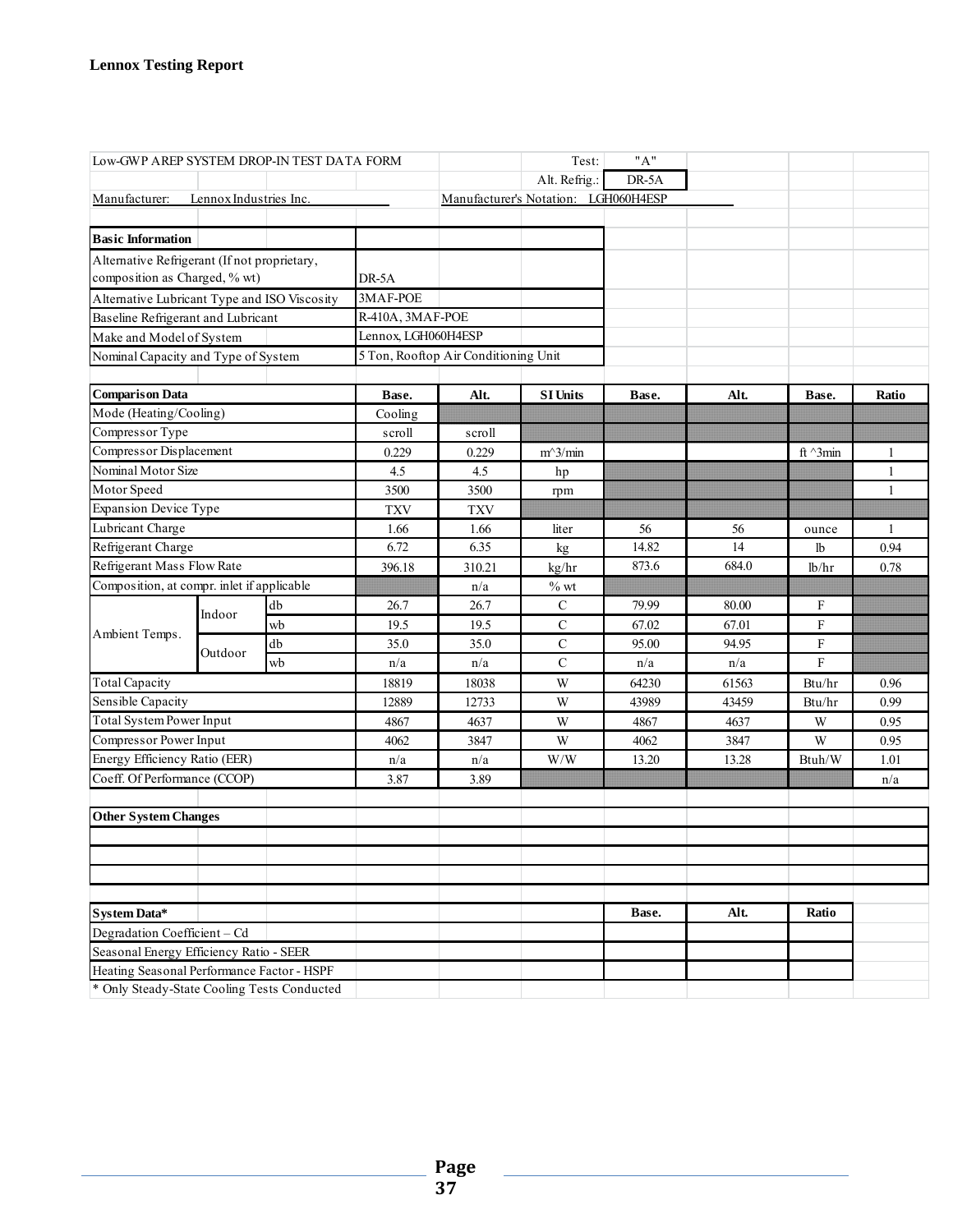|                                                      |                            | <b>Low-GWP AREP SYSTEM DROP-IN TEST DATA FORM</b> |                 |                                                             |                             |                 |                |                    |
|------------------------------------------------------|----------------------------|---------------------------------------------------|-----------------|-------------------------------------------------------------|-----------------------------|-----------------|----------------|--------------------|
|                                                      |                            |                                                   |                 |                                                             |                             |                 |                |                    |
| Type of System: R-410A Single Package AC Unit        |                            |                                                   |                 | Alternate Refrigerant:                                      |                             |                 |                |                    |
| <b>Air Side Data</b>                                 | Base.                      | Alt.                                              | <b>SI Units</b> | Base.                                                       | Alt.                        | <b>IP</b> Units | Ratio          |                    |
| Evaporator                                           |                            |                                                   |                 |                                                             |                             |                 |                |                    |
| Heat Exchange Fluid                                  | Air                        |                                                   |                 |                                                             |                             |                 |                |                    |
| Flow Rate (gas)                                      | 49.63                      | 50.32                                             | $m^2/$ min      | 1753                                                        | 1777                        | ft $3/min$      |                |                    |
| Flow Rate (liquid)                                   | n/a                        | n/a                                               | L/min           | n/a                                                         | n/a                         | gal/min         | n/a            |                    |
| Inlet Temperature*                                   | $\ast$                     | $\ast$                                            | $\mathcal{C}$   | $\ast$                                                      | $\ast$                      | F               |                |                    |
| Outlet Temperature*                                  | $\ast$                     | $\ast$                                            | $\mathbf C$     | $\ast$                                                      | $\ast$                      | $\mathbf F$     |                |                    |
| Condenser                                            |                            |                                                   |                 |                                                             |                             |                 |                |                    |
| Heat Exchange Fluid                                  | Air                        | Air                                               |                 |                                                             |                             |                 |                |                    |
| Flow Rate (gas)                                      | 135.9                      | 135.9                                             | $m^2/$ min      | 4800                                                        | 4800                        | ft $3/min$      |                |                    |
| Flow Rate (liquid)                                   | n/a                        | n/a                                               | L/min           | n/a                                                         | n/a                         | gal/min         | n/a            |                    |
| <b>Inlet Temperature</b>                             | 35.0                       | 35.0                                              | $\mathbf C$     | 95.0                                                        | 94.9                        | F               |                |                    |
| Outlet Temperature                                   |                            | (notmeasured) (notmeasured)                       | $\mathbf C$     |                                                             | (notmeasured) (notmeasured) | F               |                |                    |
| * see previous page                                  |                            |                                                   |                 |                                                             |                             |                 |                |                    |
| Refrigerant Side Data                                |                            |                                                   |                 | <b>Alternative</b>                                          |                             | <b>Baseline</b> |                | <b>Alternative</b> |
| Temperatures &                                       | <b>Baseline</b>            |                                                   |                 |                                                             |                             |                 |                |                    |
| <b>Pressures</b>                                     | T(C)                       | P[kPa]                                            | T(C)            | P[kPa]                                                      | T[F]                        | P [psia]        | T[F]           | P [psia]           |
| Compressor Suction                                   | 17.0                       | 1082                                              | 20.9            | 1027                                                        | 63                          | 157             | 70             | 149                |
| Compressor Discharge                                 | 73.0                       | 2744                                              | 80.7            | 2575                                                        | 163                         | 398             | 177            | 374                |
| Condenser Inlet                                      | 73.0                       | 2744                                              | 80.7            | 2575                                                        | 163                         | 398             | 177            | 374                |
| Condenser Outlet                                     | 37.5                       | 2670                                              | 36.7            | 2522                                                        | 99                          | 387             | 98             | 366                |
| <b>Expansion Device Inlet</b>                        | 35.9                       | 2640                                              | 35.2            | 2522                                                        | 97                          | 383             | 95             | 366                |
| Subcooling, at expan.<br>device                      | 7.9                        |                                                   | 8.2             |                                                             | 14                          |                 | 15             |                    |
| Evaporator Inlet                                     | (not measured)             |                                                   |                 | (not measured) (not measured) (not measured) (not measured) |                             | (not measured)  | (not measured) | (not measured)     |
| Evaporator Outlet                                    | 18.0                       | 1089                                              | 19.3            | 1035                                                        | 64                          | 158             | 67             | 150                |
| Evaporator Superheat                                 | 7.8                        |                                                   | 7.7             |                                                             | 14                          |                 | 14             |                    |
| Data Source(s) for Refrigerant Properties            |                            |                                                   |                 |                                                             |                             |                 |                |                    |
| NIST REFPROP v. 9, and Alt. Refrigerant Manufacturer |                            |                                                   |                 |                                                             |                             |                 |                |                    |
|                                                      |                            |                                                   |                 |                                                             |                             |                 |                |                    |
| <b>Additional Notes</b>                              |                            |                                                   |                 |                                                             |                             |                 |                |                    |
|                                                      |                            |                                                   |                 |                                                             |                             |                 |                |                    |
|                                                      |                            |                                                   |                 |                                                             |                             |                 |                |                    |
|                                                      |                            |                                                   |                 |                                                             |                             |                 |                |                    |
|                                                      |                            |                                                   |                 |                                                             |                             |                 |                |                    |
|                                                      |                            |                                                   |                 |                                                             |                             |                 |                |                    |
| Submitted by:                                        | RBU Lennox Industries Inc. |                                                   |                 |                                                             |                             |                 |                |                    |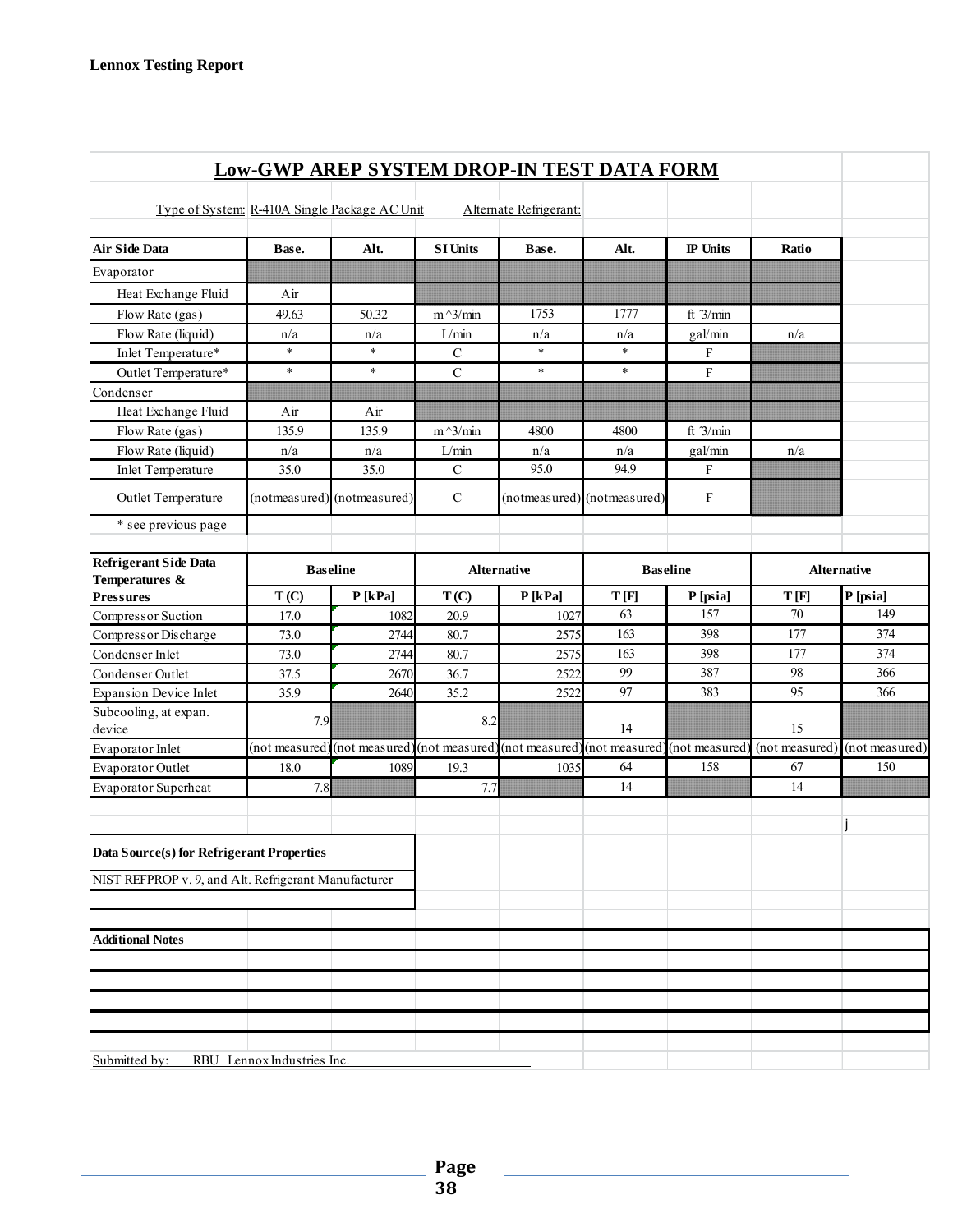| Low-GWP AREP SYSTEM DROP-IN TEST DATA FORM                                            |                        |    |                     |                                      | Test:                                | "115F" |        |                  |              |
|---------------------------------------------------------------------------------------|------------------------|----|---------------------|--------------------------------------|--------------------------------------|--------|--------|------------------|--------------|
|                                                                                       |                        |    |                     |                                      | Alt. Refrig.:                        | DR-5A  |        |                  |              |
| Manufacturer:                                                                         | Lennox Industries Inc. |    |                     |                                      | Manufacturer's Notation: LGH060H4ESP |        |        |                  |              |
|                                                                                       |                        |    |                     |                                      |                                      |        |        |                  |              |
| <b>Basic Information</b>                                                              |                        |    |                     |                                      |                                      |        |        |                  |              |
| Alternative Refrigerant (If not proprietary,                                          |                        |    |                     |                                      |                                      |        |        |                  |              |
| composition as Charged, % wt)                                                         |                        |    | DR-5A               |                                      |                                      |        |        |                  |              |
| Alternative Lubricant Type and ISO Viscosity                                          |                        |    | 3MAF-POE            |                                      |                                      |        |        |                  |              |
| Baseline Refrigerant and Lubricant                                                    |                        |    | R-410A, 3MAF-POE    |                                      |                                      |        |        |                  |              |
| Make and Model of System                                                              |                        |    | Lennox, LGH060H4ESP |                                      |                                      |        |        |                  |              |
| Nominal Capacity and Type of System                                                   |                        |    |                     | 5 Ton, Rooftop Air Conditioning Unit |                                      |        |        |                  |              |
|                                                                                       |                        |    |                     |                                      |                                      |        |        |                  |              |
| <b>Comparison Data</b>                                                                |                        |    | Base.               | Alt.                                 | <b>SI Units</b>                      | Base.  | Alt.   | Base.            | Ratio        |
| Mode (Heating/Cooling)                                                                |                        |    | Cooling             |                                      |                                      |        |        |                  |              |
| Compressor Type                                                                       |                        |    | scroll              | scroll                               |                                      |        |        |                  |              |
| Compressor Displacement                                                               |                        |    | 0.229               | 0.229                                | $m^3/m$ in                           |        |        | ft $\gamma$ 3min | 1            |
| Nominal Motor Size                                                                    |                        |    | 4.5                 | 4.5                                  | hp                                   |        |        |                  | $\mathbf{1}$ |
| Motor Speed                                                                           |                        |    | 3500                | 3500                                 | rpm                                  |        |        |                  | $\mathbf{1}$ |
| <b>Expansion Device Type</b>                                                          |                        |    | <b>TXV</b>          | <b>TXV</b>                           |                                      |        |        |                  |              |
| Lubricant Charge                                                                      |                        |    | 1.66                | 1.66                                 | liter                                | 56     | 56     | ounce            | $\mathbf{1}$ |
| Refrigerant Charge                                                                    |                        |    | 6.72                | 6.35                                 | kg                                   | 14.82  | 14     | 1b               | 0.94         |
| Refrigerant Mass Flow Rate                                                            |                        |    | 403.6               | 312.8                                | kg/hr                                | 890.0  | 689.6  | lb/hr            | 0.77         |
| Composition, at compr. inlet if applicable                                            |                        |    |                     | n/a                                  | $\%$ wt                              |        |        |                  |              |
|                                                                                       | Indoor                 | db | 26.7                | 26.7                                 | C                                    | 80.02  | 79.99  | F                |              |
| Ambient Temps.                                                                        |                        | wb | 19.4                | 19.5                                 | $\mathsf{C}$                         | 66.99  | 67.02  | F                |              |
|                                                                                       | Outdoor                | db | 46.1                | 46.1                                 | $\mathbf C$                          | 115.01 | 115.01 | $\mathbf F$      |              |
|                                                                                       |                        | wb | n/a                 | n/a                                  | $\mathbf C$                          | n/a    | n/a    | F                |              |
| <b>Total Capacity</b>                                                                 |                        |    | 15199               | 14816                                | W                                    | 51874  | 50567  | Btu/hr           | 0.97         |
| Sensible Capacity                                                                     |                        |    | 12673               | 11148                                | W                                    | 43253  | 38047  | Btu/hr           | 0.88         |
| Total System Power Input                                                              |                        |    | 6047                | 5685                                 | W                                    | 6047   | 5685   | W                | 0.94         |
| Compressor Power Input                                                                |                        |    | 5227                | 4866                                 | W                                    | 5227   | 4866   | W                | 0.93         |
| Energy Efficiency Ratio (EER)                                                         |                        |    | n/a                 | n/a                                  | W/W                                  | 8.58   | 8.90   | Btuh/W           | 1.04         |
| Coeff. Of Performance (COP)                                                           |                        |    | 2.51                | 2.61                                 |                                      |        |        |                  | n/a          |
|                                                                                       |                        |    |                     |                                      |                                      |        |        |                  |              |
| <b>Other System Changes</b>                                                           |                        |    |                     |                                      |                                      |        |        |                  |              |
|                                                                                       |                        |    |                     |                                      |                                      |        |        |                  |              |
|                                                                                       |                        |    |                     |                                      |                                      |        |        |                  |              |
|                                                                                       |                        |    |                     |                                      |                                      |        |        |                  |              |
|                                                                                       |                        |    |                     |                                      |                                      |        |        |                  |              |
| System Data*                                                                          |                        |    |                     |                                      |                                      | Base.  | Alt.   | Ratio            |              |
| Degradation Coefficient - Cd                                                          |                        |    |                     |                                      |                                      |        |        |                  |              |
| Seasonal Energy Efficiency Ratio - SEER<br>Heating Seasonal Performance Factor - HSPF |                        |    |                     |                                      |                                      |        |        |                  |              |
| * Only Steady-State Cooling Tests Conducted                                           |                        |    |                     |                                      |                                      |        |        |                  |              |
|                                                                                       |                        |    |                     |                                      |                                      |        |        |                  |              |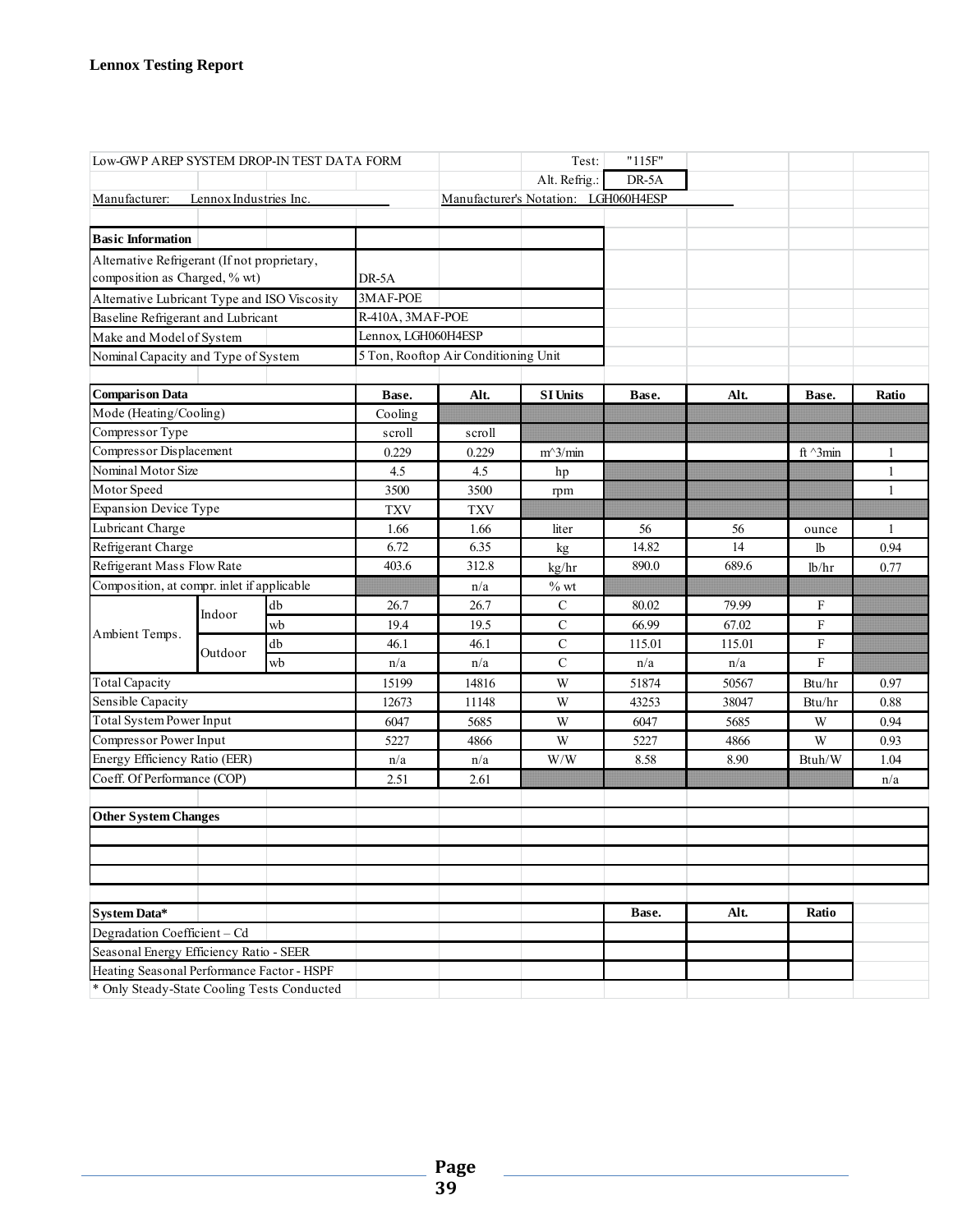|                                                                                                   |                            | <b>Low-GWP AREP SYSTEM DROP-IN TEST DATA FORM</b>                         |                   |                        |                 |                           |                |                |
|---------------------------------------------------------------------------------------------------|----------------------------|---------------------------------------------------------------------------|-------------------|------------------------|-----------------|---------------------------|----------------|----------------|
|                                                                                                   |                            |                                                                           |                   |                        |                 |                           |                |                |
| Type of System: R-410A Single Package AC Unit                                                     |                            |                                                                           |                   | Alternate Refrigerant: |                 |                           |                |                |
| <b>Air Side Data</b>                                                                              | Base.                      | Alt.                                                                      | <b>SI Units</b>   | Base.                  | Alt.            | <b>IP</b> Units           | Ratio          |                |
| Evaporator                                                                                        |                            |                                                                           |                   |                        |                 |                           |                |                |
| Heat Exchange Fluid                                                                               | Air                        |                                                                           |                   |                        |                 |                           |                |                |
| Flow Rate (gas)                                                                                   | 49.7                       | 50.0                                                                      | $m^{\wedge}3/min$ | 1756                   | 1765            | ft $3/min$                | 1.00           |                |
| Flow Rate (liquid)                                                                                | n/a                        | n/a                                                                       | L/min             | n/a                    | n/a             | gal/min                   | n/a            |                |
| Inlet Temperature*                                                                                | $\ast$                     | $\ast$                                                                    | $\mathbf C$       | $\ast$                 | $\ast$          | F                         |                |                |
| Outlet Temperature*                                                                               | $\ast$                     | $\ast$                                                                    | $\mathbf C$       | $\ast$                 | $\ast$          | $\rm F$                   |                |                |
| Condenser                                                                                         |                            |                                                                           |                   |                        |                 |                           |                |                |
| Heat Exchange Fluid                                                                               | Air                        | Air                                                                       |                   |                        |                 |                           |                |                |
| Flow Rate (gas)                                                                                   | 135.92                     | 135.92                                                                    | $m^2/$ min        | 4800                   | 4800            | ft $3/min$                |                |                |
| Flow Rate (liquid)                                                                                | n/a                        | n/a                                                                       | L/min             | n/a                    | n/a             | gal/min                   | n/a            |                |
| Inlet Temperature                                                                                 | 46.1                       | 46.1                                                                      | $\mathbf C$       | 115                    | 115             | $\boldsymbol{\mathrm{F}}$ |                |                |
| Outlet Temperature                                                                                |                            | (notmeasured) (notmeasured)                                               | $\mathcal{C}$     | (notmeasured)          | (notmeasured)   | F                         |                |                |
| * see previous page                                                                               |                            |                                                                           |                   |                        |                 |                           |                |                |
| <b>Refrigerant Side Data</b><br><b>Baseline</b>                                                   |                            |                                                                           |                   | Alternative            | <b>Baseline</b> |                           |                | Alternative    |
| Temperatures &<br><b>Pressures</b>                                                                | T(C)                       | $P$ [kPa]                                                                 | T(C)              | P[kPa]                 | T[F]            | P [psia]                  | T[F]           | P [psia]       |
| Compressor Suction                                                                                | 19.5                       | 1131                                                                      | 22.8              | 1064                   | 67              | 164                       | 73             | 154            |
| Compressor Discharge                                                                              | 88.6                       | 3458                                                                      | 97.2              | 3260                   | 191             | 501                       | 207            | 473            |
| Condenser Inlet                                                                                   | 88.6                       | 3458                                                                      | 97.2              | 3260                   | 191             | 501                       | 207            | 473            |
| Condenser Outlet                                                                                  | 47.8                       | 3379                                                                      | 47.7              | 3208                   | 118             | 490                       | 118            | 465            |
| <b>Expansion Device Inlet</b>                                                                     | 46.0                       | 3379                                                                      | 45.9              | 3208                   | 115             | 490                       | 115            | 465            |
| Subcooling, at expan.<br>device                                                                   | 8.0                        |                                                                           | 7.9               |                        | 14              |                           | 14             |                |
| Evaporator Inlet                                                                                  |                            | (not measured) (not measured) (not measured) (not measured) (not measured |                   |                        |                 | (not measured)            | (not measured) | (not measured) |
| <b>Evaporator Outlet</b>                                                                          | 19.9                       | 1136                                                                      | 21.3              | 1073                   | 68              | 165                       | 70             | 156            |
| <b>Evaporator Superheat</b>                                                                       | 7.8                        |                                                                           | 9.1               |                        | 15              |                           | 16             |                |
|                                                                                                   |                            |                                                                           |                   |                        |                 |                           |                |                |
| Data Source(s) for Refrigerant Properties<br>NIST REFPROP v. 9, and Alt. Refrigerant Manufacturer |                            |                                                                           |                   |                        |                 |                           |                |                |
|                                                                                                   |                            |                                                                           |                   |                        |                 |                           |                |                |
| <b>Additional Notes</b>                                                                           |                            |                                                                           |                   |                        |                 |                           |                |                |
|                                                                                                   |                            |                                                                           |                   |                        |                 |                           |                |                |
|                                                                                                   |                            |                                                                           |                   |                        |                 |                           |                |                |
|                                                                                                   |                            |                                                                           |                   |                        |                 |                           |                |                |
|                                                                                                   |                            |                                                                           |                   |                        |                 |                           |                |                |
|                                                                                                   |                            |                                                                           |                   |                        |                 |                           |                |                |
| Submitted by:                                                                                     | RBU Lennox Industries Inc. |                                                                           |                   |                        |                 |                           |                |                |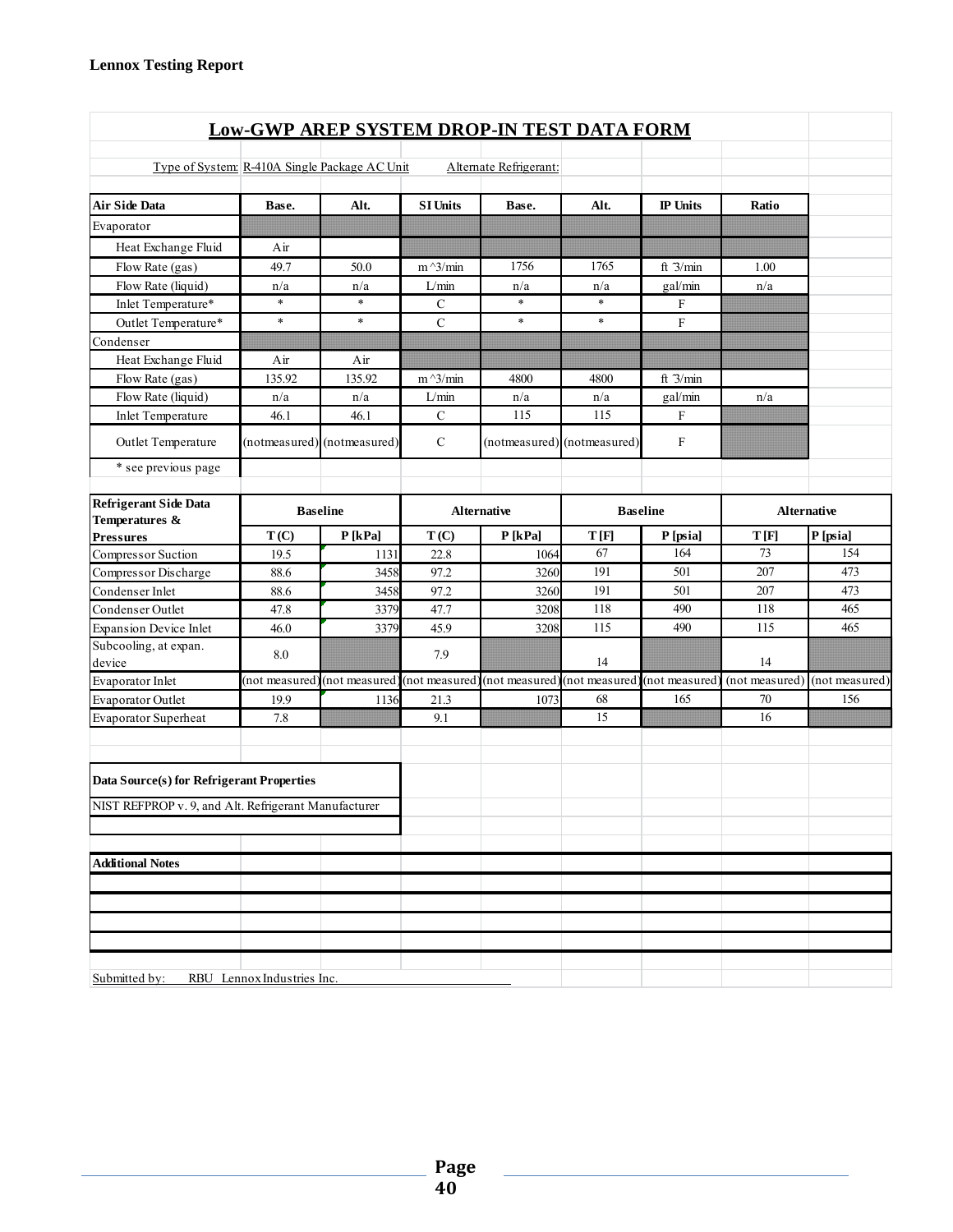| Low-GWP AREP SYSTEM DROP-IN TEST DATA FORM   |                                              |    |                     |                                      | Test:                                                       | "125F" |                |                 |              |
|----------------------------------------------|----------------------------------------------|----|---------------------|--------------------------------------|-------------------------------------------------------------|--------|----------------|-----------------|--------------|
|                                              |                                              |    |                     |                                      | Alt. Refrig.:                                               | DR-5A  |                |                 |              |
| Manufacturer:                                | Lennox Industries Inc.                       |    |                     |                                      | Manufacturer's Notation: LGH060H4ESP                        |        |                |                 |              |
|                                              |                                              |    |                     |                                      |                                                             |        |                |                 |              |
| <b>Basic Information</b>                     |                                              |    |                     |                                      |                                                             |        |                |                 |              |
| Alternative Refrigerant (If not proprietary, |                                              |    |                     |                                      |                                                             |        |                |                 |              |
| composition as Charged, % wt)                |                                              |    | DR-5A               |                                      |                                                             |        |                |                 |              |
|                                              | Alternative Lubricant Type and ISO Viscosity |    | 3MAF-POE            |                                      |                                                             |        |                |                 |              |
|                                              | Baseline Refrigerant and Lubricant           |    |                     | R-410A, 3MAF-POE                     |                                                             |        |                |                 |              |
| Make and Model of System                     |                                              |    | Lennox, LGH060H4ESP |                                      |                                                             |        |                |                 |              |
| Nominal Capacity and Type of System          |                                              |    |                     | 5 Ton, Rooftop Air Conditioning Unit |                                                             |        |                |                 |              |
|                                              |                                              |    |                     |                                      |                                                             |        |                |                 |              |
| <b>Comparison Data</b>                       |                                              |    | Base.               | Alt.                                 | <b>SI Units</b>                                             | Base.  | Alt.           | Base.           | Ratio        |
| Mode (Heating/Cooling)                       |                                              |    | Cooling             |                                      |                                                             |        |                |                 |              |
| Compressor Type                              |                                              |    | scroll              | scroll                               |                                                             |        |                |                 |              |
| Compressor Displacement                      |                                              |    | 0.229               | 0.229                                | $m^3/m$ in                                                  |        |                | ft $\land$ 3min | 1            |
| Nominal Motor Size                           |                                              |    | 4.5                 | 4.5                                  | hp                                                          |        |                |                 | $\mathbf{1}$ |
| Motor Speed                                  |                                              |    | 3500                | 3500                                 | rpm                                                         |        |                |                 | $\mathbf{1}$ |
| Expansion Device Type                        |                                              |    | <b>TXV</b>          | <b>TXV</b>                           |                                                             |        |                |                 |              |
| Lubricant Charge                             |                                              |    | 1.66                | 1.66                                 | liter                                                       | 56     | 56             | ounce           | 1            |
| Refrigerant Charge                           |                                              |    | 6.72                | 6.35                                 | kg                                                          | 14.82  | 14             | lb              | 0.94         |
| Refrigerant Mass Flow Rate                   |                                              |    | 406.1               | 311.6                                | kg/hr                                                       | 895.5  | 687.0          | lb/hr           | 0.77         |
| Composition, at compr. inlet if applicable   |                                              |    |                     | n/a                                  | $\%$ wt                                                     |        |                |                 |              |
|                                              | Indoor                                       | db | 26.7                | 26.7                                 | $\mathcal{C}$                                               | 79.99  | 79.99          | F               |              |
| Ambient Temps.                               |                                              | wb | 19.4                | 19.5                                 | $\mathbf C$                                                 | 67.00  | 67.08          | F               |              |
|                                              | Outdoor                                      | db | 51.7                | 51.7                                 | $\mathsf{C}$                                                | 125.06 | 125.02         | ${\rm F}$       |              |
|                                              |                                              | wb | n/a                 | n/a                                  | $\mathbf C$                                                 | n/a    | n/a            | $\mathbf F$     |              |
| <b>Total Capacity</b>                        |                                              |    | 13773               | 13410                                | W                                                           | 47008  | 45770          | Btu/hr          | 0.97         |
| Sensible Capacity                            |                                              |    | 12420               | 10512                                | W                                                           | 42389  | 35879          | Btu/hr          | 0.85         |
| <b>Total System Power Input</b>              |                                              |    | 6663                | 6347                                 | W                                                           | 6663   | 6347           | W               | 0.95         |
| Compressor Power Input                       |                                              |    | 5227                | $\mathbf{0}$                         | W                                                           | 5227   | $\overline{0}$ | W               | 0.00         |
| Energy Efficiency Ratio (EER)                |                                              |    | n/a                 | n/a                                  | $\ensuremath{\text{W}}\xspace/\ensuremath{\text{W}}\xspace$ | 7.05   | 7.21           | Btuh/W          | 1.02         |
| Coeff. Of Performance (COP)                  |                                              |    | 2.07                | 2.11                                 |                                                             |        |                |                 | n/a          |
| <b>Other System Changes</b>                  |                                              |    |                     |                                      |                                                             |        |                |                 |              |
|                                              |                                              |    |                     |                                      |                                                             |        |                |                 |              |
|                                              |                                              |    |                     |                                      |                                                             |        |                |                 |              |
|                                              |                                              |    |                     |                                      |                                                             |        |                |                 |              |
|                                              |                                              |    |                     |                                      |                                                             |        |                |                 |              |
| System Data*                                 |                                              |    |                     |                                      |                                                             | Base.  | Alt.           | Ratio           |              |
| Degradation Coefficient - Cd                 |                                              |    |                     |                                      |                                                             |        |                |                 |              |
| Seasonal Energy Efficiency Ratio - SEER      |                                              |    |                     |                                      |                                                             |        |                |                 |              |
| Heating Seasonal Performance Factor - HSPF   |                                              |    |                     |                                      |                                                             |        |                |                 |              |
| * Only Steady-State Cooling Tests Conducted  |                                              |    |                     |                                      |                                                             |        |                |                 |              |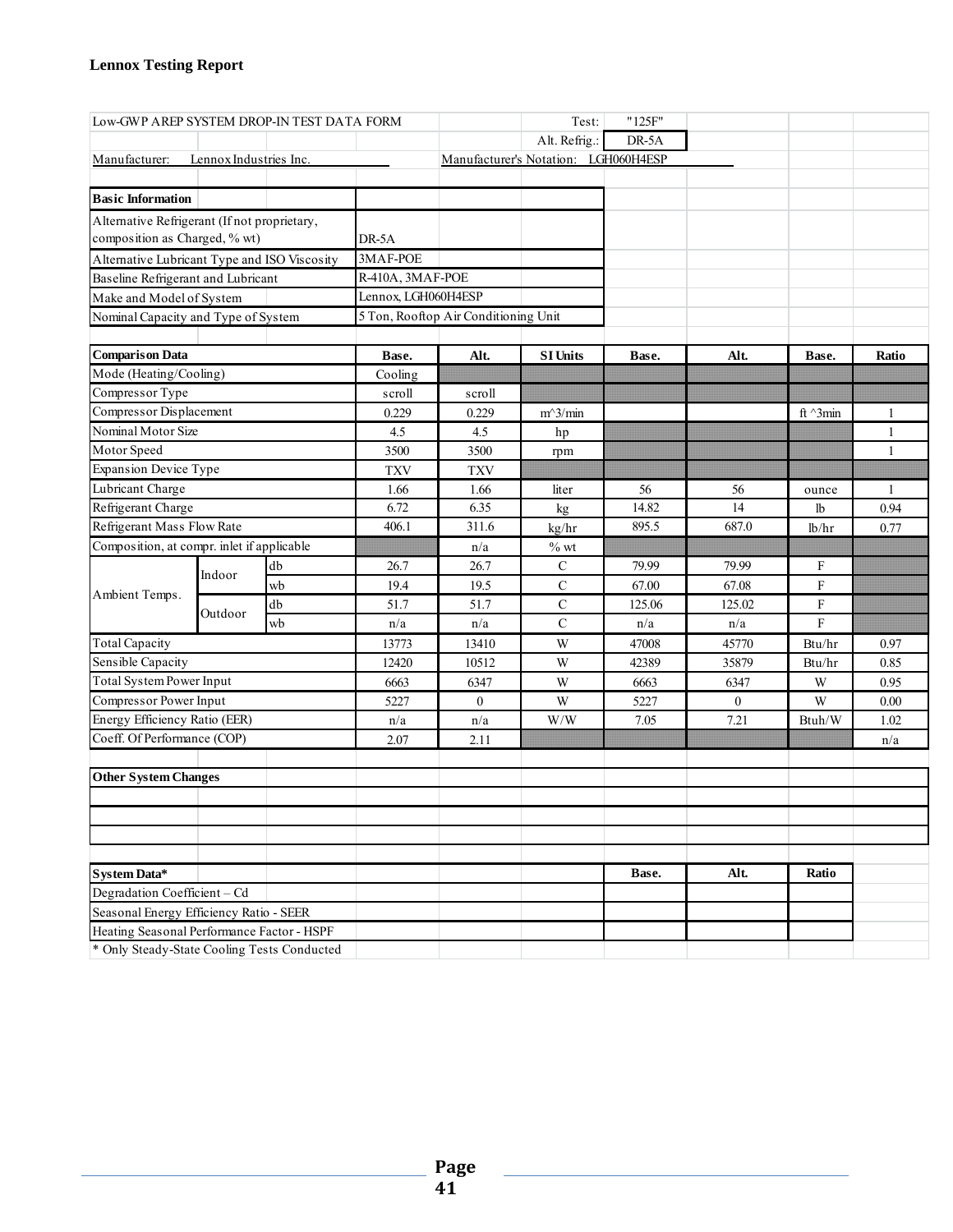|                                                      |                            | <b>Low-GWP AREP SYSTEM DROP-IN TEST DATA FORM</b>                         |                 |                        |                  |                           |                 |                |
|------------------------------------------------------|----------------------------|---------------------------------------------------------------------------|-----------------|------------------------|------------------|---------------------------|-----------------|----------------|
|                                                      |                            |                                                                           |                 |                        |                  |                           |                 |                |
| Type of System: R-410A Single Package AC Unit        |                            |                                                                           |                 | Alternate Refrigerant: |                  |                           |                 |                |
| <b>Air Side Data</b>                                 | Base.                      | Alt.                                                                      | <b>SI Units</b> | Base.                  | Alt.             | <b>IP</b> Units           | Ratio           |                |
| Evaporator                                           |                            |                                                                           |                 |                        |                  |                           |                 |                |
| Heat Exchange Fluid                                  | Air                        |                                                                           |                 |                        |                  |                           |                 |                |
| Flow Rate (gas)                                      | 49.8                       | 49.8                                                                      | $m^2/$ min      | 1757                   | 1758             | ft $3/min$                | 1.00            |                |
| Flow Rate (liquid)                                   | n/a                        | n/a                                                                       | L/min           | n/a                    | n/a              | gal/min                   | n/a             |                |
| Inlet Temperature*                                   | $\ast$                     | $\ast$                                                                    | $\mathbf C$     | $\ast$                 | $\ast$           | F                         |                 |                |
| Outlet Temperature*                                  | $\ast$                     | $\ast$                                                                    | $\mathbf C$     | $\ast$                 | $\ast$           | $\rm F$                   |                 |                |
| Condenser                                            |                            |                                                                           |                 |                        |                  |                           |                 |                |
| Heat Exchange Fluid                                  | Air                        | Air                                                                       |                 |                        |                  |                           |                 |                |
| Flow Rate (gas)                                      | 135.92                     | 135.92                                                                    | $m^2/$ min      | 4800                   | 4800             | ft $3/min$                | 1.00            |                |
| Flow Rate (liquid)                                   | n/a                        | n/a                                                                       | L/min           | n/a                    | n/a              | gal/min                   | n/a             |                |
| Inlet Temperature                                    | 51.7                       | 51.7                                                                      | $\mathbf C$     | 125                    | 125              | $\boldsymbol{\mathrm{F}}$ |                 |                |
| Outlet Temperature                                   |                            | (notmeasured) (notmeasured)                                               | $\mathcal{C}$   | (notmeasured)          | (notmeasured)    | F                         |                 |                |
| * see previous page                                  |                            |                                                                           |                 |                        |                  |                           |                 |                |
| <b>Refrigerant Side Data</b><br><b>Baseline</b>      |                            |                                                                           |                 | Alternative            | <b>Baseline</b>  |                           |                 | Alternative    |
| Temperatures &<br><b>Pressures</b>                   | T(C)                       | $P$ [kPa]                                                                 | T(C)            | P[kPa]                 | T[F]<br>P [psia] |                           | T[F]            | P [psia]       |
| Compressor Suction                                   | 20.4                       | 1161                                                                      | 23.3            | 1080                   | 69               | 168                       | 74              | 157            |
| Compressor Discharge                                 | 96.6                       | 3837                                                                      | 106.4           | 3634                   | 206              | 557                       | 223             | 527            |
| Condenser Inlet                                      | 96.6                       | 3837                                                                      | 106.4           | 3634                   | 206              | 557                       | 223             | 527            |
| Condenser Outlet                                     | 53.6                       | 3762                                                                      | 53.8            | 3582                   | 128              | 546                       | 129             | 520            |
| <b>Expansion Device Inlet</b>                        | 51.5                       | 3762                                                                      | 51.7            | 3582                   | 125              | 546                       | 125             | 520            |
| Subcooling, at expan.<br>device                      | 7.3                        |                                                                           | 7.1             |                        | 13               |                           | 13              |                |
| Evaporator Inlet                                     |                            | (not measured) (not measured) (not measured) (not measured) (not measured |                 |                        |                  | (not measured)            | (not measured)  | (not measured) |
| <b>Evaporator Outlet</b>                             | 20.2                       | 1166                                                                      | 22.2            | 1082                   | 68               | 169                       | 72              | 157            |
| <b>Evaporator Superheat</b>                          | 7.8                        |                                                                           | 9.4             |                        | 14               |                           | $\overline{17}$ |                |
| Data Source(s) for Refrigerant Properties            |                            |                                                                           |                 |                        |                  |                           |                 |                |
| NIST REFPROP v. 9, and Alt. Refrigerant Manufacturer |                            |                                                                           |                 |                        |                  |                           |                 |                |
|                                                      |                            |                                                                           |                 |                        |                  |                           |                 |                |
| <b>Additional Notes</b>                              |                            |                                                                           |                 |                        |                  |                           |                 |                |
|                                                      |                            |                                                                           |                 |                        |                  |                           |                 |                |
|                                                      |                            |                                                                           |                 |                        |                  |                           |                 |                |
|                                                      |                            |                                                                           |                 |                        |                  |                           |                 |                |
|                                                      |                            |                                                                           |                 |                        |                  |                           |                 |                |
|                                                      |                            |                                                                           |                 |                        |                  |                           |                 |                |
| Submitted by:                                        | RBU Lennox Industries Inc. |                                                                           |                 |                        |                  |                           |                 |                |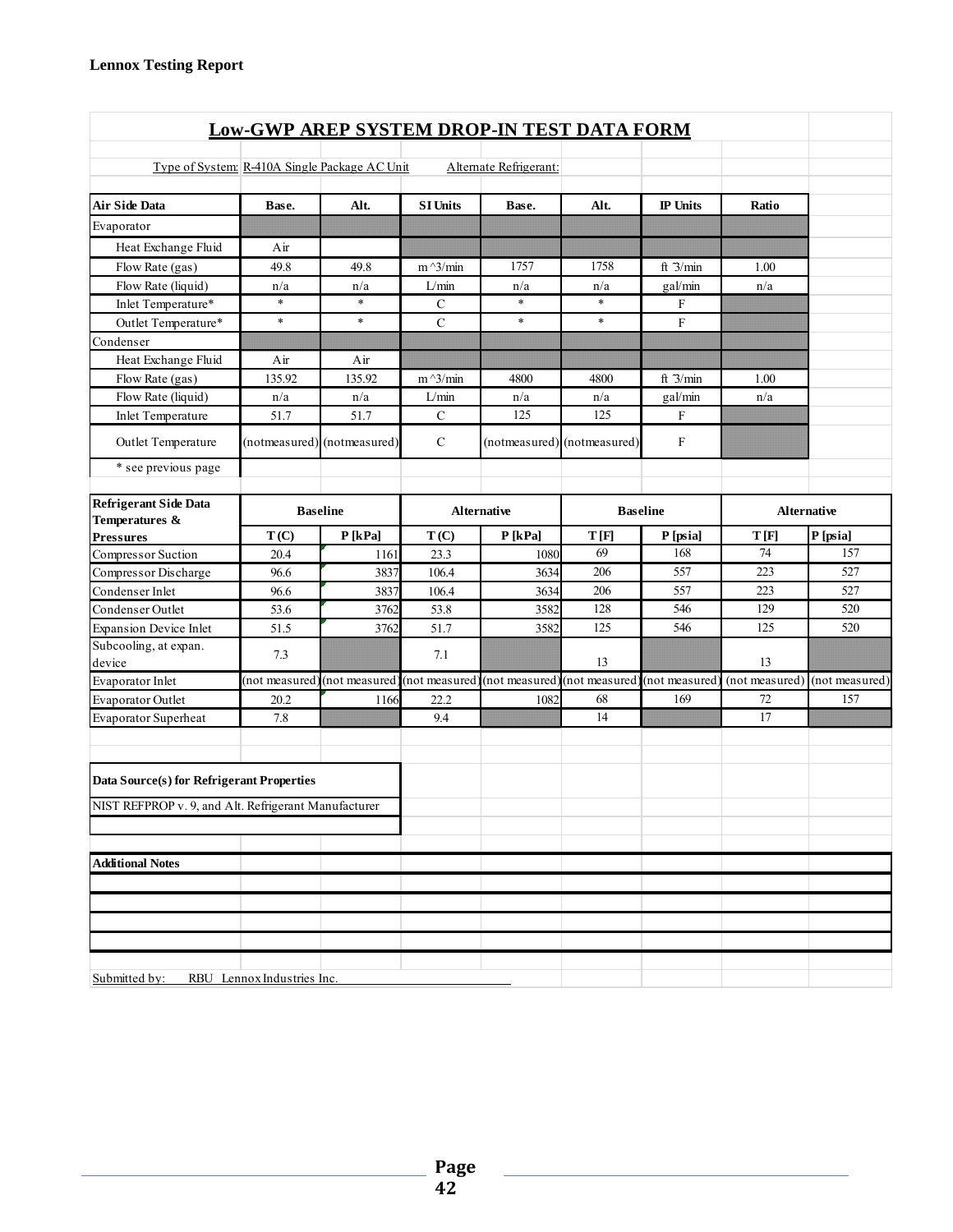| Low-GWP AREP SYSTEM DROP-IN TEST DATA FORM   |                                     |    |                  |                                      | Test:                                                       | "B"    |       |                 |              |
|----------------------------------------------|-------------------------------------|----|------------------|--------------------------------------|-------------------------------------------------------------|--------|-------|-----------------|--------------|
|                                              |                                     |    |                  |                                      | Alt. Refrig.:                                               | $R-32$ |       |                 |              |
| Manufacturer:                                | Lennox Industries Inc.              |    |                  |                                      | Manufacturer's Notation: LGH060H4ESP                        |        |       |                 |              |
|                                              |                                     |    |                  |                                      |                                                             |        |       |                 |              |
| <b>Basic Information</b>                     |                                     |    |                  |                                      |                                                             |        |       |                 |              |
| Alternative Refrigerant (If not proprietary, |                                     |    |                  |                                      |                                                             |        |       |                 |              |
| composition as Charged, % wt)                |                                     |    | $R-32$           |                                      |                                                             |        |       |                 |              |
| Alternative Lubricant Type and ISO Viscosity |                                     |    | 3MAF-POE         |                                      |                                                             |        |       |                 |              |
| Baseline Refrigerant and Lubricant           |                                     |    | R-410A, 3MAF-POE |                                      |                                                             |        |       |                 |              |
|                                              | Make and Model of System            |    |                  | Lennox, LGH060H4ESP                  |                                                             |        |       |                 |              |
|                                              | Nominal Capacity and Type of System |    |                  | 5 Ton, Rooftop Air Conditioning Unit |                                                             |        |       |                 |              |
|                                              |                                     |    |                  |                                      |                                                             |        |       |                 |              |
| <b>Comparison Data</b>                       |                                     |    | Base.            | Alt.                                 | <b>SI Units</b>                                             | Base.  | Alt.  | Base.           | Ratio        |
| Mode (Heating/Cooling)                       |                                     |    | Cooling          |                                      |                                                             |        |       |                 |              |
| Compressor Type                              |                                     |    | scroll           | scroll                               |                                                             |        |       |                 |              |
| Compressor Displacement                      |                                     |    | 0.229            | 0.229                                | $m^3/min$                                                   |        |       | ft $\land$ 3min | 1            |
| Nominal Motor Size                           |                                     |    | 4.5              | 4.5                                  | hp                                                          |        |       |                 | 1            |
| Motor Speed                                  |                                     |    | 3500             | 3500                                 | rpm                                                         |        |       |                 | $\mathbf{1}$ |
| <b>Expansion Device Type</b>                 |                                     |    | <b>TXV</b>       | <b>TXV</b>                           |                                                             |        |       |                 |              |
| Lubricant Charge                             |                                     |    | 1.66             | 1.66                                 | liter                                                       | 56     | 56    | ounce           | 1            |
| Refrigerant Charge                           |                                     |    | 6.72             | 5.00                                 | kg                                                          | 14.82  | 11.02 | <b>lb</b>       | 0.74         |
| Refrigerant Mass Flow Rate                   |                                     |    | 395.0            | 270.9                                | kg/hr                                                       | 871.0  | 597.4 | lb/hr           | 0.69         |
| Composition, at compr. inlet if applicable   |                                     |    |                  | n/a                                  | $%$ wt                                                      |        |       |                 |              |
|                                              | Indoor                              | db | 26.7             | 26.7                                 | C                                                           | 80.02  | 79.99 | F               |              |
|                                              |                                     | wb | 19.5             | 19.5                                 | $\mathbf C$                                                 | 67.02  | 67.01 | $\mathbf F$     |              |
| Ambient Temps.                               | Outdoor                             | db | 27.8             | 27.8                                 | $\mathcal{C}$                                               | 82.01  | 82.03 | F               |              |
|                                              |                                     | wb | n/a              | n/a                                  | $\mathsf{C}$                                                | n/a    | n/a   | $\mathbf F$     |              |
| <b>Total Capacity</b>                        |                                     |    | 20138            | 19637                                | W                                                           | 68731  | 67022 | Btu/hr          | 0.98         |
| Sensible Capacity                            |                                     |    | 13463            | 13376                                | W                                                           | 45948  | 45652 | Btu/hr          | 0.99         |
| <b>Total System Power Input</b>              |                                     |    | 4309             | 4558                                 | W                                                           | 4309   | 4558  | W               | 1.06         |
| Compressor Power Input                       |                                     |    | 3520             | 3763                                 | W                                                           | 3520   | 3763  | W               | 1.07         |
| Energy Efficiency Ratio (EER)                |                                     |    | n/a              | n/a                                  | $\ensuremath{\text{W}}\xspace/\ensuremath{\text{W}}\xspace$ | 15.95  | 14.70 | Btuh/W          | 0.92         |
| Coeff. Of Performance (COP)                  |                                     |    | 4.67             | 4.31                                 |                                                             |        |       |                 | n/a          |
| <b>Other System Changes</b>                  |                                     |    |                  |                                      |                                                             |        |       |                 |              |
|                                              |                                     |    |                  |                                      |                                                             |        |       |                 |              |
|                                              |                                     |    |                  |                                      |                                                             |        |       |                 |              |
|                                              |                                     |    |                  |                                      |                                                             |        |       |                 |              |
|                                              |                                     |    |                  |                                      |                                                             |        |       |                 |              |
| System Data*                                 |                                     |    |                  |                                      |                                                             | Base.  | Alt.  | Ratio           |              |
| Degradation Coefficient - Cd                 |                                     |    |                  |                                      |                                                             |        |       |                 |              |
| Seasonal Energy Efficiency Ratio - SEER      |                                     |    |                  |                                      |                                                             |        |       |                 |              |
| Heating Seasonal Performance Factor - HSPF   |                                     |    |                  |                                      |                                                             |        |       |                 |              |
| * Only Steady-State Cooling Tests Conducted  |                                     |    |                  |                                      |                                                             |        |       |                 |              |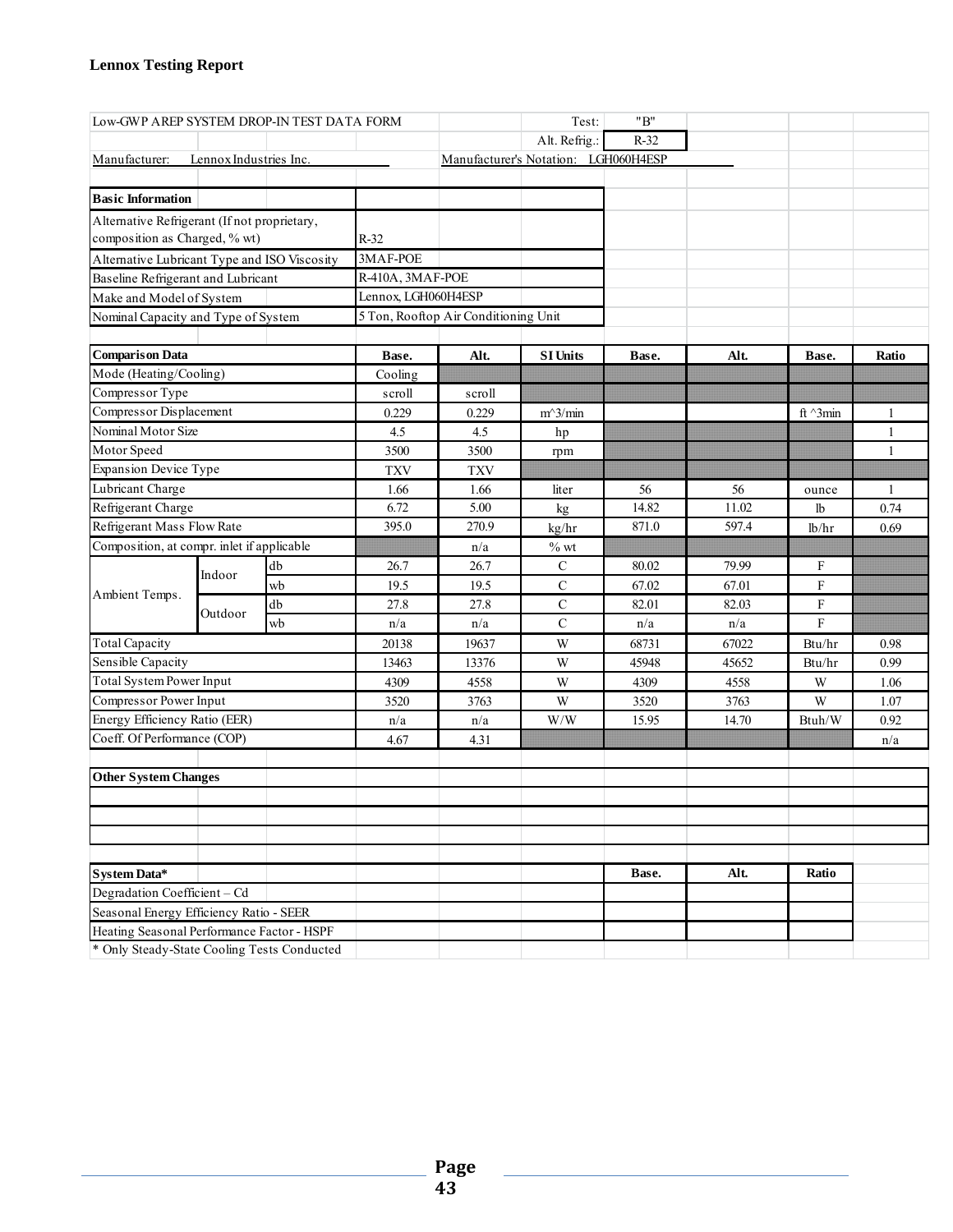| <b>Low-GWP AREP SYSTEM DROP-IN TEST DATA FORM</b>          |                            |                             |                    |                              |                             |                 |       |                               |  |  |  |  |
|------------------------------------------------------------|----------------------------|-----------------------------|--------------------|------------------------------|-----------------------------|-----------------|-------|-------------------------------|--|--|--|--|
|                                                            |                            |                             |                    |                              |                             |                 |       |                               |  |  |  |  |
| Type of System R-410A Single Package AC Unit               |                            |                             |                    | Alternate Refrigerant:       |                             |                 |       |                               |  |  |  |  |
| <b>Air Side Data</b>                                       | Base.                      | Alt.                        | <b>SI Units</b>    | Base.                        | Alt.                        | <b>IP</b> Units | Ratio |                               |  |  |  |  |
| Evaporator                                                 |                            |                             |                    |                              |                             |                 |       |                               |  |  |  |  |
| Heat Exchange Fluid                                        | Air                        |                             |                    |                              |                             |                 |       |                               |  |  |  |  |
| Flow Rate (gas)                                            | 49.8                       | 49.8                        | $m^2/$ min         | 1759                         | 1757                        | ft $3/min$      | 1.00  |                               |  |  |  |  |
| Flow Rate (liquid)                                         | n/a                        | n/a                         | L/min              | n/a                          | n/a                         | gal/min         | n/a   |                               |  |  |  |  |
| Inlet Temperature*                                         | $\ast$                     | $\star$                     | $\mathbf C$        | $\ast$                       | $\ast$                      | F               |       |                               |  |  |  |  |
| Outlet Temperature*                                        | $\ast$                     | $\ast$                      | $\mathbf C$        | $\ast$                       | $\ast$                      | $\mathbf{F}$    |       |                               |  |  |  |  |
| Condenser                                                  |                            |                             |                    |                              |                             |                 |       |                               |  |  |  |  |
| Heat Exchange Fluid                                        | Air                        | Air                         |                    |                              |                             |                 |       |                               |  |  |  |  |
| Flow Rate (gas)                                            | 135.92                     | 135.92                      | $m^2/$ min         | 4800                         | 4800                        | ft $3/min$      | 1.00  |                               |  |  |  |  |
| Flow Rate (liquid)                                         | n/a                        | n/a                         | L/min              | n/a                          | n/a                         | gal/min         | n/a   |                               |  |  |  |  |
| <b>Inlet Temperature</b>                                   | 27.8                       | 27.8                        | $\mathcal{C}$      | 82                           | 82                          | F               |       |                               |  |  |  |  |
| Outlet Temperature                                         |                            | (notmeasured) (notmeasured) | $\mathcal{C}$      |                              | (notmeasured) (notmeasured) | $\mathbf F$     |       |                               |  |  |  |  |
| * see previous page                                        |                            |                             |                    |                              |                             |                 |       |                               |  |  |  |  |
| Refrigerant Side Data<br><b>Baseline</b><br>Temperatures & |                            |                             | <b>Alternative</b> | <b>Baseline</b>              |                             | Alternative     |       |                               |  |  |  |  |
| <b>Pressures</b>                                           | T(C)                       | P[kPa]                      | T(C)               | P[kPa]                       | T[F]                        | P [psia]        | T[F]  | P [psia]                      |  |  |  |  |
| Compressor Suction                                         | 16.9                       | 1070                        | 19.8               | 1083                         | 62                          | 155             | 68    | 157                           |  |  |  |  |
| Compressor Discharge                                       | 64.4                       | 2347                        | 80.5               | 2343                         | 148                         | 340             | 177   | 340                           |  |  |  |  |
| Condenser Inlet                                            | 64.4                       | 2347                        | 80.5               | 2343                         | 148                         | 340             | 177   | 340                           |  |  |  |  |
| Condenser Outlet                                           | 30.2                       | 2266                        | 33.8               | 2281                         | 86                          | 329             | 93    | 331                           |  |  |  |  |
| <b>Expansion Device Inlet</b>                              | 29.1                       | 2266                        | 32.6               | 2281                         | 84                          | 329             | 91    | 331                           |  |  |  |  |
| Subcooling, at expan.<br>device                            | 7.8                        |                             | 4.1                |                              | 14                          |                 | 7     |                               |  |  |  |  |
| Evaporator Inlet                                           | (not measured              | (not measured)              | (not measured)     | (not measured) (not measured |                             | (not measured   |       | (not measured) (not measured) |  |  |  |  |
| Evaporator Outlet                                          | 17.2                       | 1077                        | 17.5               | 1090                         | 63                          | 156             | 64    | 158                           |  |  |  |  |
| Evaporator Superheat                                       | 7.8                        |                             | 8.0                |                              | 13                          |                 | 14    |                               |  |  |  |  |
| Data Source(s) for Refrigerant Properties                  |                            |                             |                    |                              |                             |                 |       |                               |  |  |  |  |
| NIST REFPROP v. 9, and Alt. Refrigerant Manufacturer       |                            |                             |                    |                              |                             |                 |       |                               |  |  |  |  |
|                                                            |                            |                             |                    |                              |                             |                 |       |                               |  |  |  |  |
| <b>Additional Notes</b>                                    |                            |                             |                    |                              |                             |                 |       |                               |  |  |  |  |
|                                                            |                            |                             |                    |                              |                             |                 |       |                               |  |  |  |  |
|                                                            |                            |                             |                    |                              |                             |                 |       |                               |  |  |  |  |
|                                                            |                            |                             |                    |                              |                             |                 |       |                               |  |  |  |  |
|                                                            |                            |                             |                    |                              |                             |                 |       |                               |  |  |  |  |
| Submitted by:                                              | RBU Lennox Industries Inc. |                             |                    |                              |                             |                 |       |                               |  |  |  |  |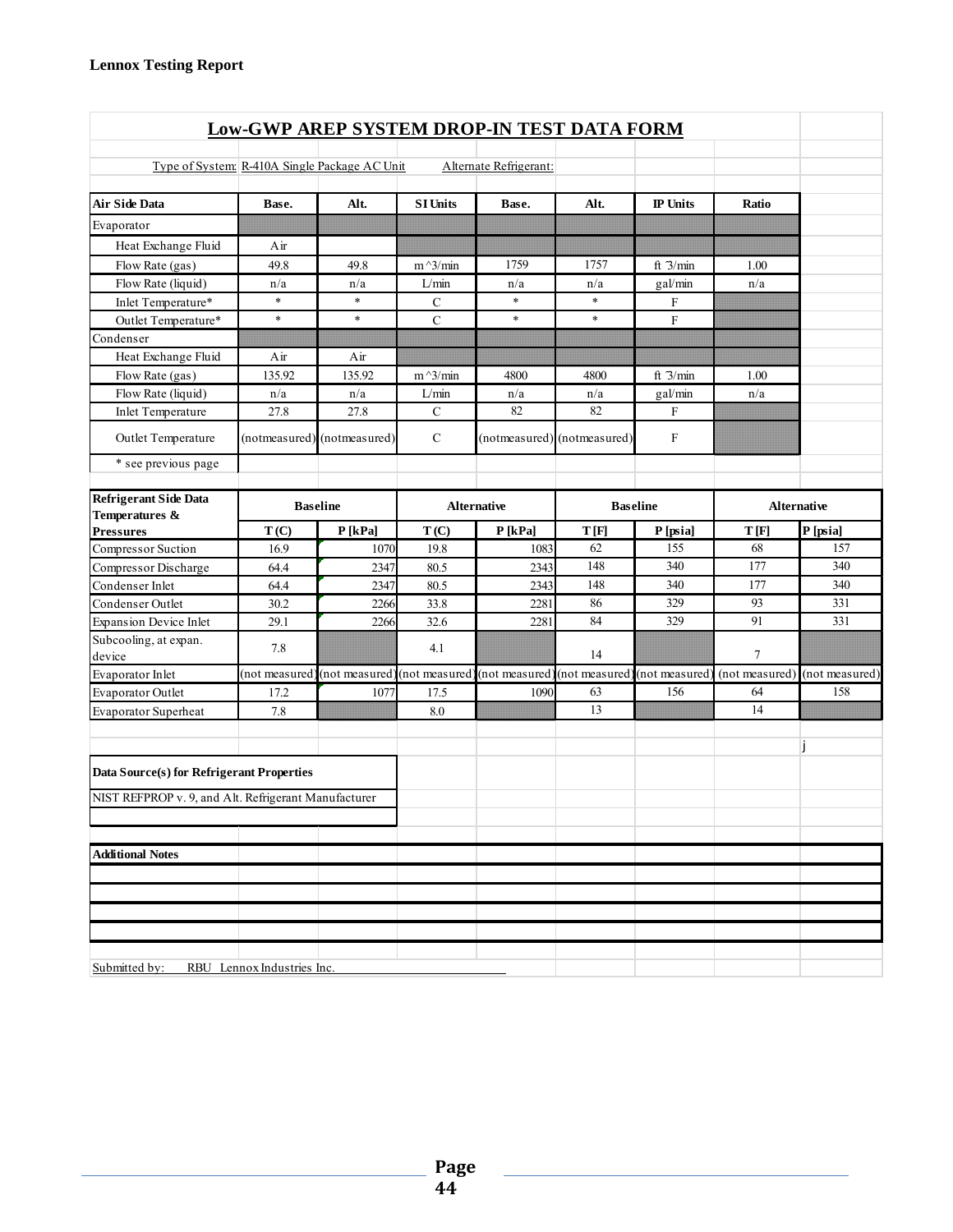| Low-GWP AREP SYSTEM DROP-IN TEST DATA FORM   |                        |    |                     |                                      | Test:                                | "A"    |       |                 |       |
|----------------------------------------------|------------------------|----|---------------------|--------------------------------------|--------------------------------------|--------|-------|-----------------|-------|
|                                              |                        |    |                     |                                      | Alt. Refrig.:                        | $R-32$ |       |                 |       |
| Manufacturer:                                | Lennox Industries Inc. |    |                     |                                      | Manufacturer's Notation: LGH060H4ESP |        |       |                 |       |
|                                              |                        |    |                     |                                      |                                      |        |       |                 |       |
| <b>Basic Information</b>                     |                        |    |                     |                                      |                                      |        |       |                 |       |
| Alternative Refrigerant (If not proprietary, |                        |    |                     |                                      |                                      |        |       |                 |       |
| composition as Charged, % wt)                |                        |    | $R-32$              |                                      |                                      |        |       |                 |       |
| Alternative Lubricant Type and ISO Viscosity |                        |    | 3MAF-POE            |                                      |                                      |        |       |                 |       |
| Baseline Refrigerant and Lubricant           |                        |    | R-410A, 3MAF-POE    |                                      |                                      |        |       |                 |       |
| Make and Model of System                     |                        |    | Lennox, LGH060H4ESP |                                      |                                      |        |       |                 |       |
| Nominal Capacity and Type of System          |                        |    |                     | 5 Ton, Rooftop Air Conditioning Unit |                                      |        |       |                 |       |
|                                              |                        |    |                     |                                      |                                      |        |       |                 |       |
| <b>Comparison Data</b>                       |                        |    | Base.               | Alt.                                 | <b>SI Units</b>                      | Base.  | Alt.  | Base.           | Ratio |
| Mode (Heating/Cooling)                       |                        |    | Cooling             |                                      |                                      |        |       |                 |       |
| Compressor Type                              |                        |    | scroll              | scroll                               |                                      |        |       |                 |       |
| Compressor Displacement                      |                        |    | 0.229               | 0.229                                | $m^3/m$ in                           |        |       | ft $\land$ 3min | 1     |
| Nominal Motor Size                           |                        |    | 4.5                 | 4.5                                  | hp                                   |        |       |                 | 1     |
| Motor Speed                                  |                        |    | 3500                | 3500                                 | rpm                                  |        |       |                 | 1     |
| <b>Expansion Device Type</b>                 |                        |    | <b>TXV</b>          | <b>TXV</b>                           |                                      |        |       |                 |       |
| Lubricant Charge                             |                        |    | 1.66                | 1.66                                 | liter                                | 56     | 56    | ounce           | 1     |
| Refrigerant Charge                           |                        |    | 6.72                | 5.00                                 | kg                                   | 14.82  | 11.02 | lb              | 0.74  |
| Refrigerant Mass Flow Rate                   |                        |    | 396.18              | 271.94                               | kg/hr                                | 873.6  | 599.6 | lb/hr           | 0.69  |
| Composition, at compr. inlet if applicable   |                        |    |                     | n/a                                  | $%$ wt                               |        |       |                 |       |
| Ambient Temps.                               | Indoor<br>Outdoor      | db | 26.7                | 26.7                                 | $\mathcal{C}$                        | 79.99  | 80.00 | F               |       |
|                                              |                        | wb | 19.5                | 19.5                                 | $\mathcal{C}$                        | 67.02  | 67.01 | F               |       |
|                                              |                        | db | 35.0                | 35.0                                 | $\mathbf C$                          | 95.00  | 95.01 | ${\rm F}$       |       |
|                                              |                        | wb | n/a                 | n/a                                  | $\mathbf C$                          | n/a    | n/a   | $\mathbf F$     |       |
| <b>Total Capacity</b>                        |                        |    | 18819               | 18024                                | W                                    | 64230  | 61516 | Btu/hr          | 0.96  |
| Sensible Capacity                            |                        |    | 12889               | 12532                                | W                                    | 43989  | 42771 | Btu/hr          | 0.97  |
| <b>Total System Power Input</b>              |                        |    | 4867                | 5178                                 | W                                    | 4867   | 5178  | W               | 1.06  |
| Compressor Power Input                       |                        |    | 4062                | 4385                                 | W                                    | 4062   | 4385  | W               | 1.08  |
| Energy Efficiency Ratio (EER)                |                        |    | n/a                 | n/a                                  | W/W                                  | 13.20  | 11.88 | Btuh/W          | 0.90  |
| Coeff. Of Performance (CCOP)                 |                        |    | 3.87                | 3.48                                 |                                      |        |       |                 | n/a   |
| <b>Other System Changes</b>                  |                        |    |                     |                                      |                                      |        |       |                 |       |
|                                              |                        |    |                     |                                      |                                      |        |       |                 |       |
|                                              |                        |    |                     |                                      |                                      |        |       |                 |       |
|                                              |                        |    |                     |                                      |                                      |        |       |                 |       |
|                                              |                        |    |                     |                                      |                                      |        |       |                 |       |
| System Data*                                 |                        |    |                     |                                      |                                      | Base.  | Alt.  | Ratio           |       |
| Degradation Coefficient - Cd                 |                        |    |                     |                                      |                                      |        |       |                 |       |
| Seasonal Energy Efficiency Ratio - SEER      |                        |    |                     |                                      |                                      |        |       |                 |       |
| Heating Seasonal Performance Factor - HSPF   |                        |    |                     |                                      |                                      |        |       |                 |       |
| * Only Steady-State Cooling Tests Conducted  |                        |    |                     |                                      |                                      |        |       |                 |       |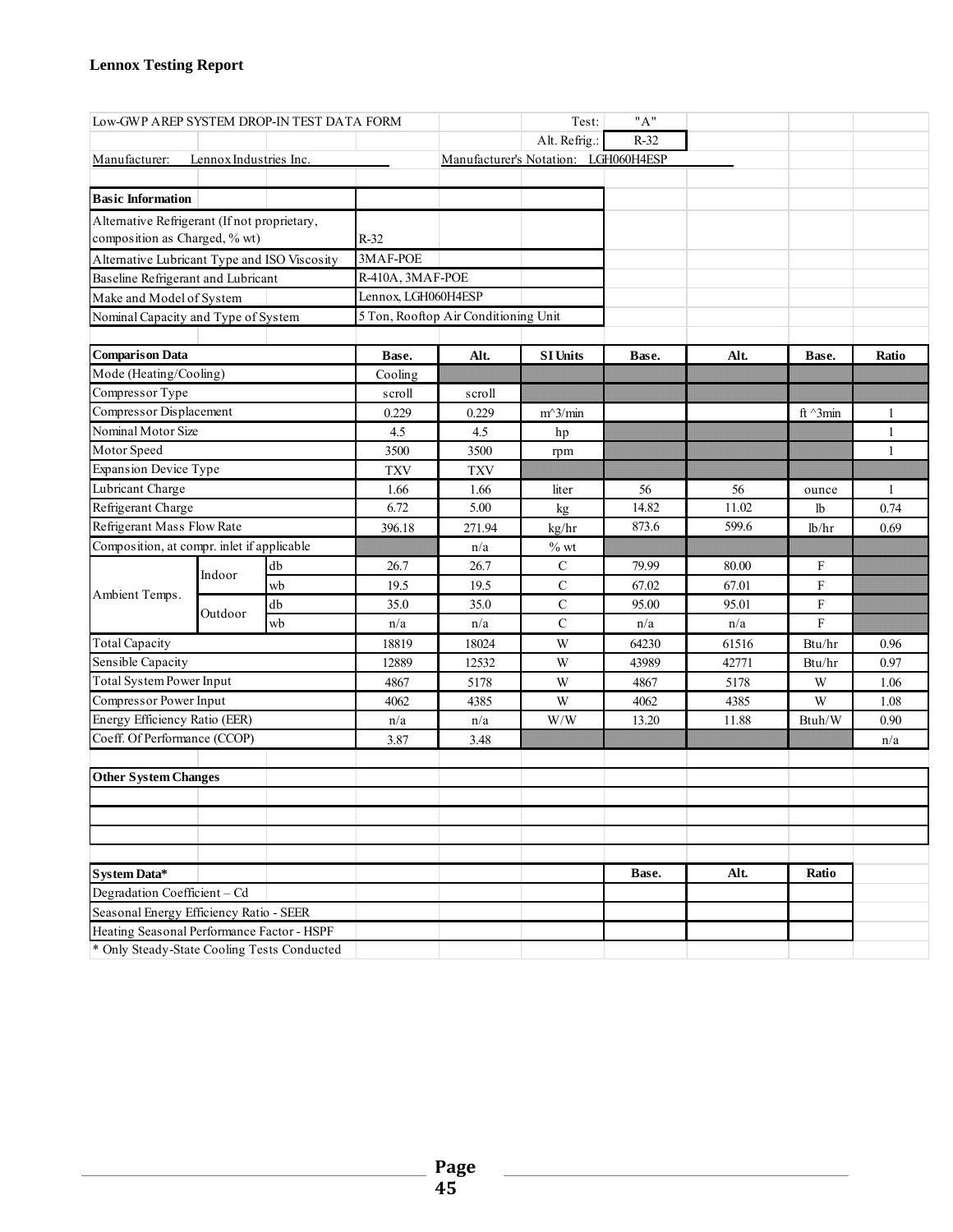|                                                      |                            | <b>Low-GWP AREP SYSTEM DROP-IN TEST DATA FORM</b> |                    |                        |                                                             |                 |                |                    |  |
|------------------------------------------------------|----------------------------|---------------------------------------------------|--------------------|------------------------|-------------------------------------------------------------|-----------------|----------------|--------------------|--|
| Type of System: R-410A Single Package AC Unit        |                            |                                                   |                    | Alternate Refrigerant: |                                                             |                 |                |                    |  |
| <b>Air Side Data</b>                                 | Base.                      | Alt.                                              | <b>SI Units</b>    | Base.                  | Alt.                                                        | <b>IP</b> Units | Ratio          |                    |  |
| Evaporator                                           |                            |                                                   |                    |                        |                                                             |                 |                |                    |  |
| Heat Exchange Fluid                                  | Air                        |                                                   |                    |                        |                                                             |                 |                |                    |  |
| Flow Rate (gas)                                      | 49.63                      | 49.89                                             | $m^2/$ min         | 1753                   | 1762                                                        | ft $3/min$      |                |                    |  |
| Flow Rate (liquid)                                   | n/a                        | n/a                                               | L/min              | n/a                    | n/a                                                         | gal/min         | n/a            |                    |  |
| Inlet Temperature*                                   | $\ast$                     | $\ast$                                            | $\mathcal{C}$      | $\ast$                 | $\ast$                                                      | F               |                |                    |  |
| Outlet Temperature*                                  | $\ast$                     | $\ast$                                            | $\mathbf C$        | $\ast$                 | $\ast$                                                      | $\rm F$         |                |                    |  |
| Condenser                                            |                            |                                                   |                    |                        |                                                             |                 |                |                    |  |
| Heat Exchange Fluid                                  | Air                        | Air                                               |                    |                        |                                                             |                 |                |                    |  |
| Flow Rate (gas)                                      | 135.9                      | 135.9                                             | $m^3/m$ in         | 4800                   | 4800                                                        | ft $3/min$      |                |                    |  |
| Flow Rate (liquid)                                   | n/a                        | n/a                                               | L/min              | n/a                    | n/a                                                         | gal/min         | n/a            |                    |  |
| <b>Inlet Temperature</b>                             | 35.0                       | 35.0                                              | $\mathbf C$        | 95.0                   | 95.0                                                        | $\mathbf{F}$    |                |                    |  |
| Outlet Temperature                                   |                            | (notmeasured) (notmeasured)                       | $\mathbf C$        |                        | (notmeasured) (notmeasured)                                 | $\rm F$         |                |                    |  |
| * see previous page                                  |                            |                                                   |                    |                        |                                                             |                 |                |                    |  |
| <b>Refrigerant Side Data</b><br>Temperatures &       | <b>Baseline</b>            |                                                   | <b>Alternative</b> |                        |                                                             | <b>Baseline</b> |                | <b>Alternative</b> |  |
| <b>Pressures</b>                                     | T(C)                       | $P$ [kPa]                                         | T(C)               | $P$ [kPa]              | T[F]                                                        | P [psia]        | T[F]           | P [psia]           |  |
| Compressor Suction                                   | 17.0                       | 1082                                              | 20.9               | 1107                   | 63                                                          | 157             | 70             | 161                |  |
| Compressor Discharge                                 | 73.0                       | 2744                                              | 91.9               | 2752                   | 163                                                         | 398             | 197            | 399                |  |
| Condenser Inlet                                      | 73.0                       | 2744                                              | 91.9               | 2752                   | 163                                                         | 398             | 197            | 399                |  |
| Condenser Outlet                                     | 37.5                       | 2670                                              | 41.2               | 2696                   | 99                                                          | 387             | 106            | 391                |  |
| <b>Expansion Device Inlet</b>                        | 35.9                       | 2640                                              | 39.9               | 2696                   | 97                                                          | 383             | 104            | 391                |  |
| Subcooling, at expan.<br>device                      | 7.9                        |                                                   | 3.4                |                        | 14                                                          |                 | 6              |                    |  |
| Evaporator Inlet                                     | (not measured              | (not measured)                                    |                    |                        | (not measured) (not measured) (not measured) (not measured) |                 | (not measured) | (not measured)     |  |
| Evaporator Outlet                                    | 18.0                       | 1089                                              | 18.1               | 1113                   | 64                                                          | 158             | 65             | 161                |  |
| Evaporator Superheat                                 | 7.8                        |                                                   | 7.9                |                        | 14                                                          |                 | 14             |                    |  |
| Data Source(s) for Refrigerant Properties            |                            |                                                   |                    |                        |                                                             |                 |                |                    |  |
| NIST REFPROP v. 9, and Alt. Refrigerant Manufacturer |                            |                                                   |                    |                        |                                                             |                 |                |                    |  |
|                                                      |                            |                                                   |                    |                        |                                                             |                 |                |                    |  |
| <b>Additional Notes</b>                              |                            |                                                   |                    |                        |                                                             |                 |                |                    |  |
|                                                      |                            |                                                   |                    |                        |                                                             |                 |                |                    |  |
|                                                      |                            |                                                   |                    |                        |                                                             |                 |                |                    |  |
|                                                      |                            |                                                   |                    |                        |                                                             |                 |                |                    |  |
|                                                      |                            |                                                   |                    |                        |                                                             |                 |                |                    |  |
| Submitted by:                                        | RBU Lennox Industries Inc. |                                                   |                    |                        |                                                             |                 |                |                    |  |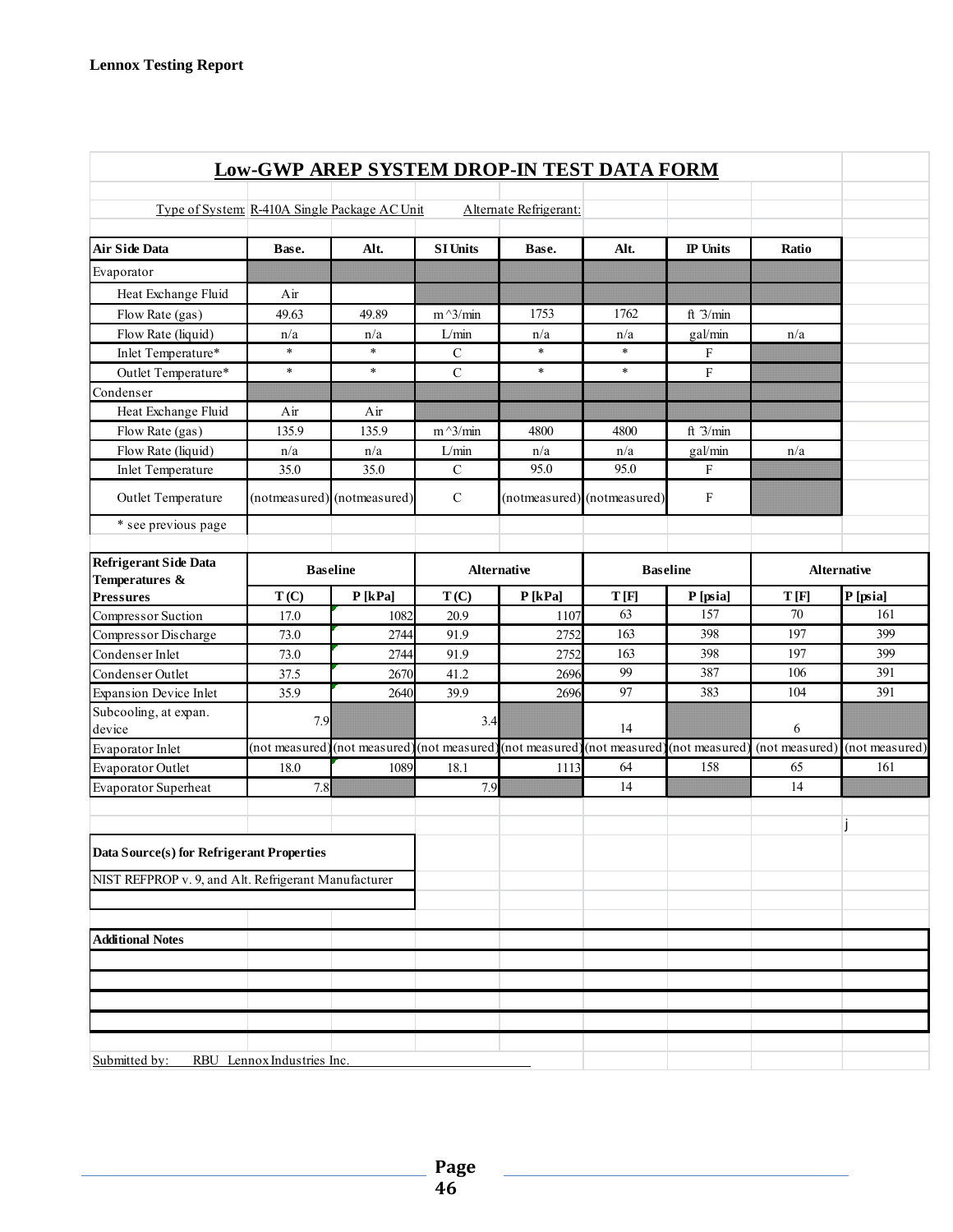| Low-GWP AREP SYSTEM DROP-IN TEST DATA FORM                                                |                        |                  |                     |                                      | Test:                                | "115F" |              |                 |              |
|-------------------------------------------------------------------------------------------|------------------------|------------------|---------------------|--------------------------------------|--------------------------------------|--------|--------------|-----------------|--------------|
|                                                                                           |                        |                  |                     |                                      | Alt. Refrig.:                        | $R-32$ |              |                 |              |
| Manufacturer:                                                                             | Lennox Industries Inc. |                  |                     |                                      | Manufacturer's Notation: LGH060H4ESP |        |              |                 |              |
|                                                                                           |                        |                  |                     |                                      |                                      |        |              |                 |              |
| <b>Basic Information</b>                                                                  |                        |                  |                     |                                      |                                      |        |              |                 |              |
| Alternative Refrigerant (If not proprietary,                                              |                        |                  |                     |                                      |                                      |        |              |                 |              |
| composition as Charged, % wt)                                                             |                        |                  | $R-32$              |                                      |                                      |        |              |                 |              |
| Alternative Lubricant Type and ISO Viscosity                                              |                        |                  | 3MAF-POE            |                                      |                                      |        |              |                 |              |
| Baseline Refrigerant and Lubricant                                                        |                        |                  | R-410A, 3MAF-POE    |                                      |                                      |        |              |                 |              |
| Make and Model of System                                                                  |                        |                  | Lennox, LGH060H4ESP |                                      |                                      |        |              |                 |              |
| Nominal Capacity and Type of System                                                       |                        |                  |                     | 5 Ton, Rooftop Air Conditioning Unit |                                      |        |              |                 |              |
|                                                                                           |                        |                  |                     |                                      |                                      |        |              |                 |              |
| <b>Comparison Data</b>                                                                    |                        |                  | Base.               | Alt.                                 | <b>SI Units</b>                      | Base.  | Alt.         | Base.           | Ratio        |
| Mode (Heating/Cooling)                                                                    |                        |                  | Cooling             |                                      |                                      |        |              |                 |              |
| Compressor Type                                                                           |                        |                  | scroll              | scroll                               |                                      |        |              |                 |              |
| Compressor Displacement                                                                   |                        |                  | 0.229               | 0.229                                | $m^3/m$ in                           |        |              | ft $\land$ 3min | $\mathbf{1}$ |
| Nominal Motor Size                                                                        |                        |                  | 4.5                 | 4.5                                  | hp                                   |        |              |                 | $\mathbf{1}$ |
| Motor Speed                                                                               |                        |                  | 3500                | 3500                                 | rpm                                  |        |              |                 | $\mathbf{1}$ |
| <b>Expansion Device Type</b>                                                              |                        |                  | <b>TXV</b>          | <b>TXV</b>                           |                                      |        |              |                 |              |
| Lubricant Charge                                                                          |                        |                  | 1.66                | 1.66                                 | liter                                | 56     | 56           | ounce           | $\mathbf{1}$ |
| Refrigerant Charge                                                                        |                        |                  | 6.72                | 5.00                                 | kg                                   | 14.82  | 11.02        | lb              | 0.74         |
| Refrigerant Mass Flow Rate                                                                |                        |                  | 403.6               | 270.3                                | kg/hr                                | 890.0  | 595.9        | lb/hr           | 0.67         |
| Composition, at compr. inlet if applicable                                                |                        |                  | n/a                 | $\%$ wt                              |                                      |        |              |                 |              |
|                                                                                           | Indoor                 | ${\rm d}{\rm b}$ | 26.7                | 26.7                                 | $\mathbf C$                          | 80.02  | 80.00        | F               |              |
| Ambient Temps.                                                                            |                        | wb               | 19.4                | 19.4                                 | $\mathbf C$                          | 66.99  | 66.99        | F               |              |
|                                                                                           | Outdoor                | db               | 46.1                | 46.1                                 | $\mathbf C$                          | 115.01 | 115.00       | F               |              |
|                                                                                           |                        | wb               | n/a                 | n/a                                  | $\mathbf C$                          | n/a    | n/a          | F               |              |
| <b>Total Capacity</b>                                                                     |                        |                  | 15199               | 15132                                | W                                    | 51874  | 51646        | Btu/hr          | 1.00         |
| Sensible Capacity                                                                         |                        |                  | 12673               | 11106                                | W                                    | 43253  | 37906        | Btu/hr          | 0.88         |
| Total System Power Input                                                                  |                        |                  | 6047                | 6396                                 | W                                    | 6047   | 6396         | W               | 1.06         |
| Compressor Power Input                                                                    |                        |                  | 5227                | $\mathbf{0}$                         | W                                    | 5227   | $\mathbf{0}$ | W               | 0.00         |
| Energy Efficiency Ratio (EER)                                                             |                        |                  | n/a                 | n/a                                  | W/W                                  | 8.58   | 8.08         | Btuh/W          | 0.94         |
| Coeff. Of Performance (COP)                                                               |                        |                  | 2.51                | 2.37                                 |                                      |        |              |                 | n/a          |
|                                                                                           |                        |                  |                     |                                      |                                      |        |              |                 |              |
| <b>Other System Changes</b>                                                               |                        |                  |                     |                                      |                                      |        |              |                 |              |
|                                                                                           |                        |                  |                     |                                      |                                      |        |              |                 |              |
|                                                                                           |                        |                  |                     |                                      |                                      |        |              |                 |              |
|                                                                                           |                        |                  |                     |                                      |                                      |        |              |                 |              |
|                                                                                           |                        |                  |                     |                                      |                                      |        |              |                 |              |
| <b>System Data*</b>                                                                       |                        |                  |                     |                                      |                                      | Base.  | Alt.         | Ratio           |              |
| Degradation Coefficient - Cd                                                              |                        |                  |                     |                                      |                                      |        |              |                 |              |
| Seasonal Energy Efficiency Ratio - SEER                                                   |                        |                  |                     |                                      |                                      |        |              |                 |              |
| Heating Seasonal Performance Factor - HSPF<br>* Only Steady-State Cooling Tests Conducted |                        |                  |                     |                                      |                                      |        |              |                 |              |
|                                                                                           |                        |                  |                     |                                      |                                      |        |              |                 |              |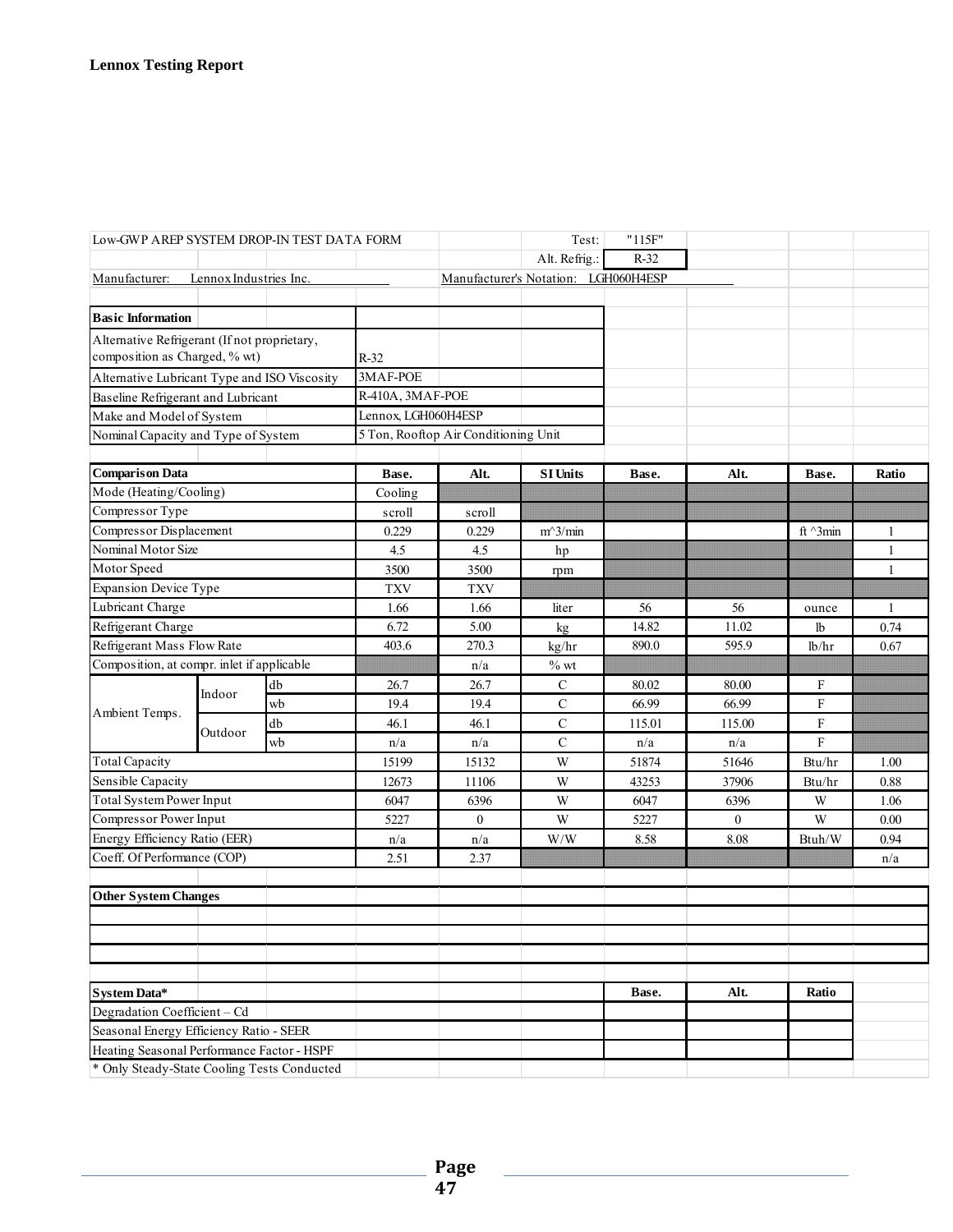| <b>Low-GWP AREP SYSTEM DROP-IN TEST DATA FORM</b>    |                            |                             |                    |                              |                             |                           |                |                |  |  |
|------------------------------------------------------|----------------------------|-----------------------------|--------------------|------------------------------|-----------------------------|---------------------------|----------------|----------------|--|--|
|                                                      |                            |                             |                    |                              |                             |                           |                |                |  |  |
| Type of System: R-410A Single Package AC Unit        |                            |                             |                    | Alternate Refrigerant:       |                             |                           |                |                |  |  |
| <b>Air Side Data</b>                                 | Base.                      | Alt.                        | <b>SI Units</b>    | Base.                        | Alt.                        | <b>IP</b> Units           | Ratio          |                |  |  |
| Evaporator                                           |                            |                             |                    |                              |                             |                           |                |                |  |  |
| Heat Exchange Fluid                                  | Air                        |                             |                    |                              |                             |                           |                |                |  |  |
| Flow Rate (gas)                                      | 49.7                       | 49.9                        | $m^2/$ min         | 1756                         | 1763                        | ft $3/min$                | 1.00           |                |  |  |
| Flow Rate (liquid)                                   | n/a                        | n/a                         | L/min              | n/a                          | n/a                         | gal/min                   | n/a            |                |  |  |
| Inlet Temperature*                                   | $\ast$                     | $\ast$                      | $\mathcal{C}$      | $\ast$                       | $\ast$                      | $\boldsymbol{\mathrm{F}}$ |                |                |  |  |
| Outlet Temperature*                                  | $\ast$                     | $\ast$                      | $\mathbf C$        | $\ast$                       | $\ast$                      | ${\bf F}$                 |                |                |  |  |
| Condenser                                            |                            |                             |                    |                              |                             |                           |                |                |  |  |
| Heat Exchange Fluid                                  | Air                        | Air                         |                    |                              |                             |                           |                |                |  |  |
| Flow Rate (gas)                                      | 135.92                     | 135.92                      | $m^2/$ min         | 4800                         | 4800                        | ft $3/min$                |                |                |  |  |
| Flow Rate (liquid)                                   | n/a                        | n/a                         | L/min              | n/a                          | n/a                         | gal/min                   | n/a            |                |  |  |
| Inlet Temperature                                    | 46.1                       | 46.1                        | $\mathcal{C}$      | 115                          | 115                         | F                         |                |                |  |  |
| Outlet Temperature                                   |                            | (notmeasured) (notmeasured) | $\mathcal{C}$      |                              | (notmeasured) (notmeasured) | $\mathbf F$               |                |                |  |  |
| * see previous page                                  |                            |                             |                    |                              |                             |                           |                |                |  |  |
| <b>Refrigerant Side Data</b><br><b>Baseline</b>      |                            |                             | <b>Alternative</b> | <b>Baseline</b>              |                             |                           | Alternative    |                |  |  |
| Temperatures &<br><b>Pressures</b>                   | T(C)                       | P[kPa]                      | T(C)               | P[kPa]                       | T[F]                        | P [psia]                  | T[F]           | P [psia]       |  |  |
| Compressor Suction                                   | 19.5                       | 1131                        | 22.8               | 1144                         | 67                          | 164                       | 73             | 166            |  |  |
| Compressor Discharge                                 | 88.6                       | 3458                        | 112.0              | 3477                         | 191                         | 501                       | 234            | 504            |  |  |
| Condenser Inlet                                      | 88.6                       | 3458                        | 112.0              | 3477                         | 191                         | 501                       | 234            | 504            |  |  |
| Condenser Outlet                                     | 47.8                       | 3379                        | 52.3               | 3422                         | 118                         | 490                       | 126            | 496            |  |  |
| <b>Expansion Device Inlet</b>                        | 46.0                       | 3379                        | 50.6               | 3422                         | 115                         | 490                       | 123            | 496            |  |  |
| Subcooling, at expan.                                |                            |                             |                    |                              |                             |                           |                |                |  |  |
| device                                               | 8.0                        |                             | 3.0                |                              | 14                          |                           | 5              |                |  |  |
| Evaporator Inlet                                     | (not measured              | (not measured)              | (not measured      | (not measured) (not measured |                             | (not measured             | (not measured) | (not measured) |  |  |
| Evaporator Outlet                                    | 19.9                       | 1136                        | 19.1               | 1146                         | 68                          | 165                       | 66             | 166            |  |  |
| Evaporator Superheat                                 | 7.8                        |                             | 7.9                |                              | 15                          |                           | 14             |                |  |  |
| Data Source(s) for Refrigerant Properties            |                            |                             |                    |                              |                             |                           |                |                |  |  |
| NIST REFPROP v. 9, and Alt. Refrigerant Manufacturer |                            |                             |                    |                              |                             |                           |                |                |  |  |
|                                                      |                            |                             |                    |                              |                             |                           |                |                |  |  |
| <b>Additional Notes</b>                              |                            |                             |                    |                              |                             |                           |                |                |  |  |
|                                                      |                            |                             |                    |                              |                             |                           |                |                |  |  |
|                                                      |                            |                             |                    |                              |                             |                           |                |                |  |  |
|                                                      |                            |                             |                    |                              |                             |                           |                |                |  |  |
|                                                      |                            |                             |                    |                              |                             |                           |                |                |  |  |
| Submitted by:                                        | RBU Lennox Industries Inc. |                             |                    |                              |                             |                           |                |                |  |  |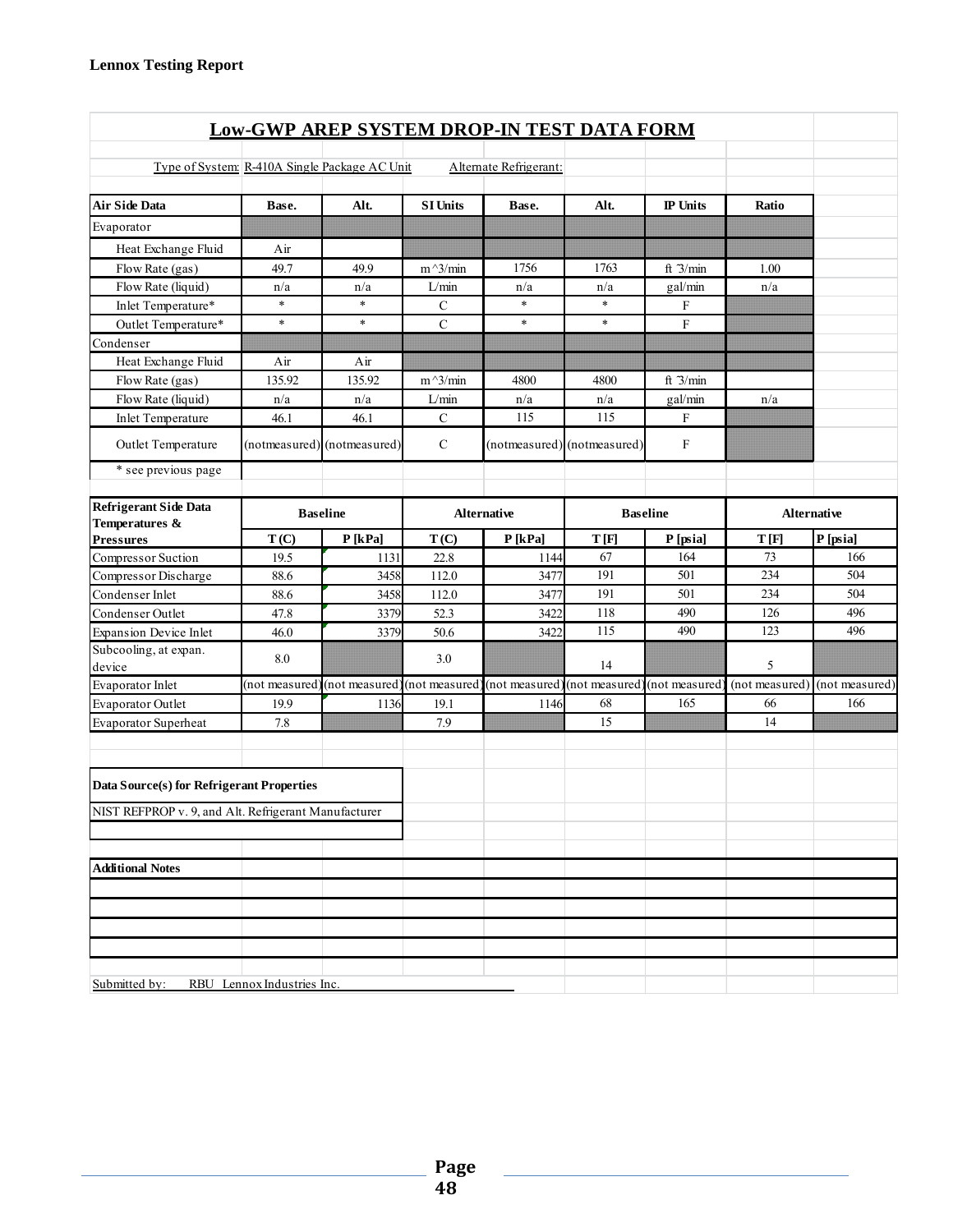| Low-GWP AREP SYSTEM DROP-IN TEST DATA FORM   |                        |    |                     | Test:                                | "125F"                               |        |              |                  |              |
|----------------------------------------------|------------------------|----|---------------------|--------------------------------------|--------------------------------------|--------|--------------|------------------|--------------|
|                                              |                        |    |                     |                                      | Alt. Refrig.:                        | $R-32$ |              |                  |              |
| Manufacturer:                                | Lennox Industries Inc. |    |                     |                                      | Manufacturer's Notation: LGH060H4ESP |        |              |                  |              |
|                                              |                        |    |                     |                                      |                                      |        |              |                  |              |
| <b>Basic Information</b>                     |                        |    |                     |                                      |                                      |        |              |                  |              |
| Alternative Refrigerant (If not proprietary, |                        |    |                     |                                      |                                      |        |              |                  |              |
| composition as Charged, % wt)                |                        |    | $R-32$              |                                      |                                      |        |              |                  |              |
| Alternative Lubricant Type and ISO Viscosity |                        |    | 3MAF-POE            |                                      |                                      |        |              |                  |              |
| Baseline Refrigerant and Lubricant           |                        |    | R-410A, 3MAF-POE    |                                      |                                      |        |              |                  |              |
| Make and Model of System                     |                        |    | Lennox, LGH060H4ESP |                                      |                                      |        |              |                  |              |
| Nominal Capacity and Type of System          |                        |    |                     | 5 Ton, Rooftop Air Conditioning Unit |                                      |        |              |                  |              |
|                                              |                        |    |                     |                                      |                                      |        |              |                  |              |
| <b>Comparison Data</b>                       |                        |    | Base.               | Alt.                                 | <b>SI Units</b>                      | Base.  | Alt.         | Base.            | Ratio        |
| Mode (Heating/Cooling)                       |                        |    | Cooling             |                                      |                                      |        |              |                  |              |
| Compressor Type                              |                        |    | scroll              | scroll                               |                                      |        |              |                  |              |
| Compressor Displacement                      |                        |    | 0.229               | 0.229                                | $m^3/m$ in                           |        |              | ft $\gamma$ 3min | 1            |
| Nominal Motor Size                           |                        |    | 4.5                 | 4.5                                  | hp                                   |        |              |                  | $\mathbf{1}$ |
| Motor Speed                                  |                        |    | 3500                | 3500                                 | rpm                                  |        |              |                  | $\mathbf{1}$ |
| <b>Expansion Device Type</b>                 |                        |    | <b>TXV</b>          | <b>TXV</b>                           |                                      |        |              |                  |              |
| Lubricant Charge                             |                        |    | 1.66                | 1.66                                 | liter                                | 56     | 56           | ounce            | $\mathbf{1}$ |
| Refrigerant Charge                           |                        |    | 6.72                | 5.00                                 | kg                                   | 14.82  | 11.02        | 1b               | 0.74         |
| Refrigerant Mass Flow Rate                   |                        |    | 406.1               | 270.3                                | kg/hr                                | 895.5  | 596.1        | lb/hr            | 0.67         |
| Composition, at compr. inlet if applicable   |                        |    | n/a                 | $\%$ wt                              |                                      |        |              |                  |              |
| Ambient Temps.                               | Indoor<br>Outdoor      | db | 26.7                | 26.7                                 | C                                    | 79.99  | 80.00        | F                |              |
|                                              |                        | wb | 19.4                | 19.4                                 | $\mathsf{C}$                         | 67.00  | 67.00        | F                |              |
|                                              |                        | db | 51.7                | 51.7                                 | $\mathbf C$                          | 125.06 | 125.06       | $\mathbf F$      |              |
|                                              |                        | wb | n/a                 | n/a                                  | $\mathbf C$                          | n/a    | n/a          | F                |              |
| <b>Total Capacity</b>                        |                        |    | 13773               | 13590                                | W                                    | 47008  | 46384        | Btu/hr           | 0.99         |
| Sensible Capacity                            |                        |    | 12420               | 10574                                | W                                    | 42389  | 36090        | Btu/hr           | 0.85         |
| Total System Power Input                     |                        |    | 6663                | 7206                                 | W                                    | 6663   | 7206         | W                | 1.08         |
| Compressor Power Input                       |                        |    | 5227                | $\mathbf{0}$                         | W                                    | 5227   | $\mathbf{0}$ | W                | $0.00\,$     |
| Energy Efficiency Ratio (EER)                |                        |    | n/a                 | n/a                                  | W/W                                  | 7.05   | 6.44         | Btuh/W           | 0.91         |
| Coeff. Of Performance (COP)                  |                        |    | 2.07                | 1.89                                 |                                      |        |              |                  | n/a          |
|                                              |                        |    |                     |                                      |                                      |        |              |                  |              |
| <b>Other System Changes</b>                  |                        |    |                     |                                      |                                      |        |              |                  |              |
|                                              |                        |    |                     |                                      |                                      |        |              |                  |              |
|                                              |                        |    |                     |                                      |                                      |        |              |                  |              |
|                                              |                        |    |                     |                                      |                                      |        |              |                  |              |
|                                              |                        |    |                     |                                      |                                      |        |              |                  |              |
| System Data*                                 |                        |    |                     |                                      |                                      | Base.  | Alt.         | Ratio            |              |
| Degradation Coefficient - Cd                 |                        |    |                     |                                      |                                      |        |              |                  |              |
| Seasonal Energy Efficiency Ratio - SEER      |                        |    |                     |                                      |                                      |        |              |                  |              |
| Heating Seasonal Performance Factor - HSPF   |                        |    |                     |                                      |                                      |        |              |                  |              |
| * Only Steady-State Cooling Tests Conducted  |                        |    |                     |                                      |                                      |        |              |                  |              |